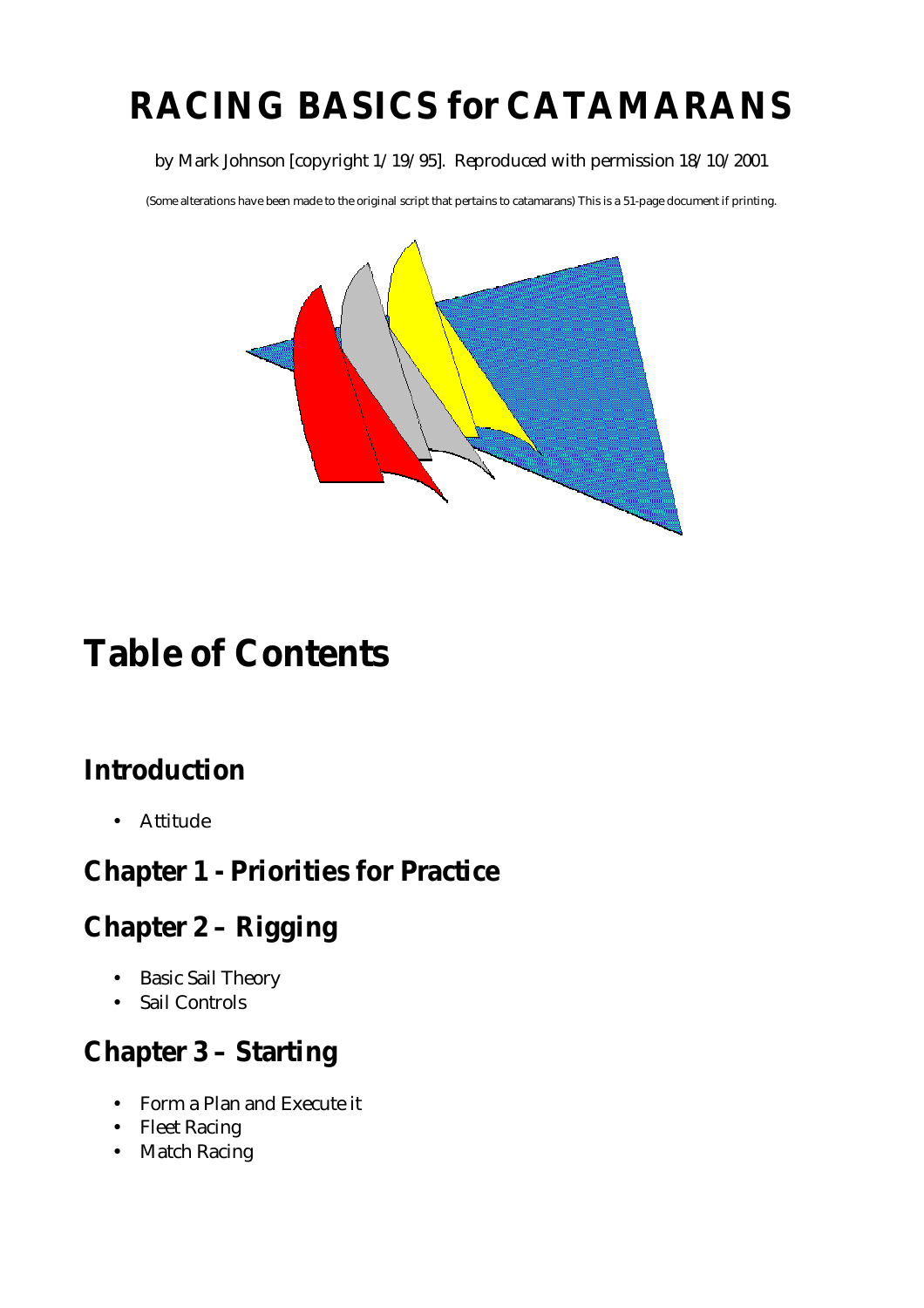# **Chapter 4 - Beating Upwind**

- Boat Trim (as opposed to sail trim)
- Apparent Wind
- "Feeling the Edge"
- Tacking
- Basic Tactics

# **Chapter 5 - Rounding Marks**

- Windward Mark
- Reach Mark
- Leeward Mark

## **Chapter 6 - Reaching and Running**

- Basics
- Jibing
- Watching the Wind

# **Chapter 7 - Finishing**

## **Conclusion**

• Further Reference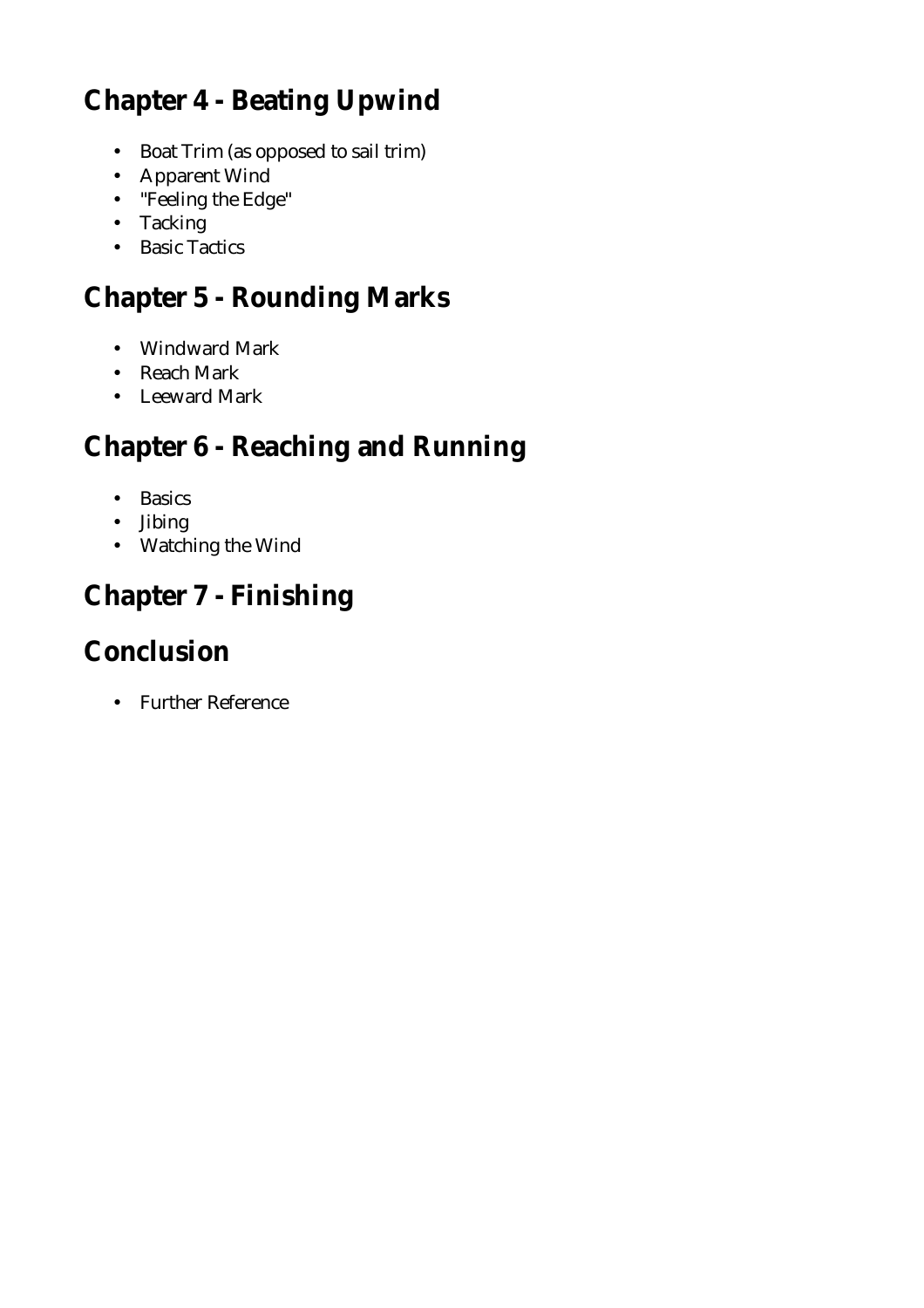# **Introduction**

This guide is a detailed introduction to the sport of sailboat racing. It focuses particularly on intercollegiate racing in dinghies, however the ideas can be applied to other boats, including catamarans, keelboats, windsurfers, and iceboats.

When a sailor begins to race, many questions come up, such as, "How do the sails work," "Why do I always get passed on the mark roundings," and "What's a mark rounding?" You can answer many of these questions by poring over various texts on aerodynamic theory and tactics manuals. In fact, that's one of the best ways to improve your knowledge about the sport in a thorough and detailed way. However, this short intro should provide some quick answers to basic questions in a relatively painless and comprehensive way. It should also provide some background to make the reading of other sailing literature more familiar.

I will assume a basic knowledge of sailing (being able to get the boat to move, without running into a lot of stuff), as well as a basic knowledge of how to get around a race course (knowing upwind, downwind, and mark roundings, as well as a few basic rules). This guide is separated into the major steps you will go through during a regatta, in chronological order. Each chapter outlines the main ideas and theory associated with these steps. Some chapters include "TECHNIQUE" sections explaining particular ideas which are important to boat speed, and which are mentioned in outside racing literature. Also, "SKILLS" sections may be included, providing particular tasks to practice, directly applicable to the leg of the race upon which the chapter focuses.

The remainder of this introduction and the following chapter, "PRIORITIES...," outline some major themes and gives you an idea of how to use the manual, and how to think about the sport.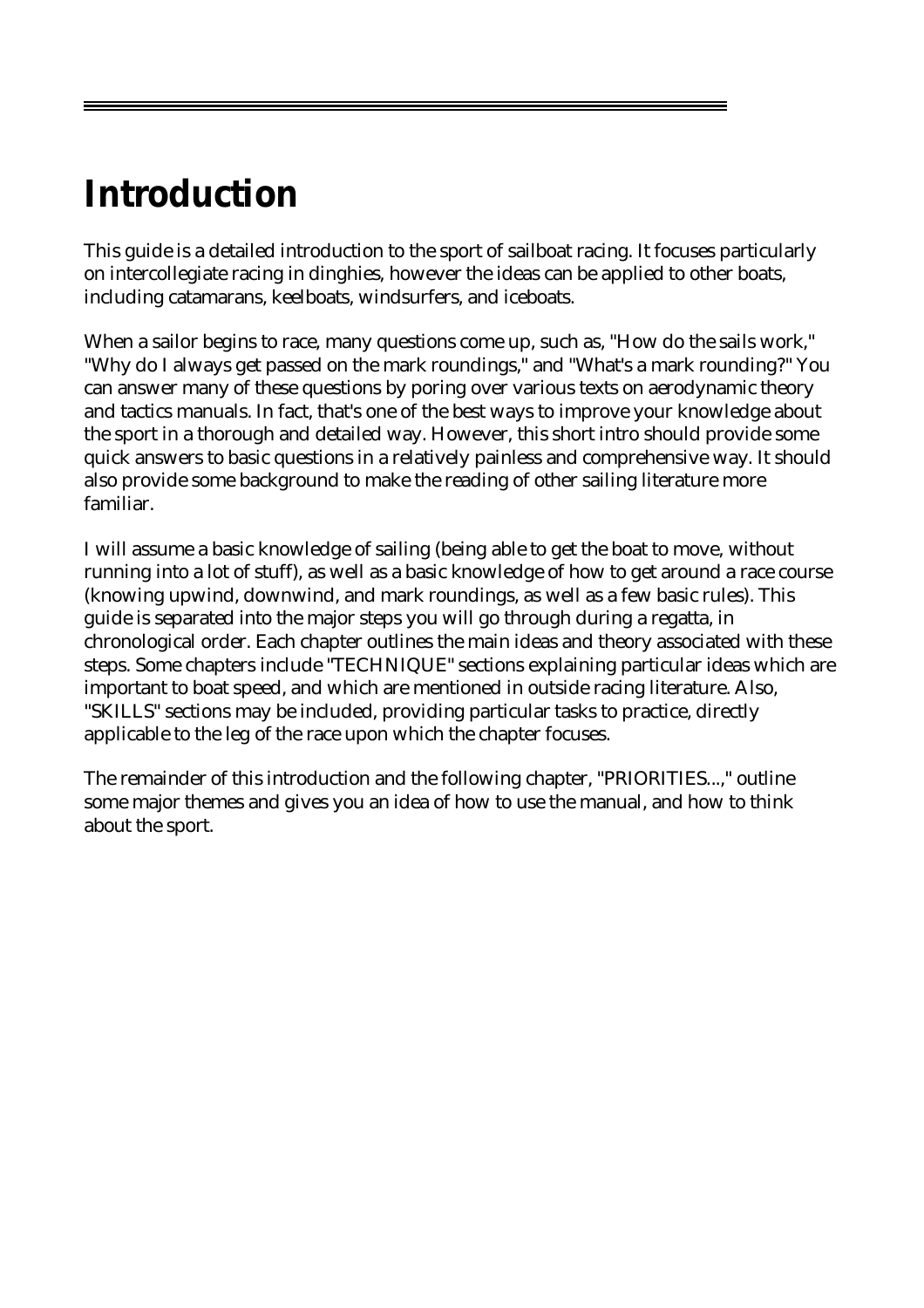### **Attitude:**

This is probably the most important aspect of racing-attitude. The one thing that can win or lose a race faster than anything is the attitude of the racer.

### **Mistakes**

Every race, you'll make many mistakes. The key is to forget about them for the moment, and go on with the race. It never helps your game to dwell on a mistake. All the energy spent on the last blunder takes concentration-concentration that is needed for sailing a great race. It might help to say "@?#!", but only once.

After the race, it will be time to recall the mistakes and put them on paper. Get a notebook and write as much of the race as you can remember, outlining it from start to finish. The point of your notebook is not to dwell, but to compile a list of frequently made errors, which can be easily fixed. For instance, I often run into trouble at mark roundings with other boats. Knowing that, I try to concentrate a little harder on what will happen before I get to the mark, in order to avoid problems. Use your mistakes later to clean up your game, but don't let them interfere at the time they happen.

### **Being a Student**

Another area in which attitude is important is in your ability to take criticism. No matter the form of the criticism or the messenger, it can almost always be used to advantage. It is too easy to take offence at helpful comments, not to mention those you consider derogatory. However, each may contain a bit of truth that you can use in the future to improve. Keep in mind that even well intentioned remarks can be wrong, so you must take each with a grain of salt. If you don't know if the advice is any good, give it a try-what the hell.

The most beneficial position in which to be is that of a student of the sport. Many times, when a person joins a club and begins to race, they will follow a faster boat and finish second or third. However, for some reason this stops, and they drop back in the fleet. It may be that "beginner's luck" runs out. But, more than likely, they just stop following faster racers.

Following a better racer is a great way to win, as well as to learn. These guys are often better for a reason, and there is much to learn. Follow them, figuring out why they went the way they did, or why they didn't do what you would have done. If you can't figure it out on your own, ask them after the race. Many people are flattered and will offer much more than just a quick answer. This applies at any level of the sport from club races to the national level in your class. Never be afraid to ask for help, or start a conversation on a part of a race that bothered you.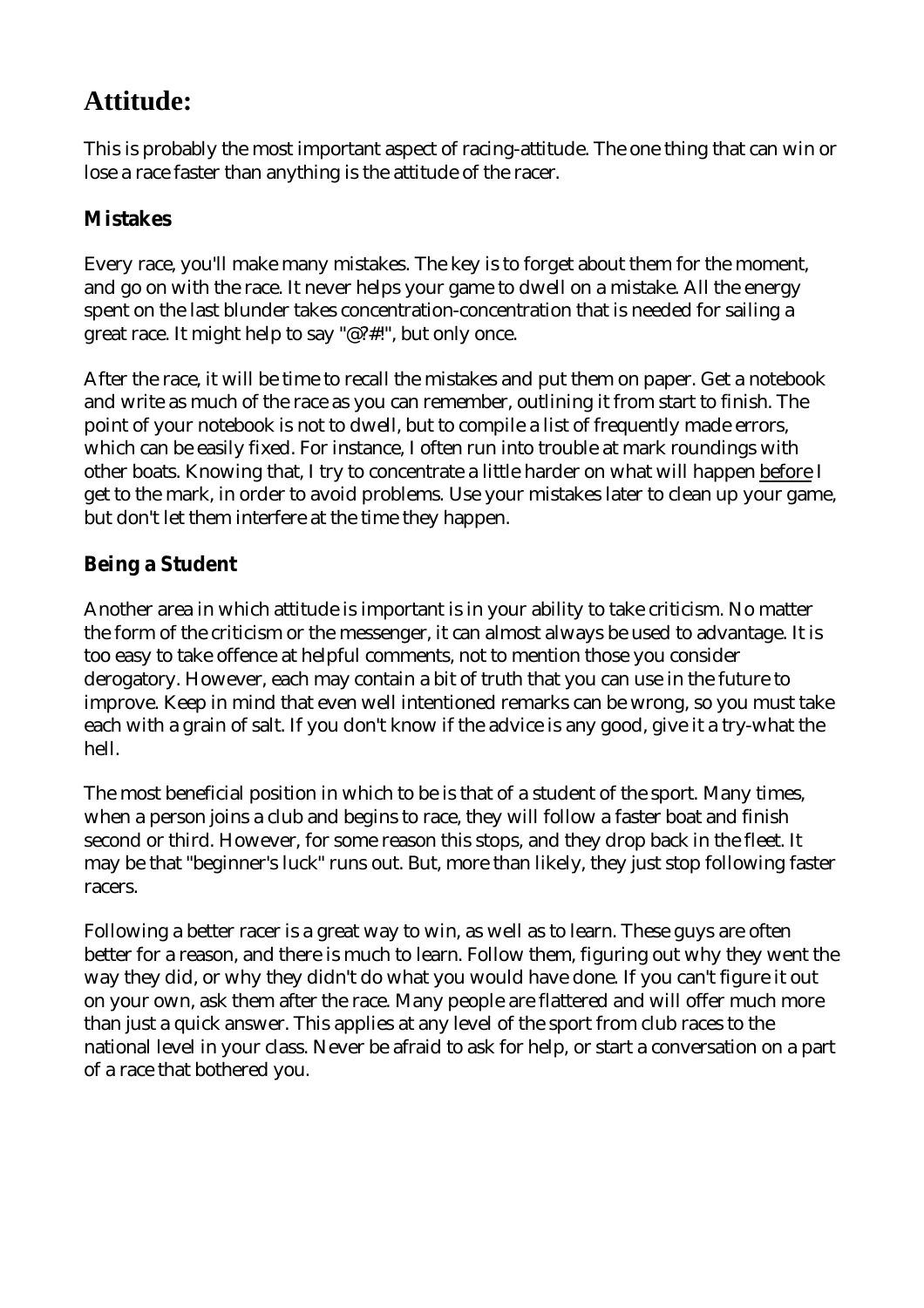#### **How to Practice**

Keep in mind that sailing, like any other skill, should be practiced. It should be practiced with the intent of improving the slowest part of your game first. Roll tacks are fun, but if you can't "stay on the wind" on the first windward beat, you'll lose big, even if your tacks are the best in the world (if you don't know what a roll tack is, don't worry-it's explained a little later). You should always make a list of priorities, with the goal of making the biggest improvement possible. Here is a list for the beginning racer:

#### **Priorities:**

- 1. **Beating**-stay on the wind. Learn to "feel" the wind.
- 2. **Transitions (tacking and jibing)**-this does **not** mean roll tacks, just master the basics first.
- 3. **Sailing Close to Other Boats Without Getting Nervous**-this mean centimetres.
- 4. **Starting**-learn to get a consistent start. This means lots of boat handling practice.
- 5. **Mark Roundings**-large gains and losses are made here.
- 6. **Reaching and Running**-

After learning the basics of this manual, you should be able to pinpoint weaknesses on which to focus, resetting your priorities accordingly. Most importantly, keep in mind that the easiest things to practice are the things that you can do well. You will improve your sailing most by concentrating on skills you don't do particularly well.

Many of the skills mentioned in the following chapters can be practiced alone with no props, or with one buoy in the water. It is always good to practice with other boats, if for no other reason than to combat boredom. However, there is much to be gained even if no one else is around. Read on.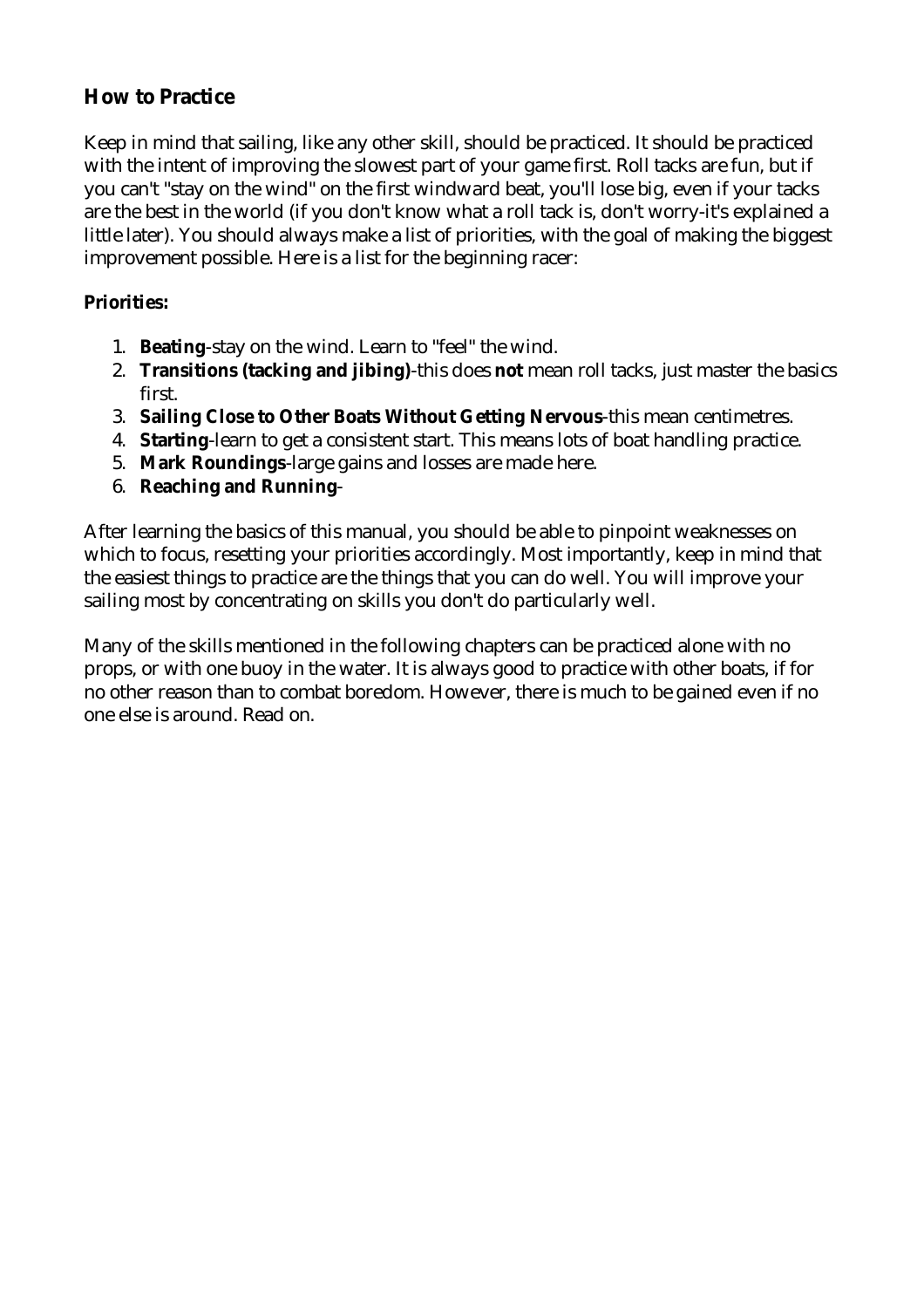# **Chapter 1 - Priorities for Practice**

- 1. **Beating**
- 2. **Transitions**
- 3. **Close Sailing**
- 4. **Starting**
- 5. **Mark Roundings**
- 6. **Reaching and Running**

This set of priorities is listed again because of its extreme importance. Too many times new racers concentrate on skills that add very little to their speed, given their skill level in other, more important areas. It is far too easy to practice skills that are fun or that have already been mastered. Also, many of the "tricks" you can learn, like the roll tack, take a great deal of concentration and practice to do them correctly in a race. Don't crowd your brain with too many things to do-the basics are what are important.

You will notice the huge emphasis on boat speed and boat handling in the discussions below. Many times you will hear the phrase, "get your head out of the boat," meaning you should watch what's going on around you. That's **BAD** advice for the new racer. What you should be doing if you're new to the sport is "getting your head into the boat." You must develop the skills necessary to making the boat go fast before you can worry about strategy or other boats. Learn the basics first, or you will find yourself unable to use your new tactics and go-fast tricks because you will be 1/2 mile behind by the first mark.

The remainder of this guide is ordered chronologically, given the context of an actual race. This has been done to make reference to ideas quick and simple. The priorities in this chapter, however, outline the order you should follow to improve your racing skills.

Read this guide once, straight through, to see each idea. Then, following the list above and referring to the appropriate chapters, practice each skill and idea until it is mastered at a moderate level. At that point, you'll notice different weaknesses because of your improved skill level and awareness. You can then form a new priority set, requiring new resources. These new resources can include self-speed evaluation, observation of other racers, and conversation with other racers, aero/hydrodynamic texts, and sailing texts. Each offers a more detailed look at a particular area, such as downwind tactics or the causes and effects of induced drag.

When sailing, your attention should be split about 70% boat speed and 30% other things. As you improve, you will be able to put more emphasis on the other things, since your body and senses will take over most of the boat speed things. Going fast will just feel right. Learn to drive the car before you learn to change the radio station while flipping off the other drivers. After some practice, you can flip everybody off while listening to Led Zeppelin, **without** crashing.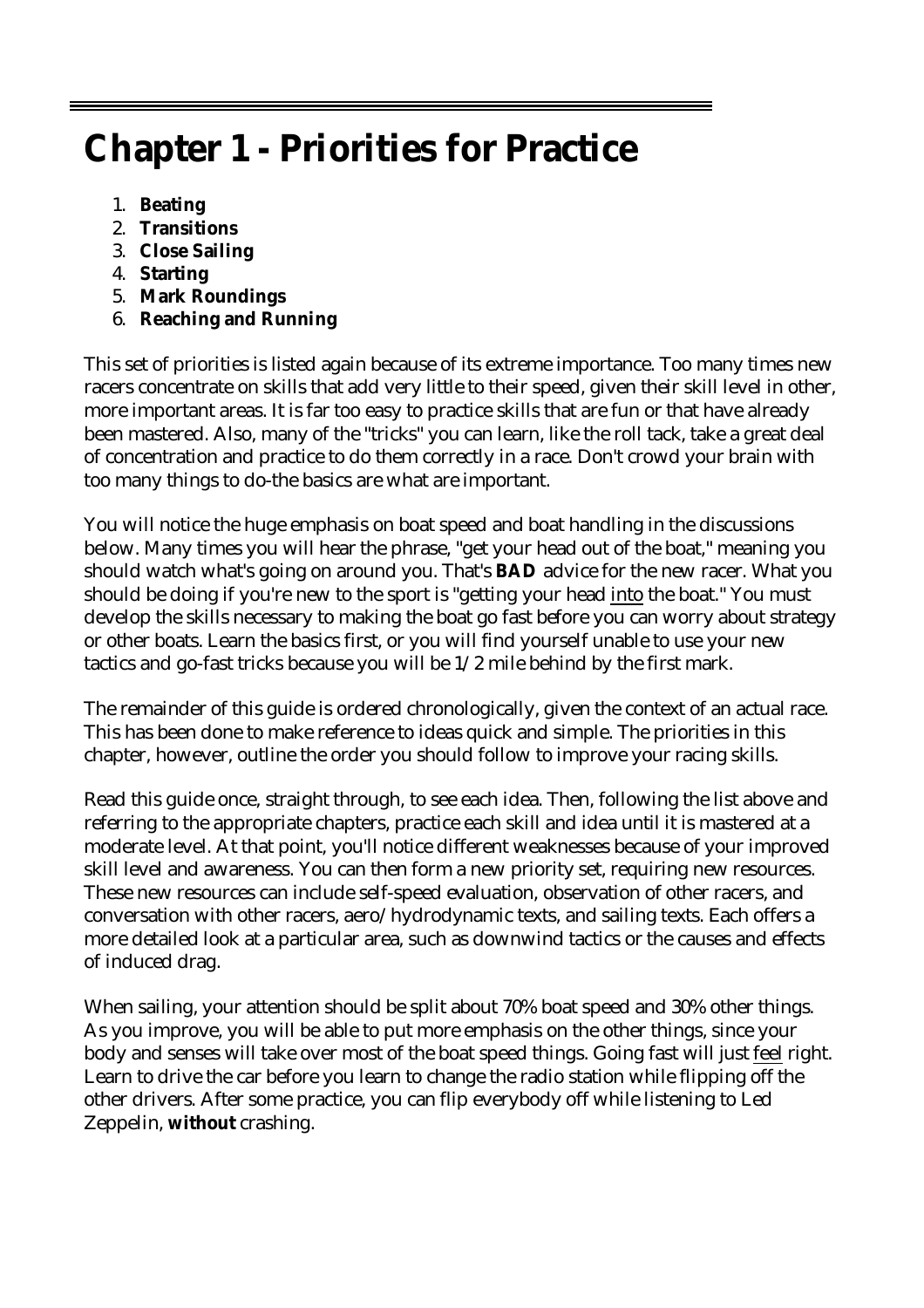# **Chapter 2 - Rigging**

This chapter contains information about how the sails work and how you can control them. You can learn theory details from other, more comprehensive, sail theory manuals, but this will give the basic ideas and how to use them. Sometimes what is written below is not the whole truth, but partial truth which has been simplified to keep this guide short, and the ideas easy to grasp.

# **Basic Sail Theory**

For more information on the topic of sail theory and aerodynamics, one excellent source is, "The Art and Science of Sails," by Tom Whidden and Michael Levitt.

There are two themes that are important to understanding the theory of sails: lift and flow. Lift is the force, which makes the boat move, and the flow of air over the sails generates that lift. It also generates drag, which slows the boat down.

### **Lift**

Sails, contrary to popular belief, are not merely "pushed" along by the wind. Have you ever thought about how the boat could go into the wind? This would not be possible if the sail was just pushed. Once, during the age of square-rigged boats, people thought this was true, and there's a story that says the first Viking that managed to go against the wind was burned at the stake for being a witch. How could he go against the wind? The idea is fairly simple to understand.

A sail, like a wing of an airplane, is an airfoil, which changes the shape of the wind as it flows over the surface of the sail.



figure 1

With this change in the shape of the wind come other effects such as pressure changes and directional changes. Looking at the top of the foil in figure 1, you can see an air particle will have further to travel than his little twin particle going over the bottom. These two want to reach the back of the sail at the same time, so what gives? The particle over the top needs to travel faster.

When the air is travelling faster over the top, a phenomenon known as the "Bernoulli Effect" kicks in. Since the speed is faster, the pressure drops, "sucking" the foil up. You can picture this by thinking about air coming through a fan. Watch a piece of dust outside the flow of the fan. It will drift slowly, then more quickly, toward the stream of the fan. Since the air in the stream is moving more quickly, it gets its particles through faster, calling for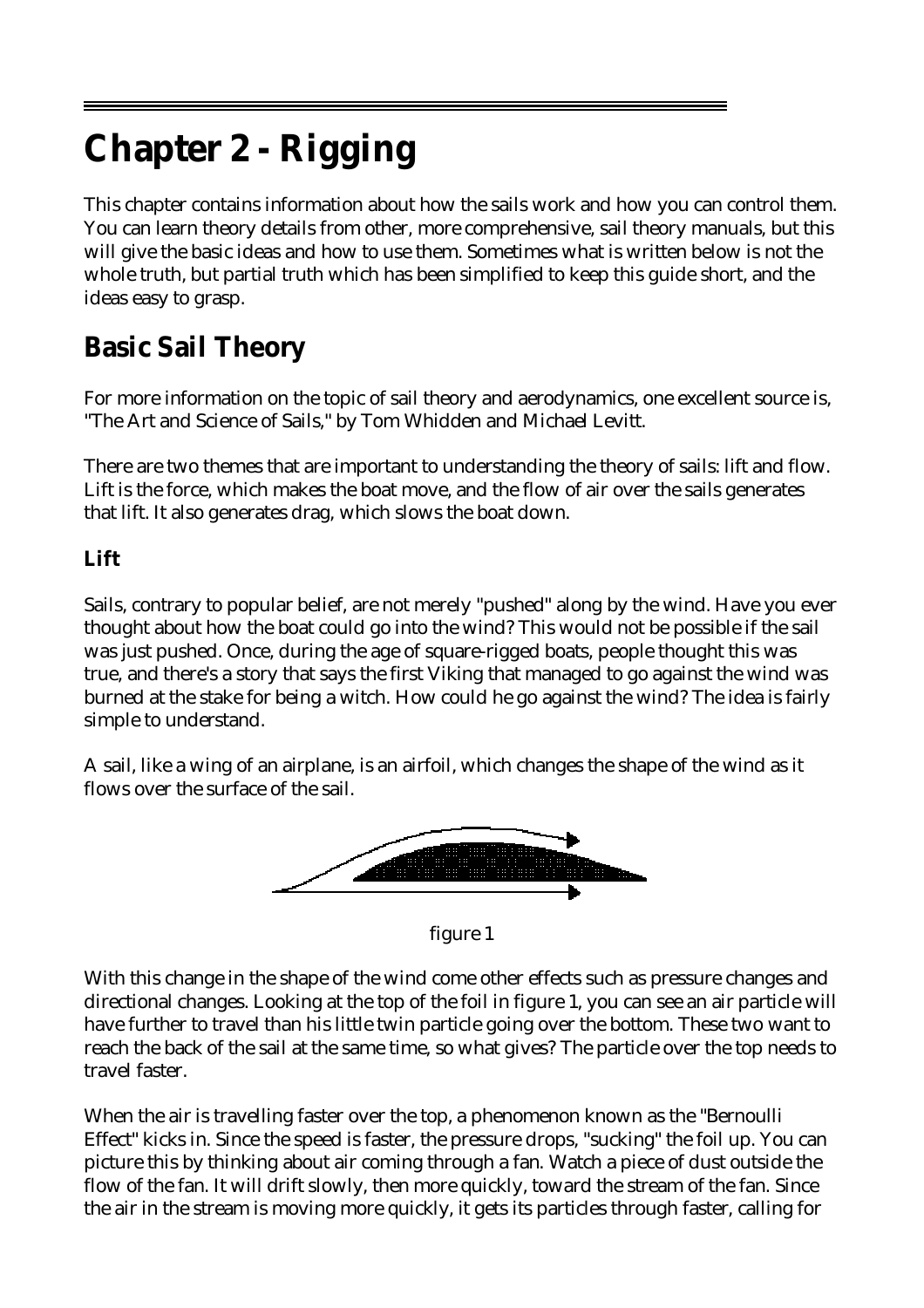more. The area over the foil gets its particles out of the way faster, pulling the foil upward to fill the gap.

Of course, while thinking of a sail versus a simple airplane wing, you must see that the foil is on its side, actually being sucked forward, not upward.



Figure 2

#### **Upwind vs. Downwind**

The preceding and following discussions apply to a boat going upwind. When the boat travels dead downwind, many things change, such as the way the wind is used. When travelling downwind, the wind simply pushes the sail. I will leave more discussion of downwind aerodynamics out for brevity, and will concentrate on the first priority: beating.

#### **Draft of the Sail**

The sail is the foil driving the boat. In order to maximize the speed of the boat in different conditions, you must change the depth of the foil. This depth is called the draft of the sail. Its size and location can be changed using the sail controls discussed below. These changes are important because the optimal draft position and size change with the condition of the wind and water.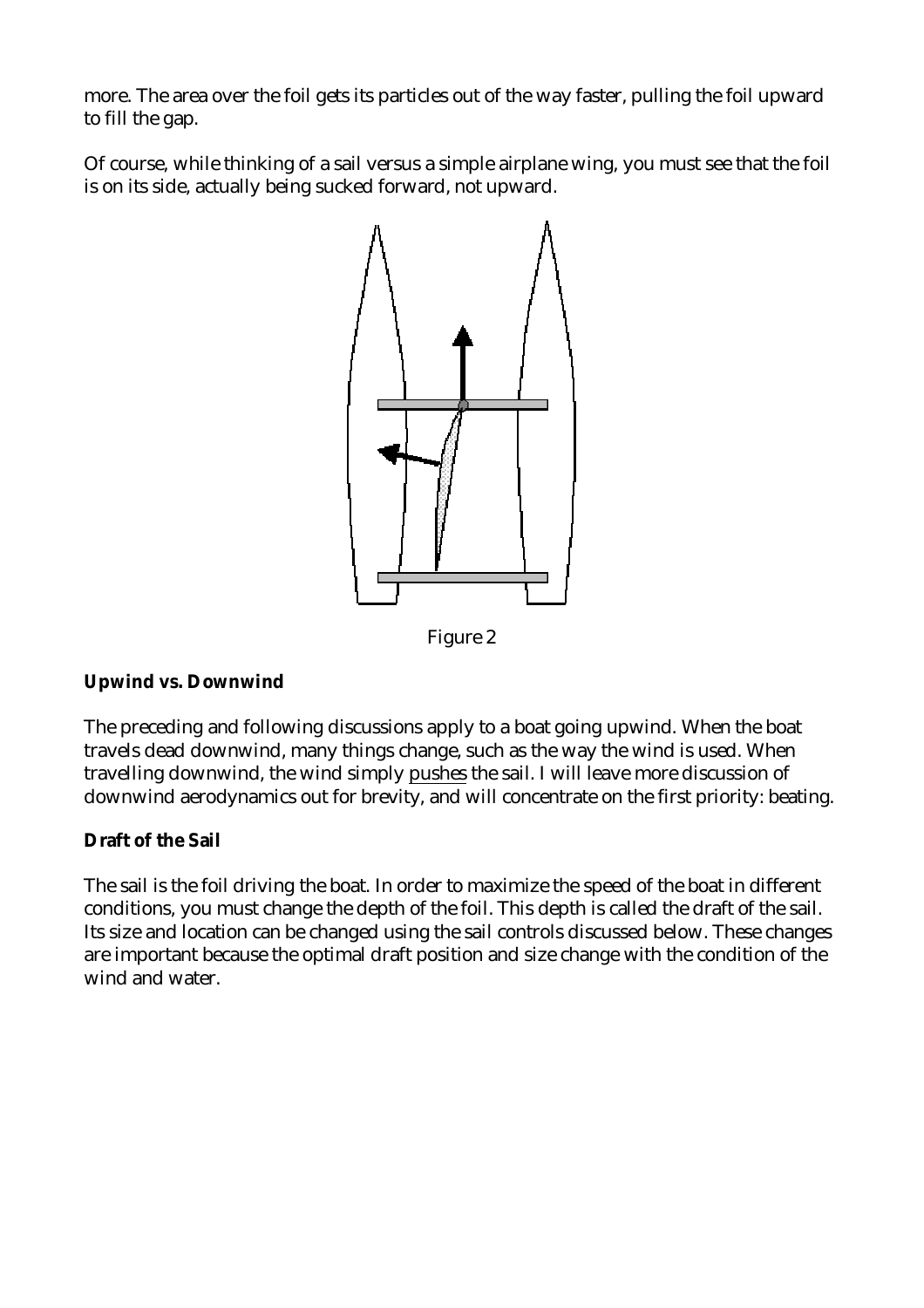Position: It will be best to have the draft of the sail a little forward of halfway.



Figure 3

Size: In general, the bigger the draft, the more power. A large draft is like first gear in your car, giving lots of power to accelerate, but topping out at a fairly low speed. A flat sail is fifth gear. The sail attains a higher speed, and will point higher into the wind, but it also takes longer to accelerate.

**Sail Cuts** 

How is a flat piece of cloth transformed into the shape of an airfoil? Sails are made up of panels, which are sewn together. There are two basic methods to get draft into a sail using these panels.

One method consists of sewing a flat sail with a curve in the luff. For example, this is how Laser sails, as well as most windsurfer sails, are sewn. It is a very simple method of tailoring.



Figure 4

Once the mast is inserted, straightening out the luff, the extra material has to go somewhere, so it goes into the body of the sail, forming the draft.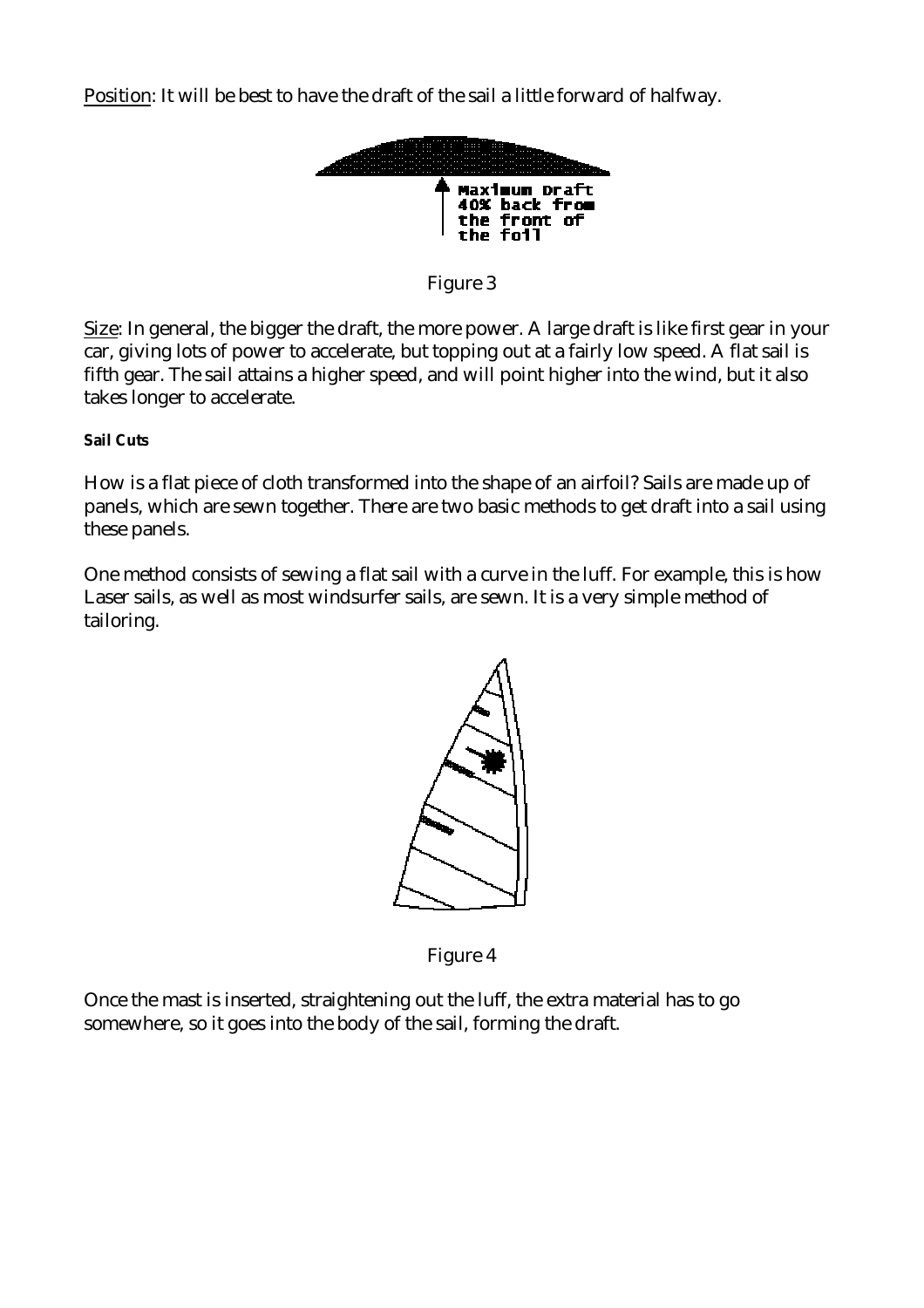The second method is called broad seaming. The panels, themselves, are cut with curves on the connecting edges. These edges are then sewn together and the draft is created. This is how early catamaran sails, as well as most other dinghy and keelboat sails, are made.



Figure 5

You will notice when laying a catamaran sail on the ground that it will not lie flat, as opposed to the Laser sail, which will. The effect, once raised on the mast, is mostly the same, with a curve or draft in the middle of the sail.

#### **Light Winds**

It should not be difficult to understand that air, when travelling slowly, does not have the same high energy as when it is travelling quickly. When a light wind hits the sail, it will try to get around the sail as best it can, but it gives up quickly if the draft is too large. Keeping the sail flat will help a very light wind get around the sail. You should notice when a puff hits, those with fuller sails will pass you. However, if the air is steady enough, your set-up will make you faster in the long run, at least upwind.

#### **Moderate Winds**

In moderate winds, you can follow the rule: "The bigger the draft, the more power-the smaller the draft, the more speed." Make the decision how to set the sail based on your experience before and during the day you are racing. If you are on the course, and are finding your speed is okay, but the boat is not accelerating as quickly as the others around, put more "bag," or draft, in the sail, using the sail controls discussed below. If your acceleration is good, but you're lacking in top speed upwind, flatten the sail.

#### **Heavy Winds**

In heavy winds, there will be an excess of power in the sails. As you will see below, whenever the boat heels too much, lots of bad things happen. Heavy winds and a large draft make it easy to heel the boat too much, so any excess power should be "squeezed" out of the sails by flattening them. It won't be difficult to get the boat up to speed since there will be plenty of power. Remember that everyone else around will have flatter sails as well.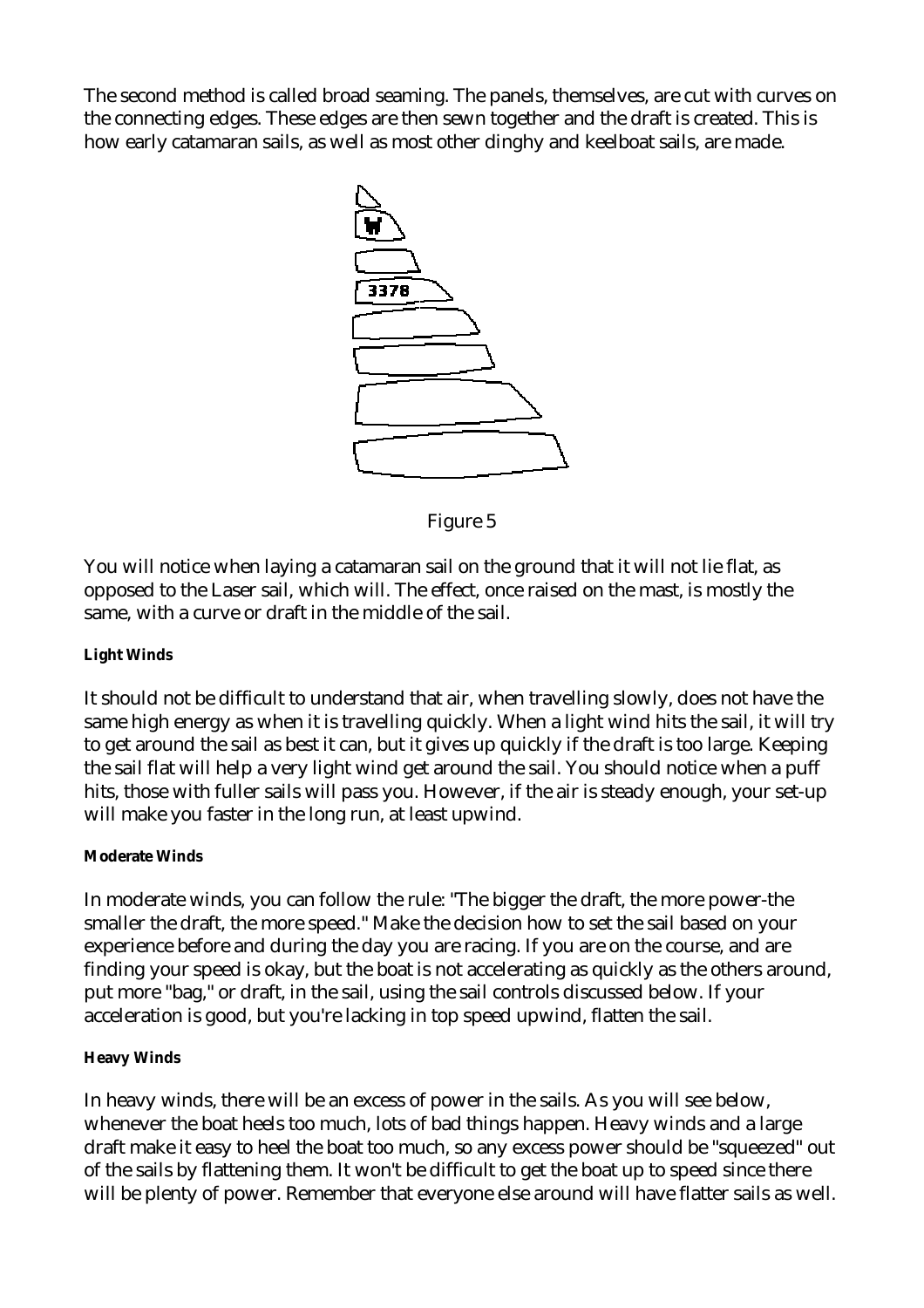#### **Attached Flow**

Lift is a product of the flow of air around the sails, which can be classified as either attached or unattached. The attached flow is a smooth flow of air that "sticks" to the sail. This is very desirable when going upwind as it generates much more lift than does unattached flow. Unattached flow breaks off the sails with little swirlies in it.

Certainly you can't directly see the action of the wind, but there are things you can do to help it stick to the sail. For instance, when the wind is light it separates from the sail when there is too much draft. Flattening the sail will help the air stay attached, generating more lift. Generally, the separation occurs when the wind has to make a sharp turn, like when the draft is too large:



Figure 6

There will be other instances mentioned below where separation occurs, which can be rectified through control of the sails.

Another product of airflow around the sails is drag, which slows the boat down.

#### **Drag**

There are basically two types of drag, which are important to the sailor. These forces, holding the boat back, can be reduced partially. It is important to understand how drag is formed, in order to lessen its effect.

#### **Frictional and Form Drag**

Frictional drag is what we all think of when we hear the word "drag." It is the scraping of a box on the ground as you try to push it across the driveway when you're moving. It is the reason there is oil in car engines, and one of many reasons we use edible body oils.

Frictional drag is generated from the side stays, from the seams in the sails, as well as from the skipper and crew. You can think of this force as friction on the form of each of the elements of the boat and crew.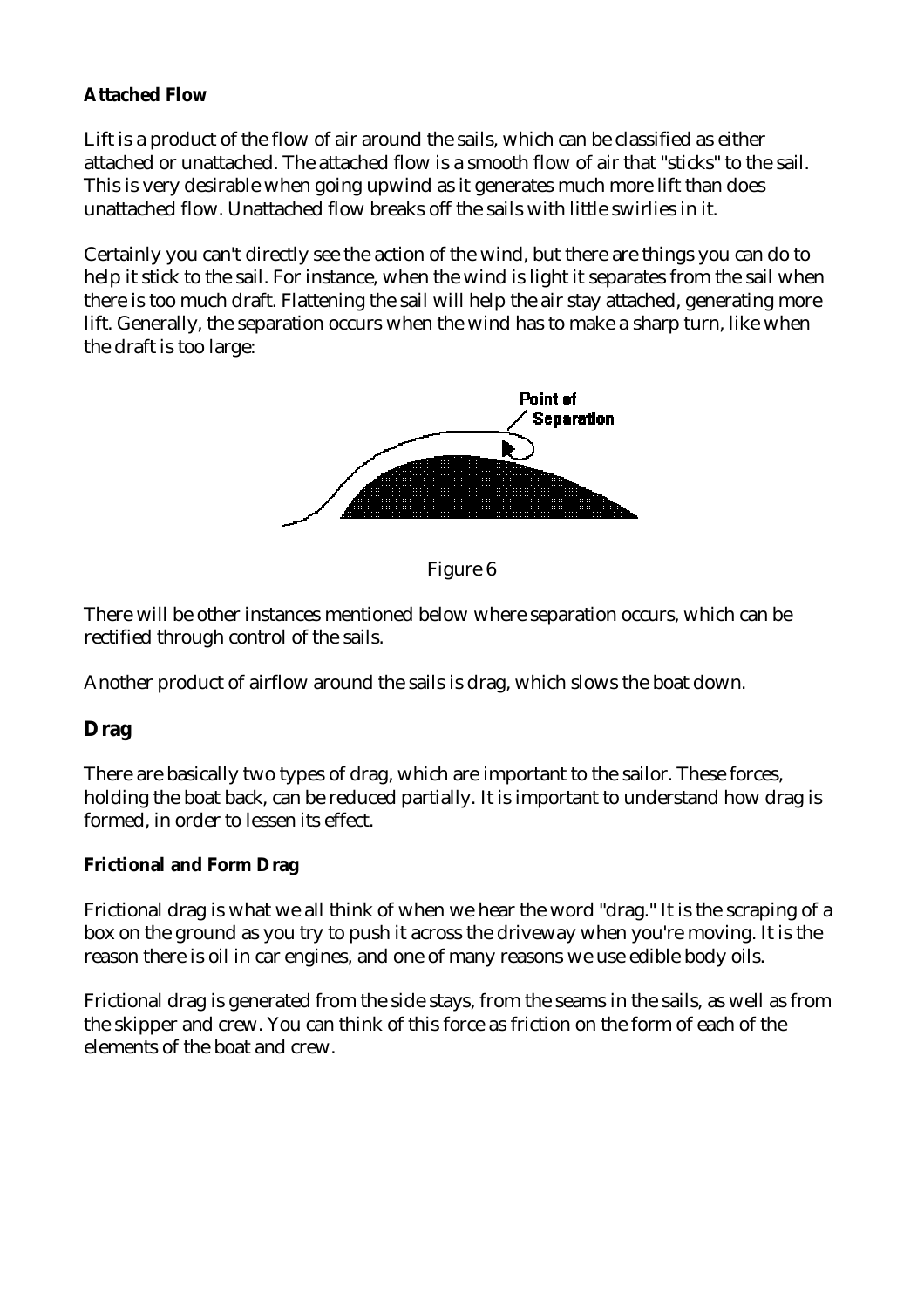#### **Induced Drag**

Watch a movie sometime with an airplane flying through a cloud. In that footage, it is easy to see large vortices of fog swirling off the tip of the wing of the airplane.

What is happening is that the low and high-pressure areas meet at the tips of the wings. Much of the air and fog "leak" suddenly from the high-pressure side (the windward side) to the lower pressure side, creating big swirlies. These swirlies require a lot of energy to form-energy, which could be better used in propelling the airplane or boat forward.



figure 7

There have been numerous solutions proposed to slow this effect, such as small vertical winglets on the ends of airplane wings. On a boat, there will be two places this leakage occurs: the head and the foot of the sail. In one of the early 1900's America's Cup races, the American yacht had a 4-foot wide boom, dubbed the "Park Avenue Boom" for its size. The purpose of this was to slow the flow from the windward, high-pressure side, to the leeward, low-pressure side. This slowed the creation of the induced drag.

There are other, more reasonable solutions to this problem. For instance, on modern windsurfers, the sail is built so that at high speeds, the sail can be leaned back all the way to the board. This closes the gap between the sail and the board, using the board as an "end plate" to stop the flow, much as the fuselage of an airplane does for its wings. Another instance of this end plating is the "deck sweeper" jib, which is cut to come all the way down to the deck of the boat. Deck sweeping jibs are now very common on most modern slooprigged boats.

Neither of these solutions addresses the problem of the leakage at the top of the sail. There is no way, so far, to prevent this type of leakage.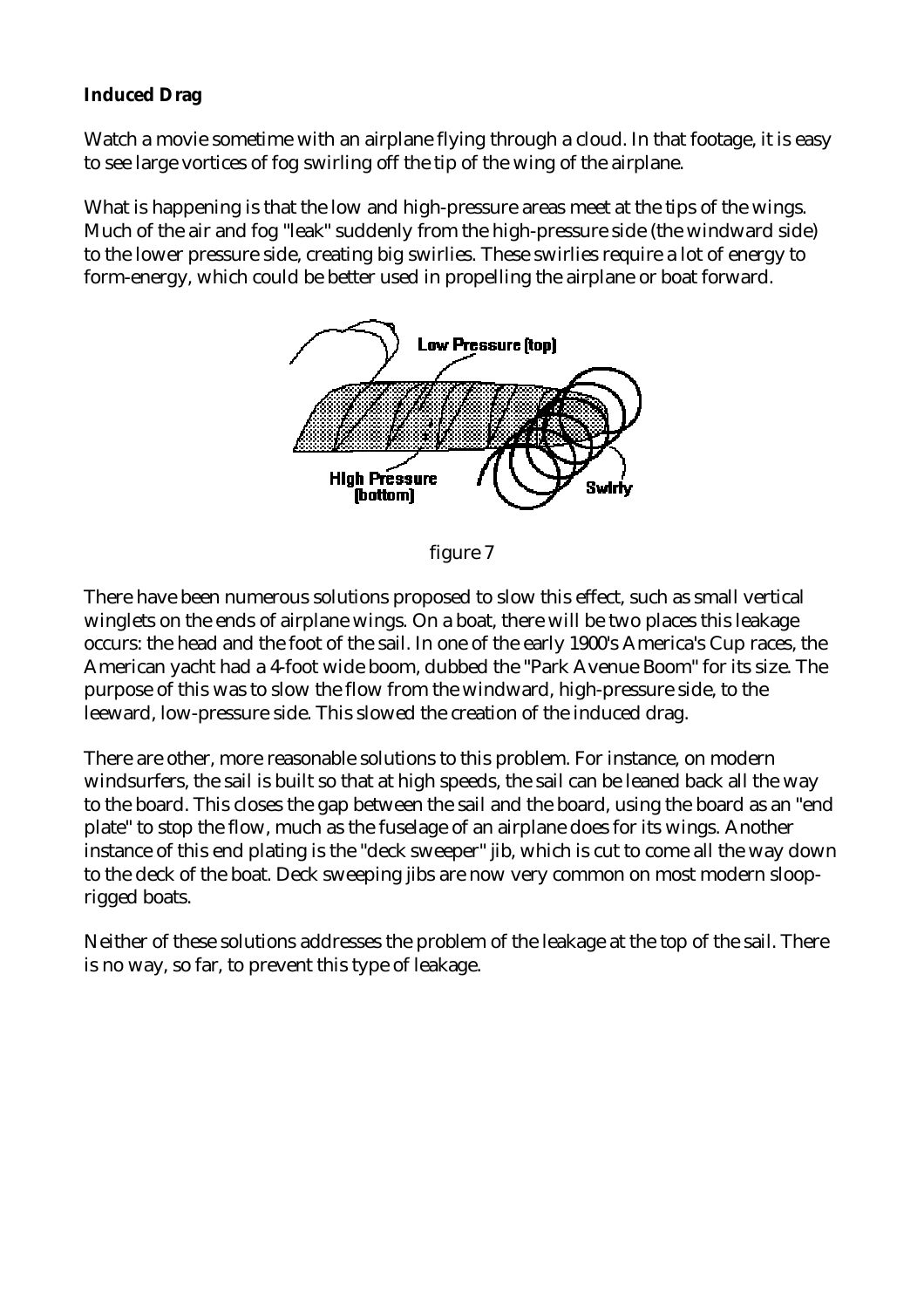#### **Trailing Edge of the Sail**

One more place where vortices can form and sap energy from the sails is at the trailing edge, or the leech. The wind needs to have a smooth exit from the sail in order to keep it from getting angry and swirling. Two ways to make the wind angry are: 1.) put the draft too far back in the sail, so it has to make a sharp turn immediately before it exits; and 2.) curl the leech of the sail inwards with too much boom vang.





You will see below how you can use basic sail controls to fix this.

## **Sail Controls**

This section outlines the major controls for the shape changes you have seen above. Many times, in the beginning, it's not obvious how to change the shape, location, or size of the draft in the sail. However, with some practice, it will become second nature. All the myriad lines, blocks, and grommets in the boat should begin to make sense, instead of looking like part of a big plate of spaghetti.

#### **Wind Indicators**

Before you learn to change the shape of your sail, you have to know what types of changes to make. Much of your sailing will be done by the feel of the wind, but there are also many visual aids for detecting wind direction, and how the wind is interacting with the sails. These aids are important when you begin to sail, and even after you have mastered the basics. They are especially useful in very light winds, when it's difficult to sense the wind by feel.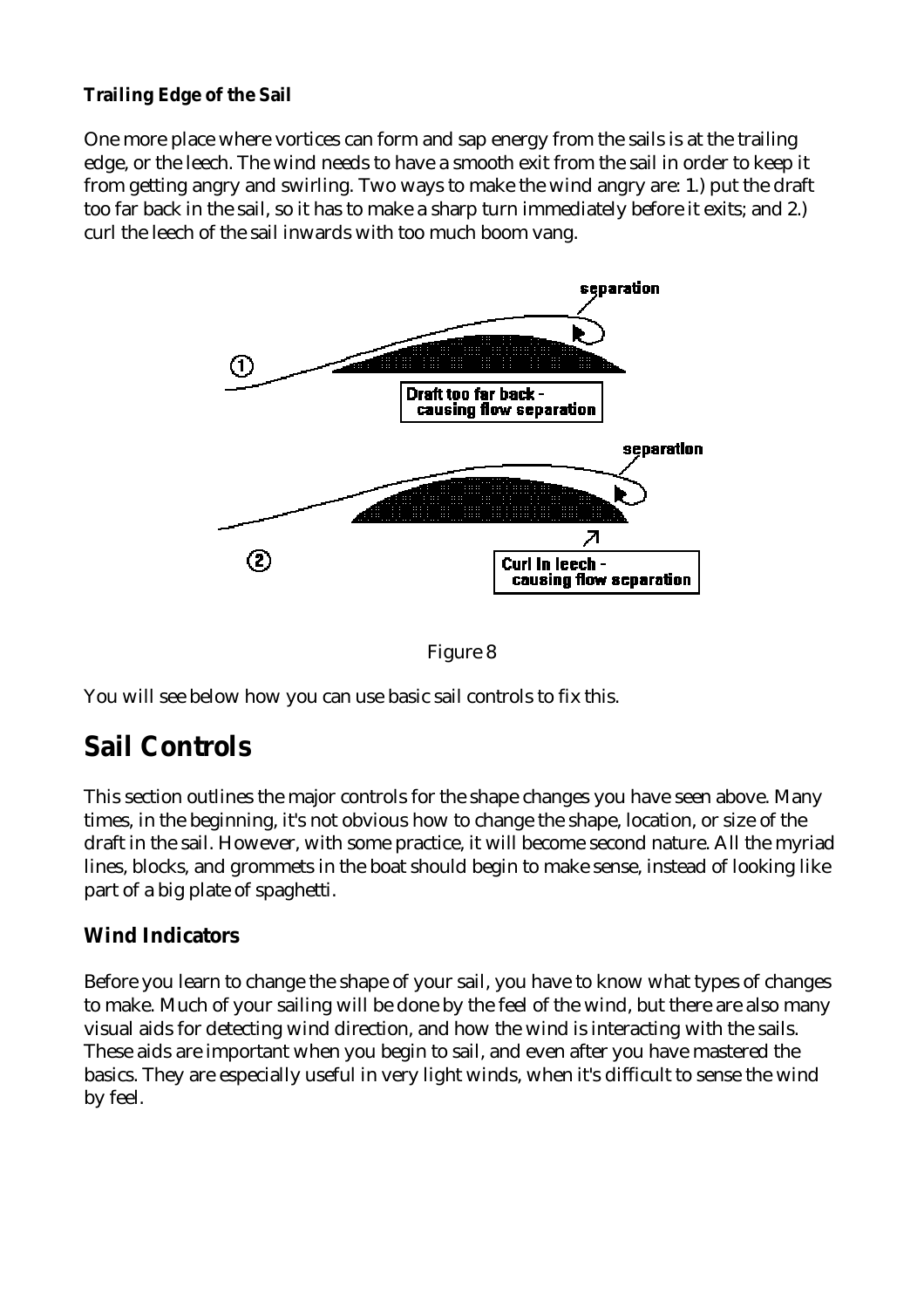#### **Windex**

The Windex is a small weather vane attached to the top of the mast, or on a catamaran, as an attachment suspended below the centre of the bridle. This is a very gross method for measuring the direction of the wind, and is most useful downwind, when fine adjustments are not needed. The Windex's at the top of the mast are often distracting since you have to look away from where the boat is going, so it's best not to have one here. One of the best racers I've ever known once said, "Windex's are great, if they're on someone else's boat." You can watch someone near you, but don't forget where you're going.

#### **Side stay Telltales**

Side stay telltales accomplish the same task as the Windex. They are good for a gross indication of the wind direction

#### **Jib Telltales**

The jib telltales are the most sensitive, accurate, and thus useful, of the bunch. These should be placed about 1/3 of the way back from the luff of the sail, and at 1/4, 1/2, 3/4 the distance from the bottom to the top. They should be made of a light material, which does not stick to the sail, such as yarn or audiocassette tape.



Figure 9

Use these to see the attachment of the wind to the sail. Going upwind, with the sail mostly flat, there should be attachment on both sides. You will see both telltales flow straight back. Sometimes, as when reaching, it is not possible to make both flow back, because of a large draft in the jib. It's imperative that the flow be maintained on the outside surface, so keep the outside telltale streaming back.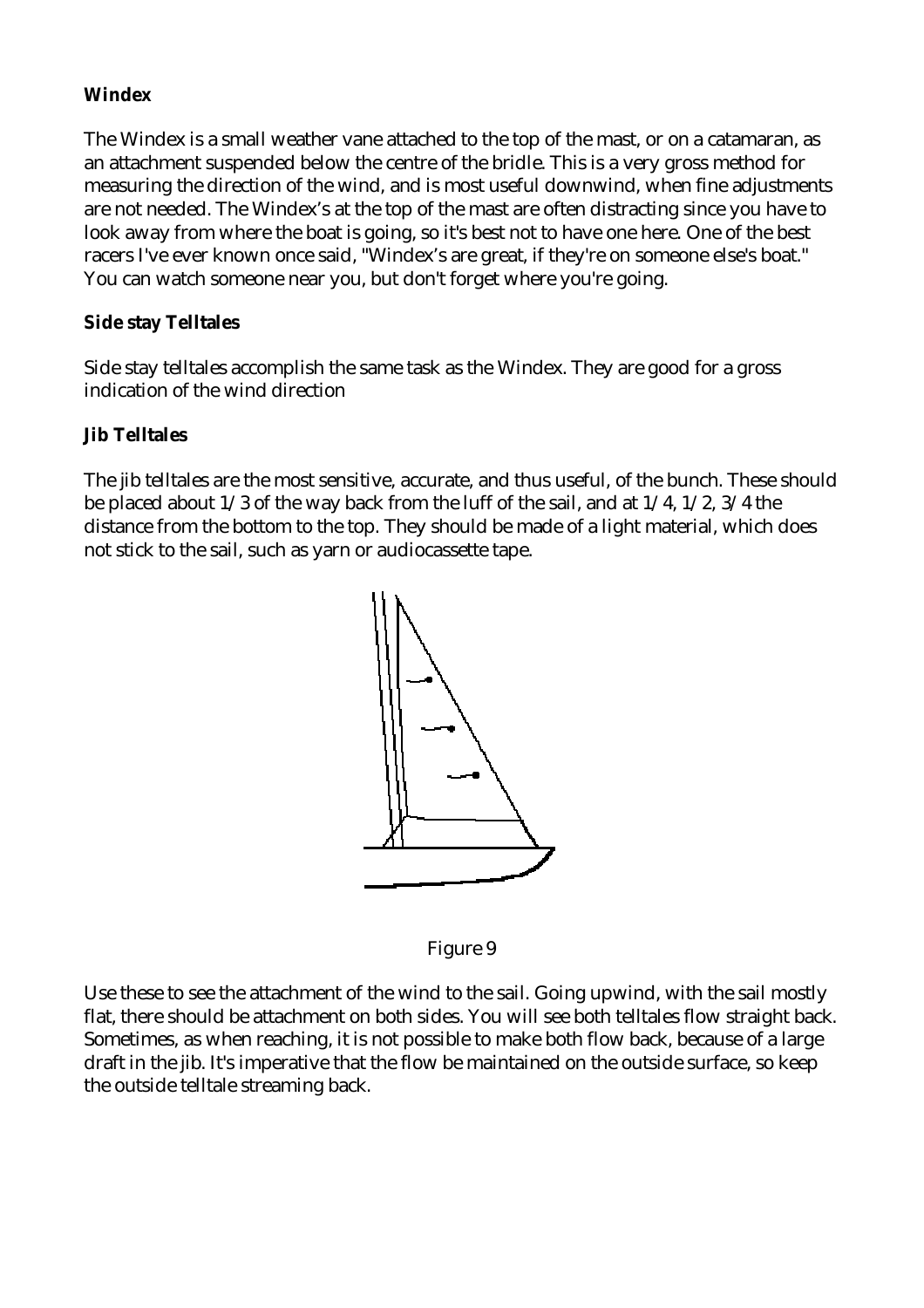#### **Mainsail Telltales**

When there is a jib, these indicators are not as important. The mainsail is used to keep the boat flat and it is best to trim it by feel, so it pays to ignore visual indicators on the mainsail. However, telltales can give a little information as to what's happening.

#### **Draft Telltales**

These give the same information as those on the jib. If they are flowing straight back, there is attachment, and if not, separation.

#### **Leech Telltales**

Attach these to the leech of the sail, at the points where the battens are inserted. When the air is leaving smoothly from the leech, these will flow straight back, as they do on the surface of the sails. The goal for these is to have them lifting (flowing) about  $1/2$  the time. The theory is a little sticky, but this is a good goal for speed and pointing.

If they lift more than 1/2 the time, there is too much air flowing freely off the leech, so you need to capture more by trimming the sail, or by tightening the vang (see discussions below on main sheet and boom vang). If they lift less than this, the leech is too tight, and you should let up on the mainsheet or the vang.

#### **Outhaul - (bottom draft size)**

One of the most basic of all the controls is the outhaul. It controls the size of the draft in the bottom 40% of the mainsail. To flatten the sail, pull on the outhaul-to give the sail more "bag", or draft, let out the outhaul. It does just what the name says-it hauls the back of the sail out.

This is not a very interactive sail control on a catamaran. Often, it is set at the beginning of the race and left in that position. If it is possible to adjust on the fly, its major purpose is to make the transition between beating and going downwind. When reaching, more draft in the sail will give more power. Dead downwind, the outhaul is let off to make more bag in the sail. This bag allows the sail to generate as much drag as possible, which is the driving force dead downwind. Right before the leeward mark, the outhaul is then brought back in to allow pointing. This is very important- try pointing upwind sometime with the outhaul all the way off. You won't ever get where you're going.

#### **Downhaul / Cunningham - (draft location)**

In one of the 1920 era America's Cup races, a skipper named Cunningham designed his namesake sail control. The sails at that time were made of canvas and were apt to stretch depending on the wind conditions. Given the maximum sail size restriction, the sails had to be cut short to meet that maximum when it was windy, leaving them small in less demanding conditions. He realized if he put a grommet through the sail near the tack and pulled it down, the sail area could be increased in light air.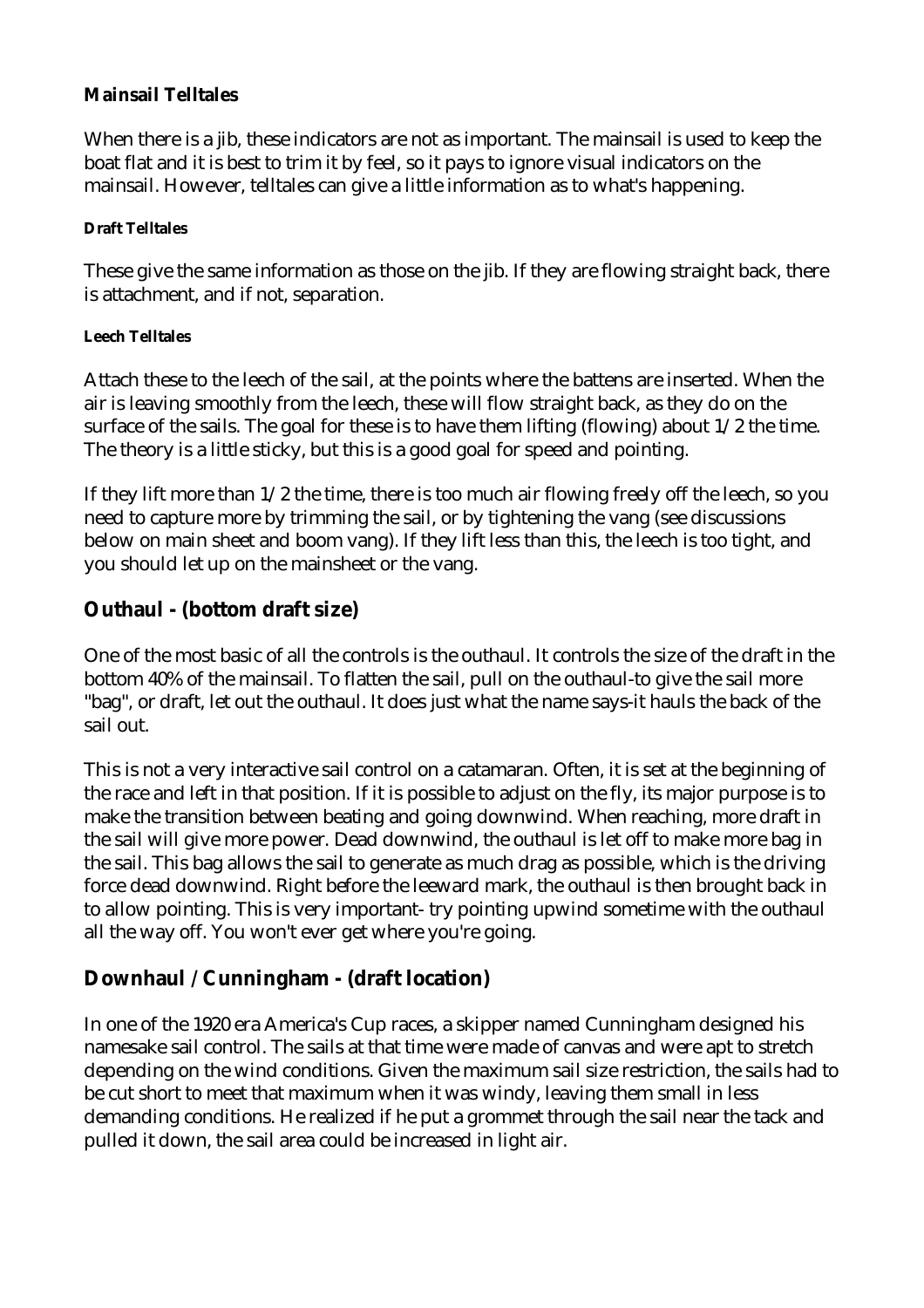The downhaul is no longer used for this purpose, but it still remains an important control. The modern purpose for this little line is to control the location of the draft. When the downhaul is pulled on, the draft in the sail moves forward.

As the wind speed increases, the draft tends to blow back in the sail towards the leech. This is undesirable as it causes overpowering and extra drag. The draft should be somewhere around 40% back from the luff of the sail.

A by-product of a tighter downhaul is that the leech of the sail begins to "open up." Sighting straight up above the boom, the top batten of the sail should be parallel with the boom. If the cunningham is pulled on tight, the top batten will then be pointing outward, away from the boom. To bring it back in, you can put on more boom vang, which is discussed below.

Of course, another by-product is that the sail will be flattened, partially. However, the downhaul should not be used to flatten, except in special cases, as it moves the draft while flattening.

### **Mast Bend - (draft size)**

Referring back to figure 4 above, you can see the Laser sail laid out flat. When the mast is inserted, straightening out the luff, the sail gets its fuller shape. If that straight mast is bent back, closer to the shape of the flat sail's mast sleeve, the shape goes out. The main purpose of mast bend is to depower the sail, and this can be done in a variety of ways.

#### **Sheeting**

When sailing a catamaran, you will soon find that the mast can bend easily One of the ways to induce bend and decrease the draft of the sail is to sheet very hard. In fact, while beating upwind in all but the lightest winds, the two mainsheet blocks at the stern of the boat should almost be touching each other (called two- blocking).

#### **Vang Sheeting**

The boom vang can be used on a bendy mast, just like the main sheet, to pull the top 1/2 of the mast back. In fact, on a catamaran, this is often preferred, because the shape of the sail stays the same when it is sheeted in and out. If all the control were left to the main sheet, the sail would power up when eased and depower when pulled in. This way, only the angle with which the sail hits the wind changes.

#### **Boom Vang - (leech shape)**

The main job of the boom vang on most boats is to control the shape of the mainsail leech. When the vang is pulled on, the leech gets tighter, and when released, the leech gets loose, and "twists" off to leeward. The top batten, as mentioned above, should be approximately parallel with the boom. If pulled in too much, there will be excess drag. If left loose, too much power is lost out the back of the sail.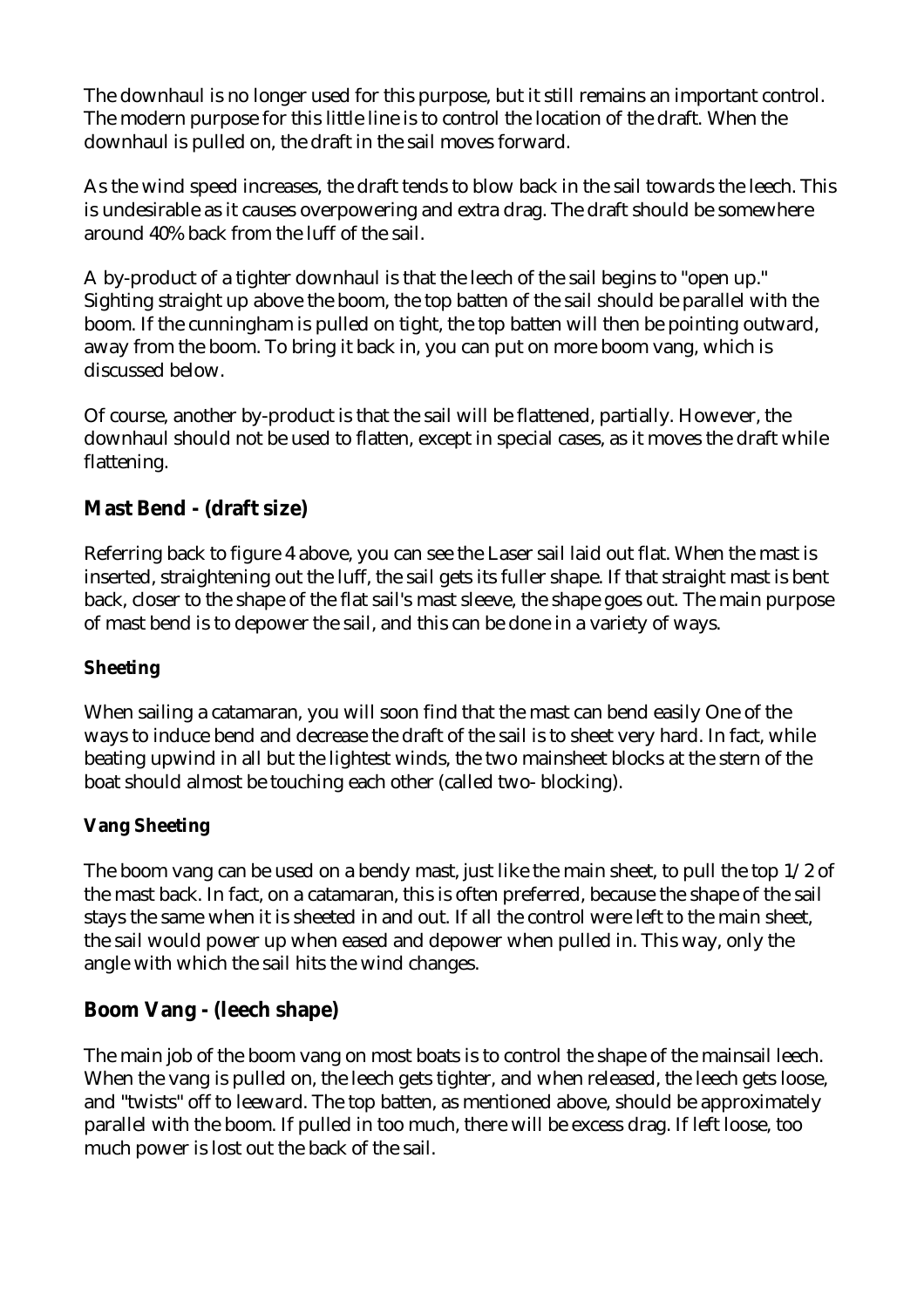#### **Jib Leads - (leech shape)**

The jib does not have as many controls as the main. In fact, most of the time, the sheets offer the only interactive control. However, many of the above shape qualities can still be changed. One important point to keep in mind is that there is a "slot" between the jib and main. This slot should be kept fairly open to allow the correct flow to form. The jib leech should also be kept mostly parallel with the closest part of the main. That slot should be very nice and uniform, up its entire length.





If the slot is too wide at the top (i.e. leech of the jib is too open), too much of the air escapes through without affecting the jib. If it is too narrow, the flow is "choked," and the boat will not go as fast, or point as high. The way to control the slot is through the jib leads.

The two blocks for the sheets can often be moved forward and back. When moved backwards, think of the bottom of the sail being pulled toward the stern, flattening the sail. Also, consider that the leech of the sail will open up a little.

When the blocks are moved forward, the force of sheeting will mostly be down, closing the leech of the sail, and allowing more bag to go into the middle.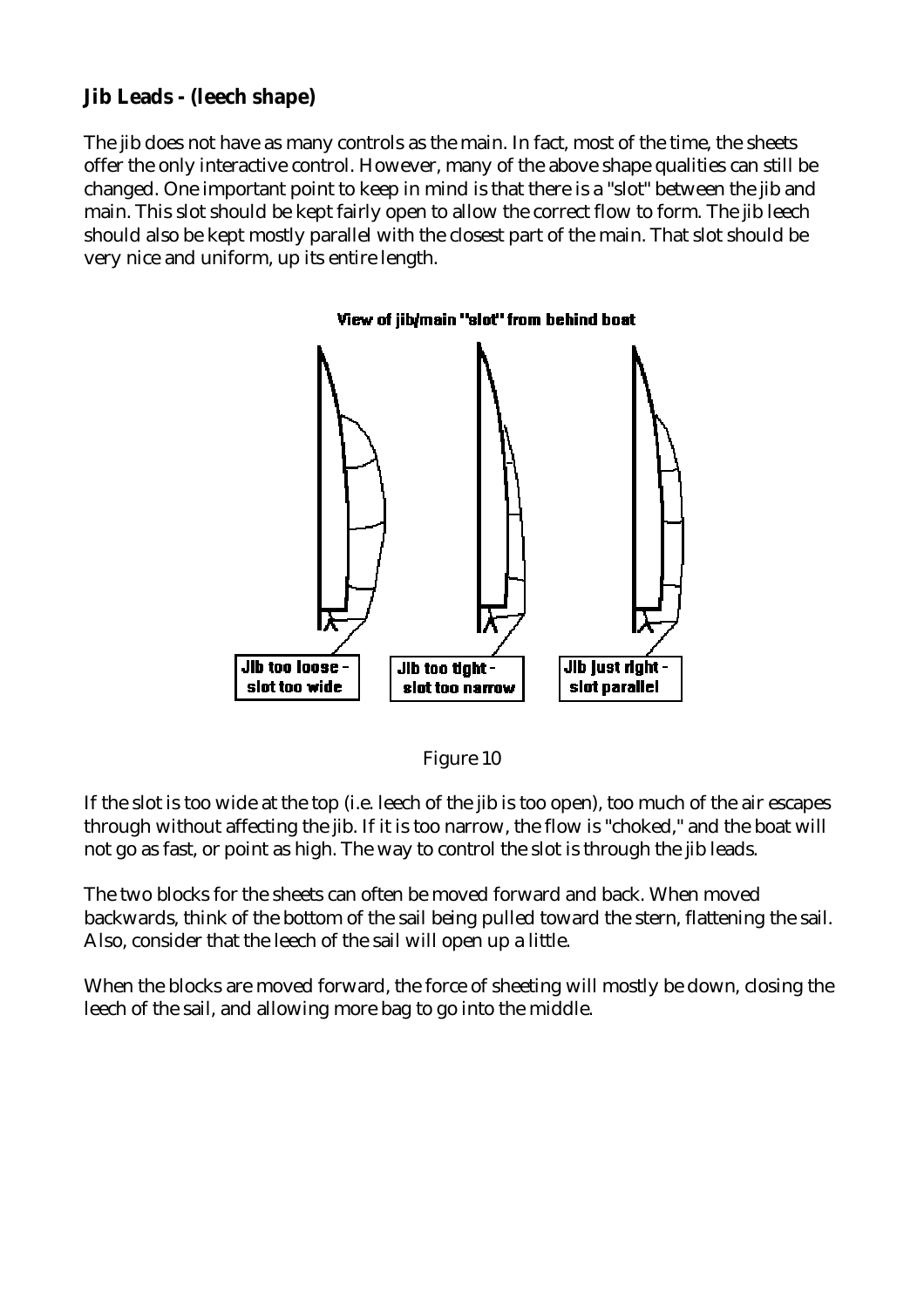#### **Main Sheet and Jib Sheets**

These controls are the most interactive of all. Their major function is to control the angle of attack on the wind. This is the angle at which the wind hits the sail, with respect to the boom.



Figure 11

When the sail is brought in, the angle increases and the power increases, but hopefully you already know that. You should also know that if the angle of attack is too large (the sail is pulled in too tight), the sail will "stall" and the lift will be destroyed. It will look the same, but it won't be working as it should any longer. If the angle is too small (the sail isn't pulled in enough), it will luff, generating no lift at all. You can use the telltales on the sail to judge whether the flow you need is being generated. Remember that this flow can be created and destroyed by changing the angle of attack.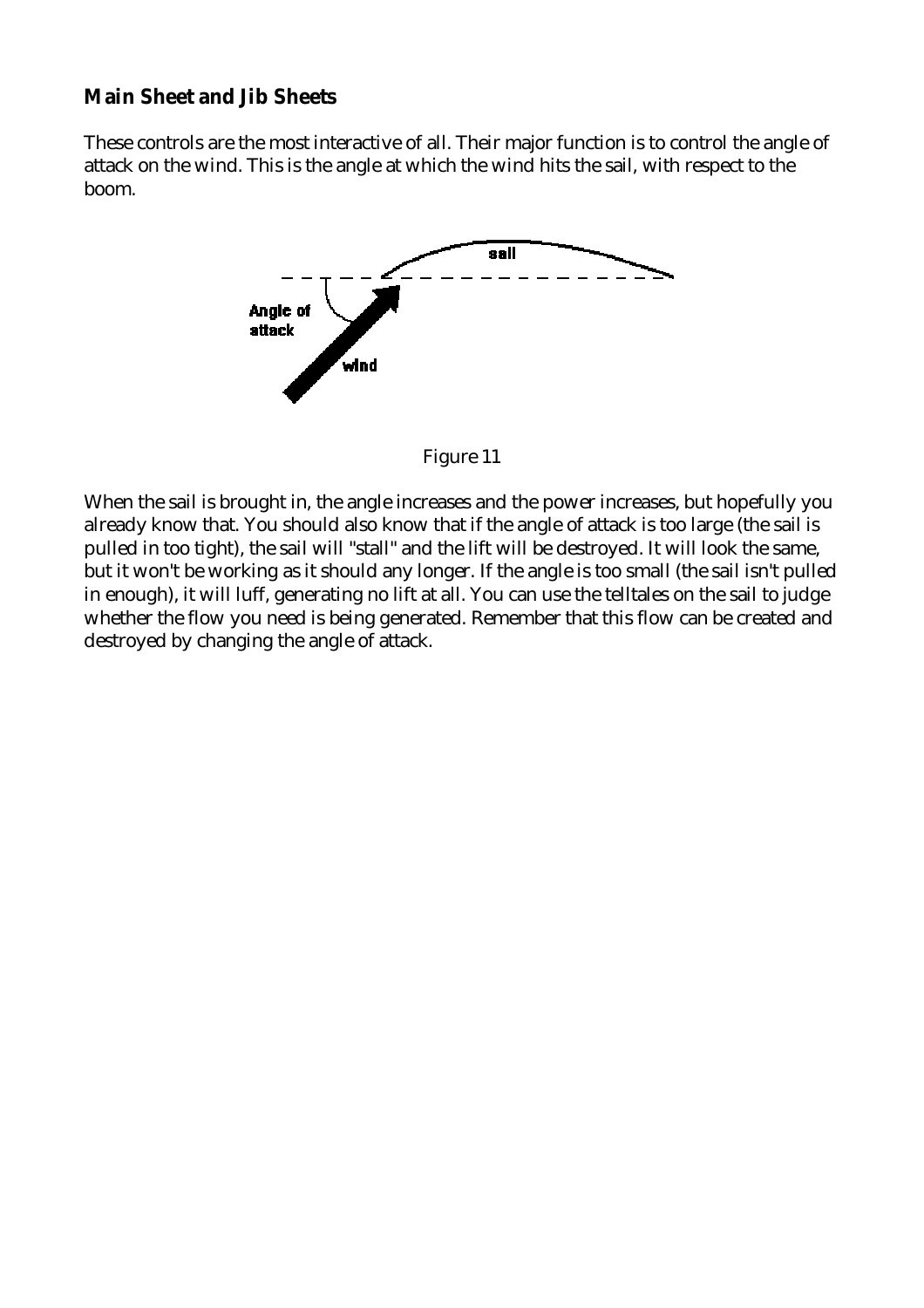# **Chapter 3 - Starting**

Large gains and losses are made at the start. When your boat comes off the line, you want to be in clear air, have good speed, be on the preferred side of the line and course, and be on the right tack. If you haven't done each of these, you could be lost behind 50 boats, and going slowly. In large fleets, it's important to have a good start, so you must **formulate a plan** ahead of time, and spend the last few minutes of the starting sequence executing that plan.

## **Form a Plan and Execute it**

It is imperative that you do formulate that plan, and stick to it. Too many times, snap decisions are made because of all the action on the starting line. It's much easier to think things through thoroughly, and then just execute those thoughts, than it is to "wing it." Almost invariably, "wing it" plans go awry.

### **Technique: Safety Start**

If you are new to racing, starts can be very intimidating-you have to think of timing, where you want to be, how fast you're going, and most importantly, how not to run into anything. All this happens with boats all around you-sometimes up to 100 other boats. This section describes the simplest and most effective plan for starting for the beginning racer.

**Basic Idea:** The entire plan consists of sailing anywhere you want, until 1 1/2 minutes before the start. At that time, head for a point about 6 boat lengths to starboard of the committee boat.

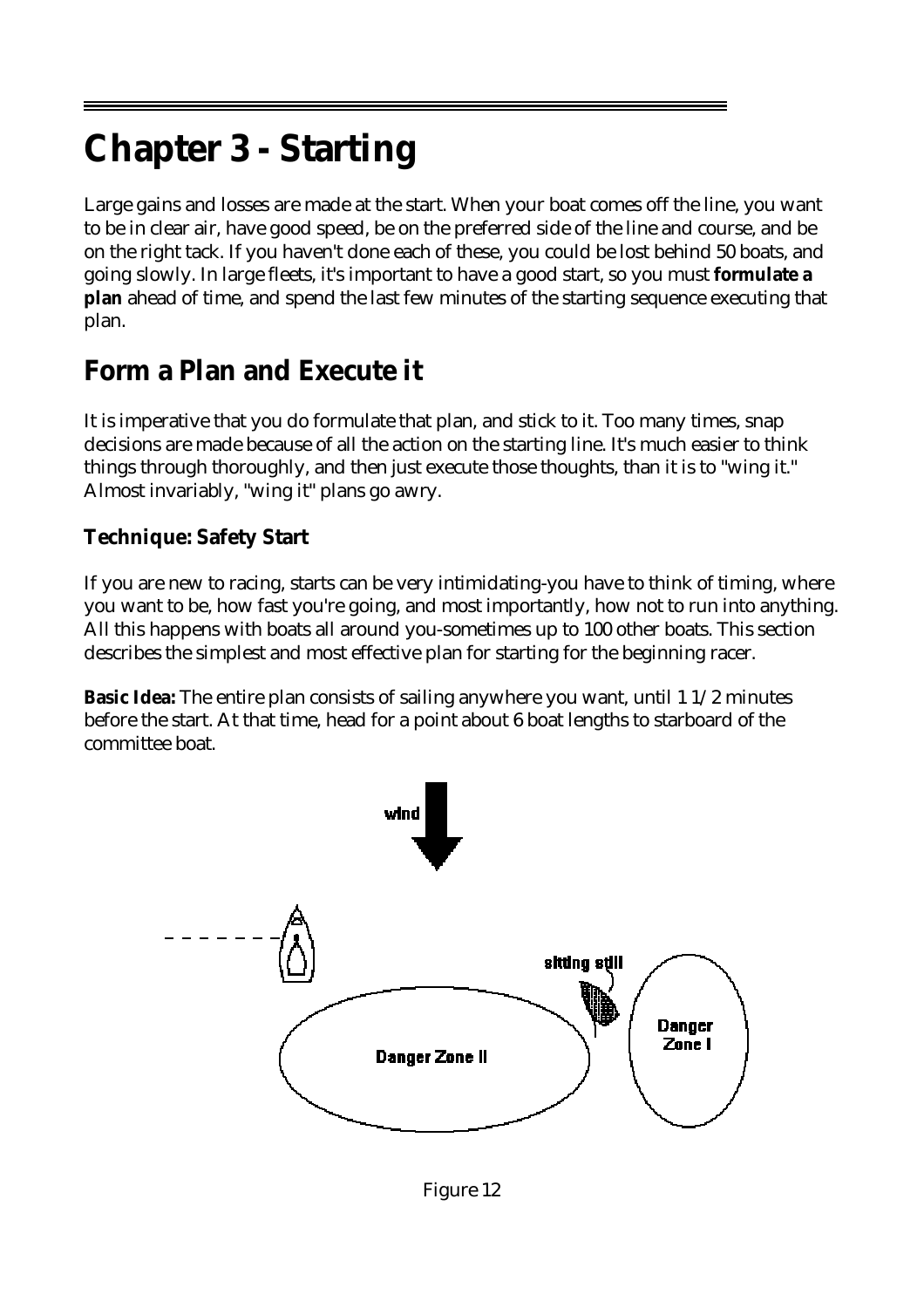You should reach this point with 1 minute left. Tack onto starboard and sit in that spot without moving (see "Skills: Sitting Still," below). At 10 seconds before the start, bear off and head for the line at full speed to start.

**DANGER!!** Your main goal in this process is to start with full speed without fouling or hitting anyone!! Keep in mind that other people with have your same idea, and you **cannot** be trapped between them and the committee boat. Look back to figure 12, and you will see two danger zones. These are the places you need to watch for boats you may hit.

During the 50 seconds while you sit still, you need to be constantly looking into these areas for boats heading your way. If there is anyone there, you must figure out where they will go. The best thing you can do if someone is converging on the same spot as you is to do a complete circle and start behind them.



Figure 13

If you have full speed when you reach the line, you will sail away from most of the fleet, even if you're late to the line! Most racers concentrate on being in the right place at the start, but not on their speed. They will be on the line but not moving, so you can sail right past them.

**DANGER!!** I must say this one more time-If you see someone who may hit you or trap you between themselves and the committee boat, GET THE HECK OUT OF THERE! Just tack around, and go in behind them. Late with speed is fine, indeed!

There are many types of starts, and this is just one. Below, you will find information on the best types of starts for different conditions, and how to determine your best approach, once you are comfortable in the boat.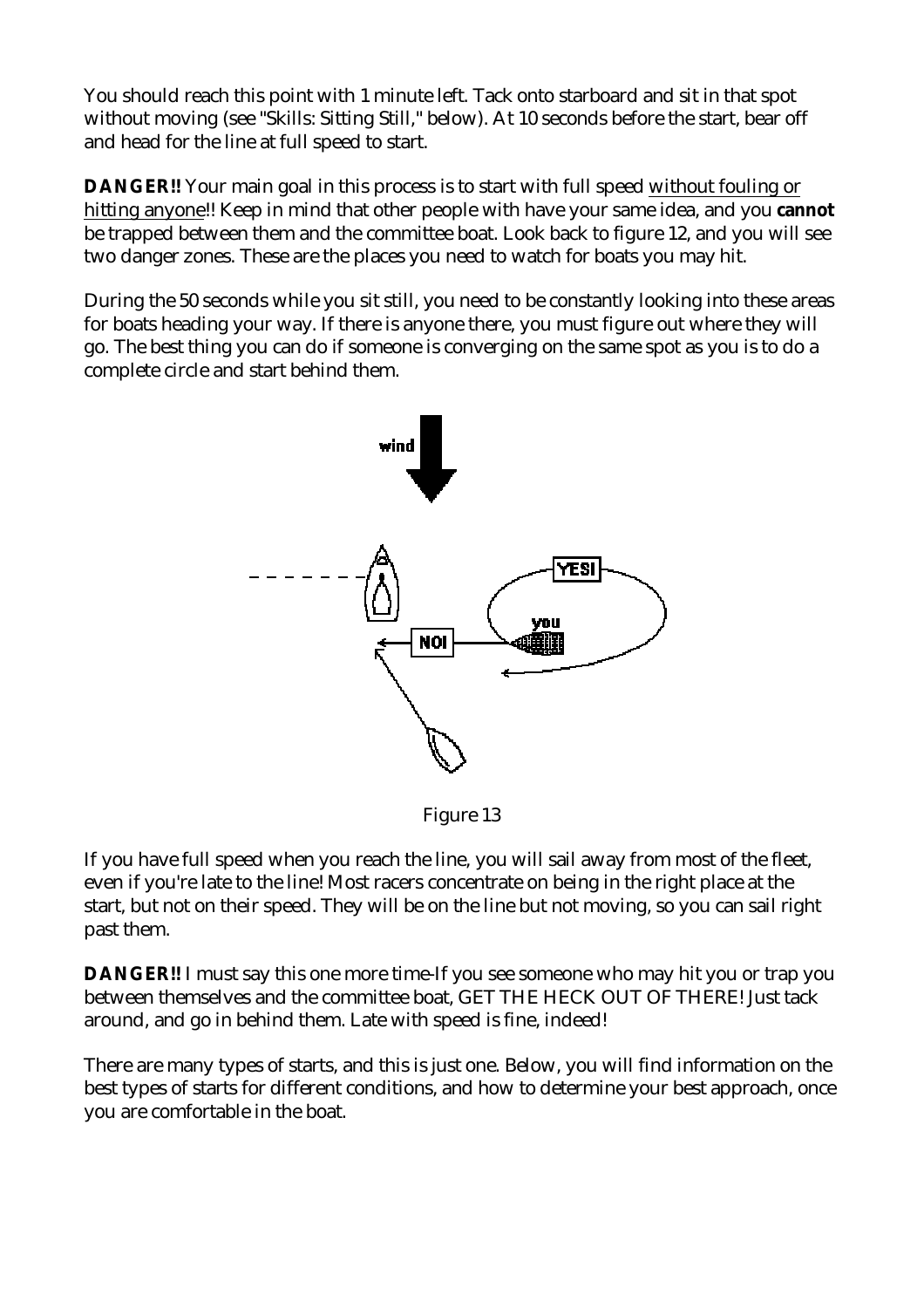### **Check the Wind, and Know What it Means**

At the start, because of the way the line and the course are set, there are going to be some large possible gains at the outset. There are three questions you should answer during the beginning of the starting sequence: on which side of the line should you start, on what tack should you be at the starting gun, and to which side of the course should you go?

These questions can be answered in the pre-start, with more than 2 minutes to go. Once they are answered, formulate a plan, and use those last 2 minutes to execute.

**Favoured end of the line** 

On which side of the line should you start? This question is simple. Go to the middle of the line and go head to wind. Then look to either side, left at the pin, and right at the committee boat. Whichever is further ahead is the preferred end. This will be the closest end to the windward mark, and why not begin with a head start?



Figure 14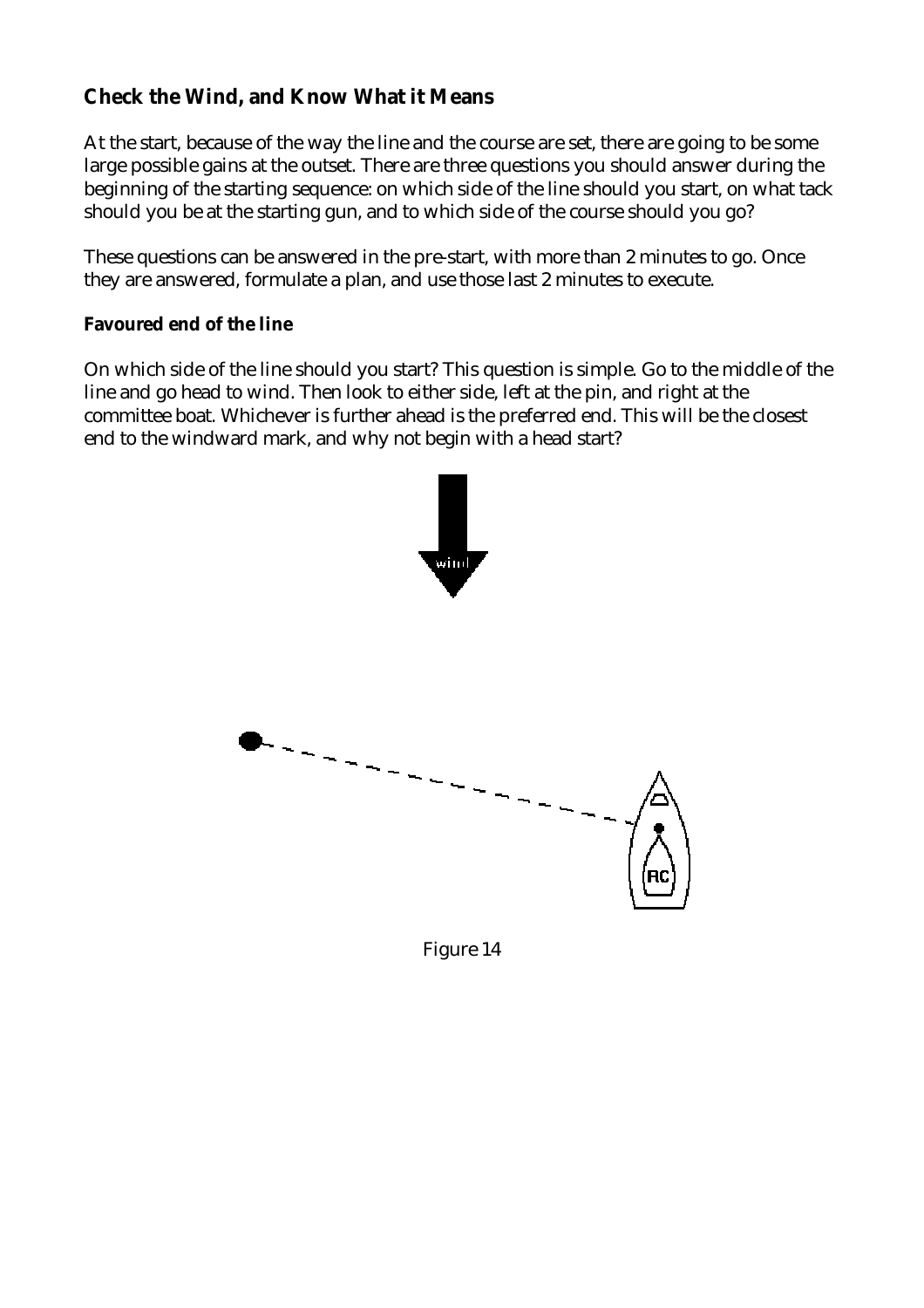#### **Best tack off the line**

On which tack should you be immediately after the start? This question is almost as simple. To decide the best tack, you need to decide which will take you straightest to the windward mark. When you are head to wind in the middle of the line, checking the favoured end, look also toward the windward mark and see which side of the boat it's on. If it's dead ahead, your initial tack doesn't matter. If it's to the right, the best tack is port, and to the left, starboard.



Figure 15

To remember these, just imagine the wind swinging a little further in the same direction. If it goes far enough, you will be able to go to the windward mark on one tack. A simple rule to follow is: take the tack that will take your boat straightest to the mark, always. This is useful, even on the other legs of the course.

Now, of course, you should keep in mind that starboard tack has right of way over port tack, and this will have a bearing on your decision. If port tack is the best to be on, it may pay to start on starboard, and then tack to port as soon as you can. That is, unless you have complete confidence in your ability to stay clear of the starboard (right of way) boats.

#### **Favoured side of the course**

The favoured side of the course is often a little more nebulous than the above considerations. The favoured side of the course should be the side where the most wind is. This you can tell by standing up in your boat and looking upwind. Do this about every 30 seconds before the start. Keep in mind that the wind may move to the other side of the course by the time you start. The time to start keeping track of the wind on the course is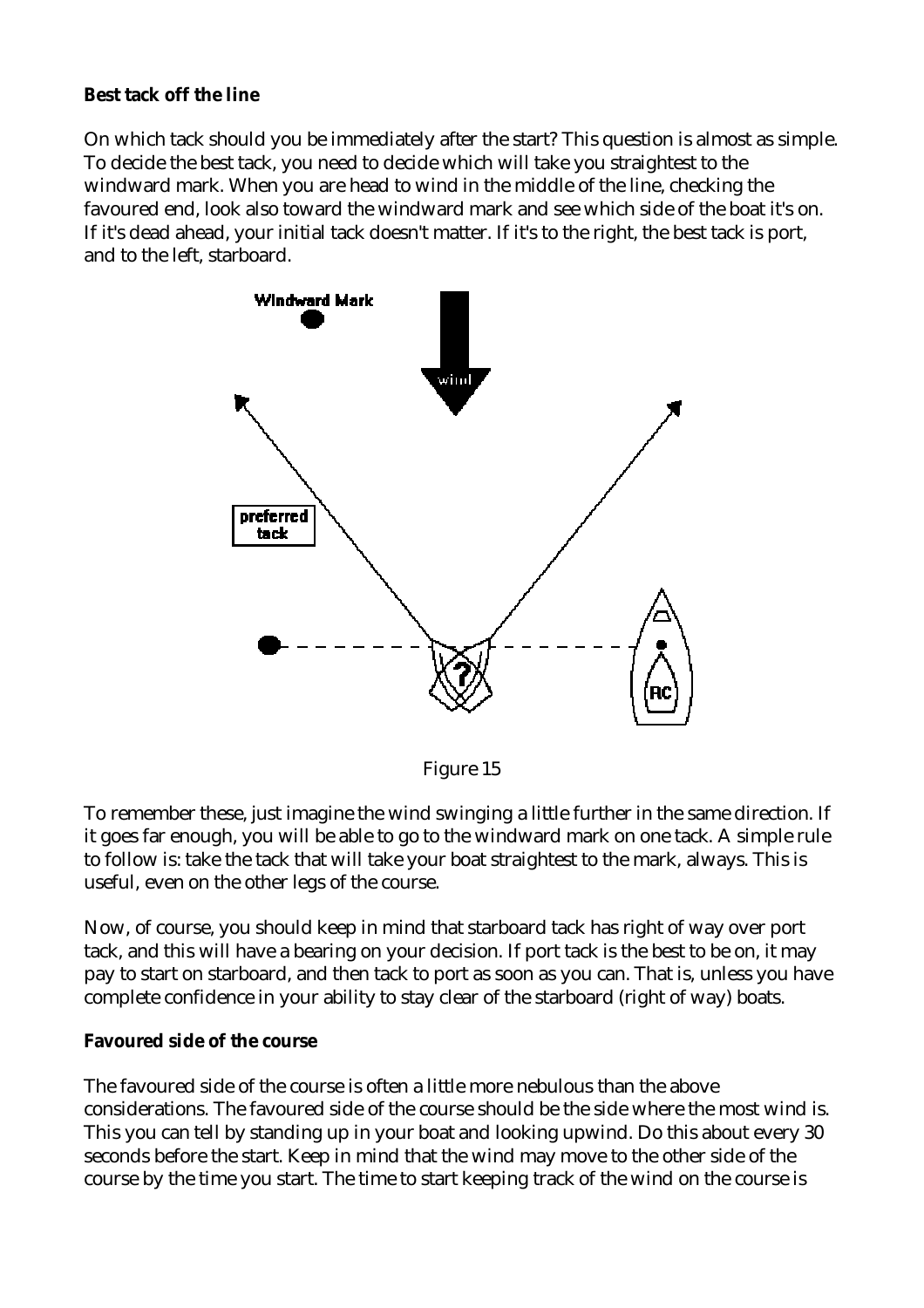about 1/2 hour before the start of your race. Get out to the course early to determine what's happening.

Now, reaching the favoured side of the course may be difficult, considering where you start, and your initial tack. Try to get there as quickly as possible, which means giving yourself room to tack. If you are pinned to leeward of a windward boat, on starboard tack, it will be hard to get to the right side of the course.

These three ingredients should be mixed and matched to get the most out of the start. If it seems there is much more wind on the right, then you might give up the favoured pin end of the line, for a quick port tack to the right. If there is no apparent advantage on either side, then go with the favoured end of the line, on the closest tack to the mark. Remember-**PLAN AHEAD!!**

#### **Get Clear Air and Have Speed at the Start**

There is more detailed discussion of clear air below in CHAPTER 4 - BEATING UPWIND, and you may want to read that now (BLANKETING and BACKWINDING).

The best way to get wind is to make sure you are not in someone's bad air. The biggest thing for which to watch is back winding at the start. This will slow you down, and make your pointing worse, and the worst part of it is you won't be able to feel that the air is bad. The initial goal, once the gun goes off, will be to get up to speed quickly, and this means getting clear air, so separate from those around you if you must.

Also, in the few seconds before the start, you should bear off (foot) about 5-10 degrees to build a little speed. Otherwise, you'll get rolled by everyone who does have speed.

#### **A Sample Plan and Execution**

The following is a sample starting scenario. This situation will not apply all the time, but it's a good example. The wind speed is about 10 mph and the line is the length of the 20 boats on the course. See figure 16 below.

Imagine yourself in the boat, and what you would see. Now, formulate a plan for the start, taking into account where you will start, and in what direction you want to go. Then look at the sample solution to see if you were close.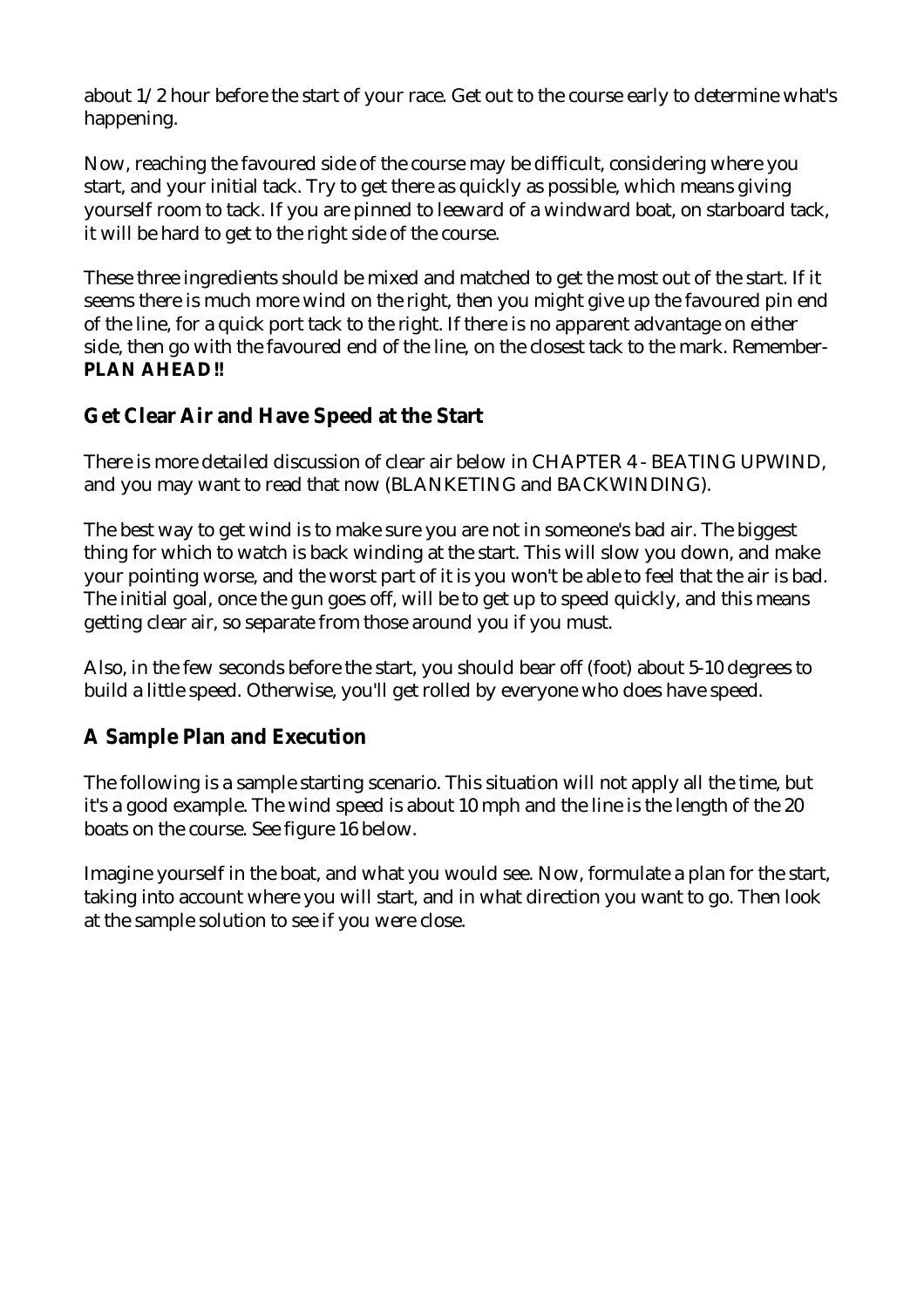

Figure 16

Solution: The first thing to notice is that the pin end is further to windward, so this is the favoured end. Also, the windward mark is a little to the right of straight upwind, so the proper starting tack is port tack. There is little difference in the wind between sides of the course.

Now, it may be difficult to start on port tack if there is a large fleet of boats, and they are all on starboard coming at you, so you may want to start on starboard, with the intention of tacking soon after the start. This means staying to the right of the bulk of the boats who will naturally want to start at the pin.

You also want to start at the pin, but keep in mind that everyone can't start in the same place. A safer thing to do is start about 1/3 of the way from the pin on starboard, with the intention of tacking soon.

With about 2 minutes to go, start lining up your final run. You will most likely want to be at the committee boat with about 20 seconds to go, heading for your spot. If you are going too fast, and will overshoot the target, slow down by letting the sail luff and heading up into the wind slightly.

With the final 10 seconds to go, start bearing off a little to build speed, keeping an eye on the boats to leeward and windward. You should hit the line at full speed, with a little room to leeward in case you want to foot for speed, and a little room to windward, if you want to tack. Then, since the port tack is preferred, tack as soon as possible.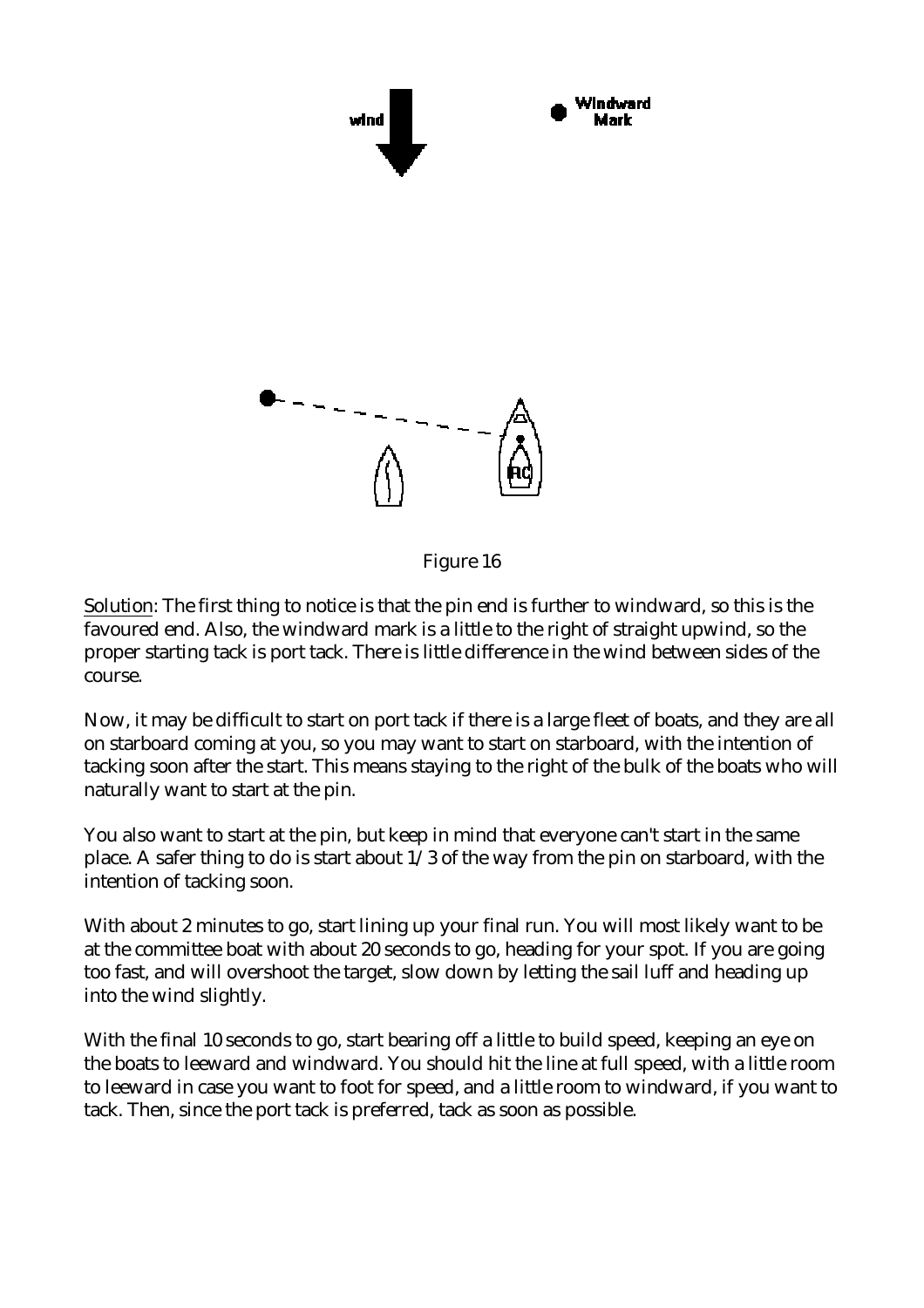# **Fleet Racing**

In fleet racing, you'll face many challenges, not the least of which is avoiding collisions before the start. In some races, there are as many as 50 boats swarming around a very small area. This can be unnerving, but try to stay cool.

One thing to remember is that starboard tack has right of way over port, but you're not allowed to manoeuvre your boat to keep someone from staying clear (i.e., you can't keep changing course in order to hit them, even if you have right of way), whether you're on port or starboard. If you're the starboard boat, go about your business, but keep sailing mostly straight lines. If you're port, change your course as little as possible around other boats, but stay clear.

Below are some skills, which will help in this manoeuvring, as well as in the execution of your plan.

### **Skills: Timing Practice**

One skill that must be learned is that of timing an approach to an object. This will aid in getting to the starting line, in the position you want, at the correct time.

Set a buoy in the water, or pick a dock, or something fixed, to which you can sail. Then, set a time limit like 30 seconds for yourself. The goal is to sail at full speed and reach the marker at exactly 30 seconds. Keep going back to try changing your distance and speed, until you can judge the distance correctly.

Keep in mind that when the wind strength changes, so will your speed, and thus the time to the marker. Practice this drill in all conditions, when you're not racing. Another good time to do this is during the starting sequence. With about 5 minutes to go, time how long it takes to get from the pin to the committee boat on a beam reach. This will be important information in the plan formulation and execution.

### **Skills: Close Sailing**

Almost everything listed above is simple to do when you're alone on the course, but that's not ever the case in a real race. To keep from getting flustered, you must learn to sail close to other boats, defining your limits. How close can you get while still in control?

When there is a group of boats on the water, you can try playing follow-the-leader. Have one boat be at the front, with each of the others following as closely as possible. The front boat should go through normal starting manoeuvres, such as tacking, jibing, heading up, bearing off, etc.

Think about staying the same distance behind that boat at all times, decreasing the distance as you get better. This will take concentration, and you will have to learn to speed up your boat, as well as slow it down, using the trim of the sails, crew placement, etc.

If you're alone, try sailing close to trees and docks and other fixed objects, without hitting them. This doesn't give you a feeling for the movement that other boats will, but you can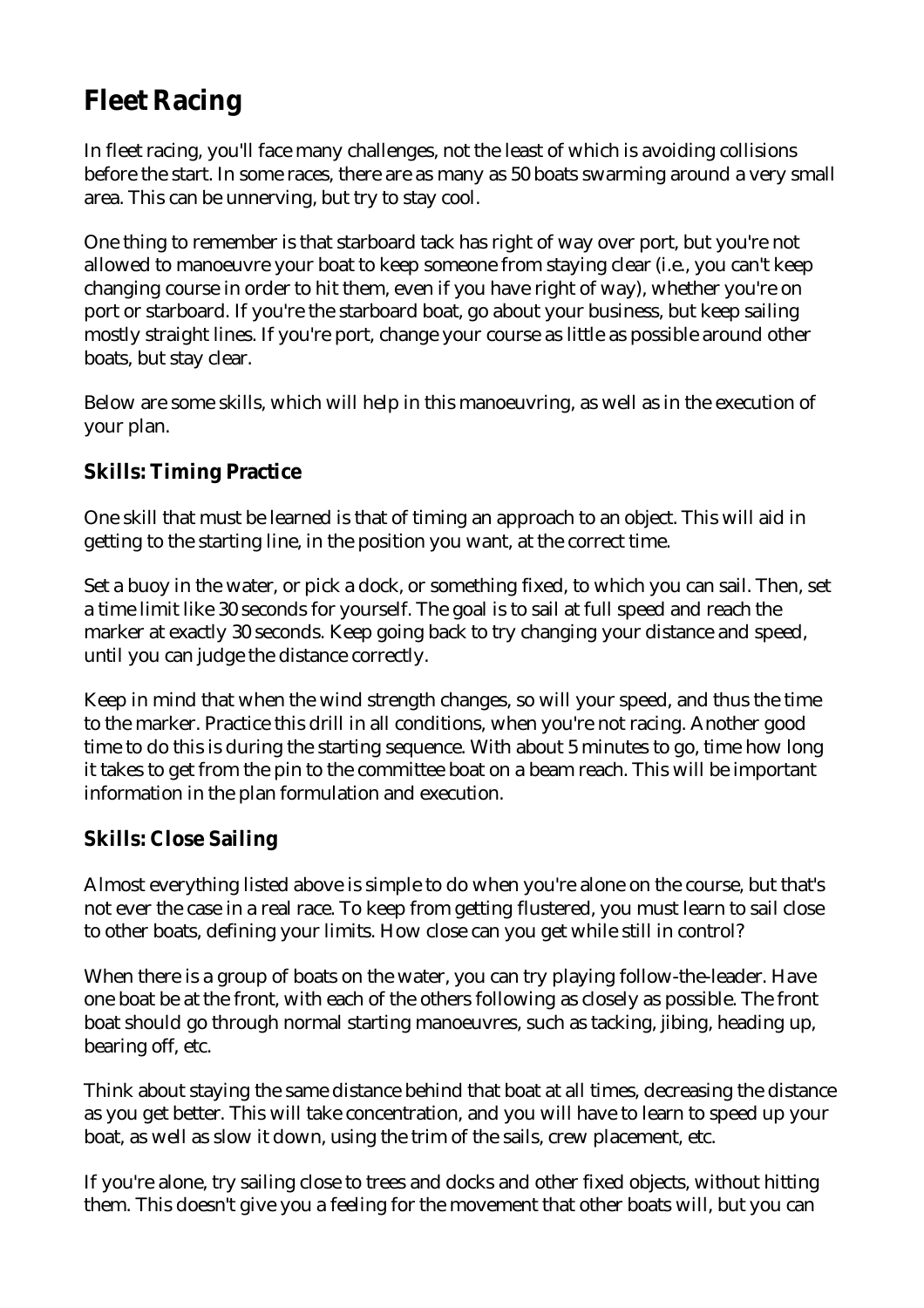learn how quickly your boat moves, tacks, and jibes. Defining your sailing limits is important in control of the boat.

### **Skills: Sitting Still**

A third skill to practice is sitting still, without losing control. This is important, since you will often misjudge the time to the line, and you will need to slow down or stop.

Sail on a close reach and then head up into the wind until almost head to wind. Then, practice staying in that position for as long as possible. You will be able to do this using the trim of the sails and the heel of the boat. **Don't** let the boat go straight into the wind, or you will end up in irons, with no steerage. Keep the boat off the wind by about 5-10 degrees.

Finally, when you have mastered sitting still, learn how to get boat under way quickly. This you can do by heeling to windward to turn the boat, and trimming in the sails to pick up speed.

# **Match Racing**

If you will only be racing fleet races, you may skip this section.

Match racing (one boat against one boat) is a much different animal than fleet racing. The goal during the starting sequence in match racing is to control the other boat to gain a right of way advantage. This is done from behind. The best thing to do is get directly behind the other boat, and don't let them do anything, except sail straight away from the line. It won't be important to start at the gun-only to start in front of the other boat.

If you are directly behind the other boat, and they start to bear off to jibe, bear off a little to leeward of them. Now you are the leeward boat, and they must stop bearing off, or they will hit and foul you. If they begin to head up to tack, head up with them. They can continue to head up, being the leeward boat, but they cannot tack. Thus, you can keep them in line.

Now, this can go wrong if, for instance, you become overlapped. Then, you will not be able to head up (bear off) without hitting them, and they can escape. To keep control, you must learn to slow the boat down.

### **Skills: Slowing the Boat Down**

There are many ways to slow the boat using only sail trim and crew placement.

Sail on a beam reach, and then stop the boat by heading up into the wind and letting the sails go. Find out how long it takes to stop the boat completely. To add to your stopping power, try moving your weight back in the boat, dragging the transom in the water. You will see and hear lots of little swirlies come off the stern. These swirlies indicate drag, which slows the boat.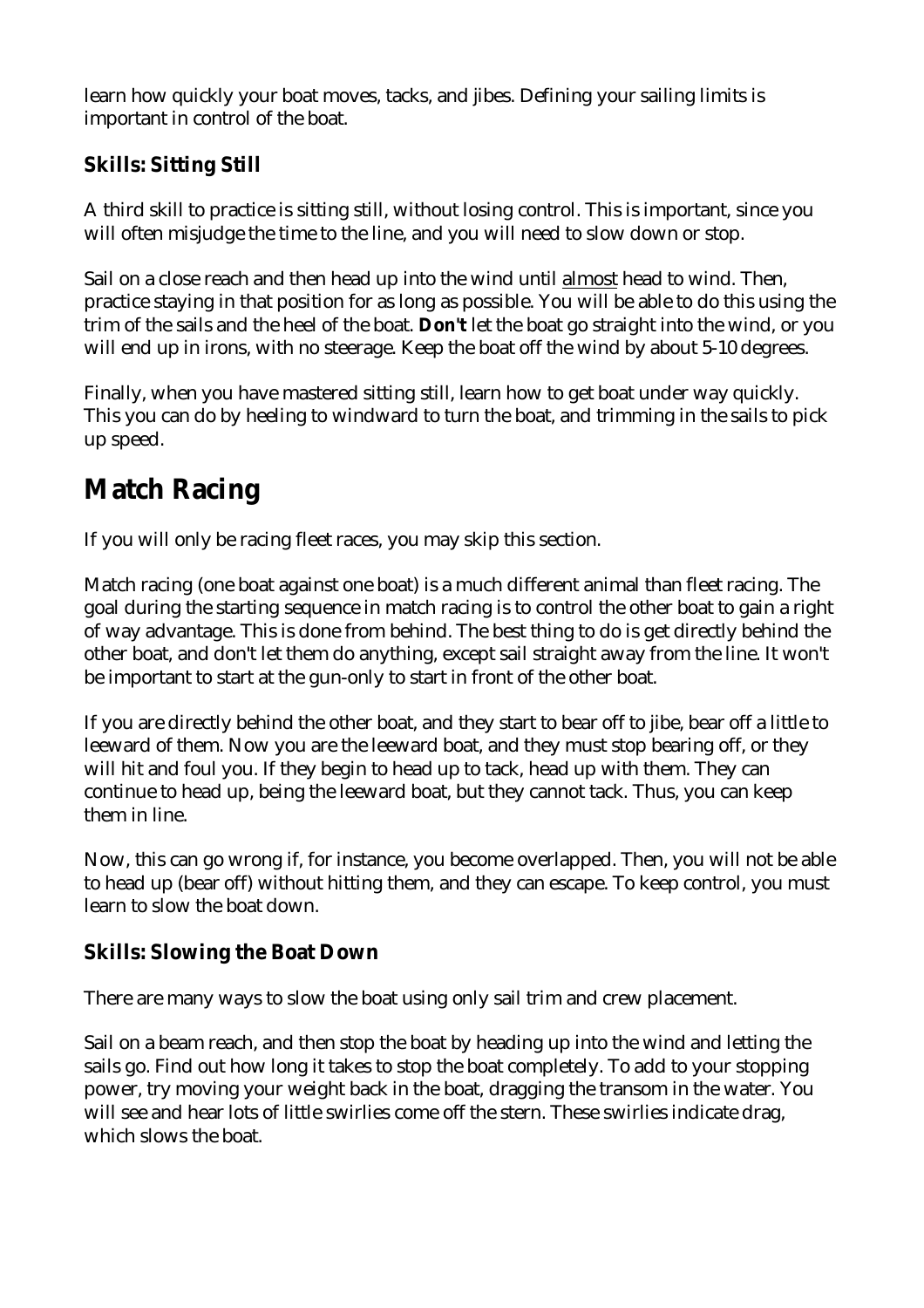A way to slow the boat down when broad-reaching or running is to over trim the sails. This will affect your speed a little more gradually, but should often do the trick in the cases when you won't be able to luff the sails.

Finally, when going on a close reach or close haul, you can push the boom out to leeward further than it wants to go. This makes the sail act as a brake, slowing you down very quickly. However, the boat will be difficult to control. See the next section, "Skills: Sailing Backwards," to control the boat with the sails filled from the wrong side.

#### **Skills: Sailing Backwards**

One of the more fun things to practice is backwards sailing. It seems like the boat shouldn't go that way, but this is a handy skill if you happen to be going over the line early, or if you want someone behind you to pass quickly.

To begin, sail on a close-hauled course. Then head straight into the wind, and wait for the boat to stop. Once you are stopped, push the boom out until it is perpendicular to the wind. At this point, the boat should begin moving backwards. Now, the rudders will be acting completely differently from what they usually do. You will need to steer opposite the way in which you are accustomed.

To go backwards quickly, sail on a starboard tack, close-hauled course. Then head up until the bow just crosses head to wind, and the sail has gone over your head. Reach up and push it out, while simultaneously pulling the tiller back toward you, to pull the boat back to the starboard tack, but only about 5º off the wind. Then, wait for the boat to start backing up. At this point, you will need to push the tiller away again to keep the boat on course. This method works the same on the port tack.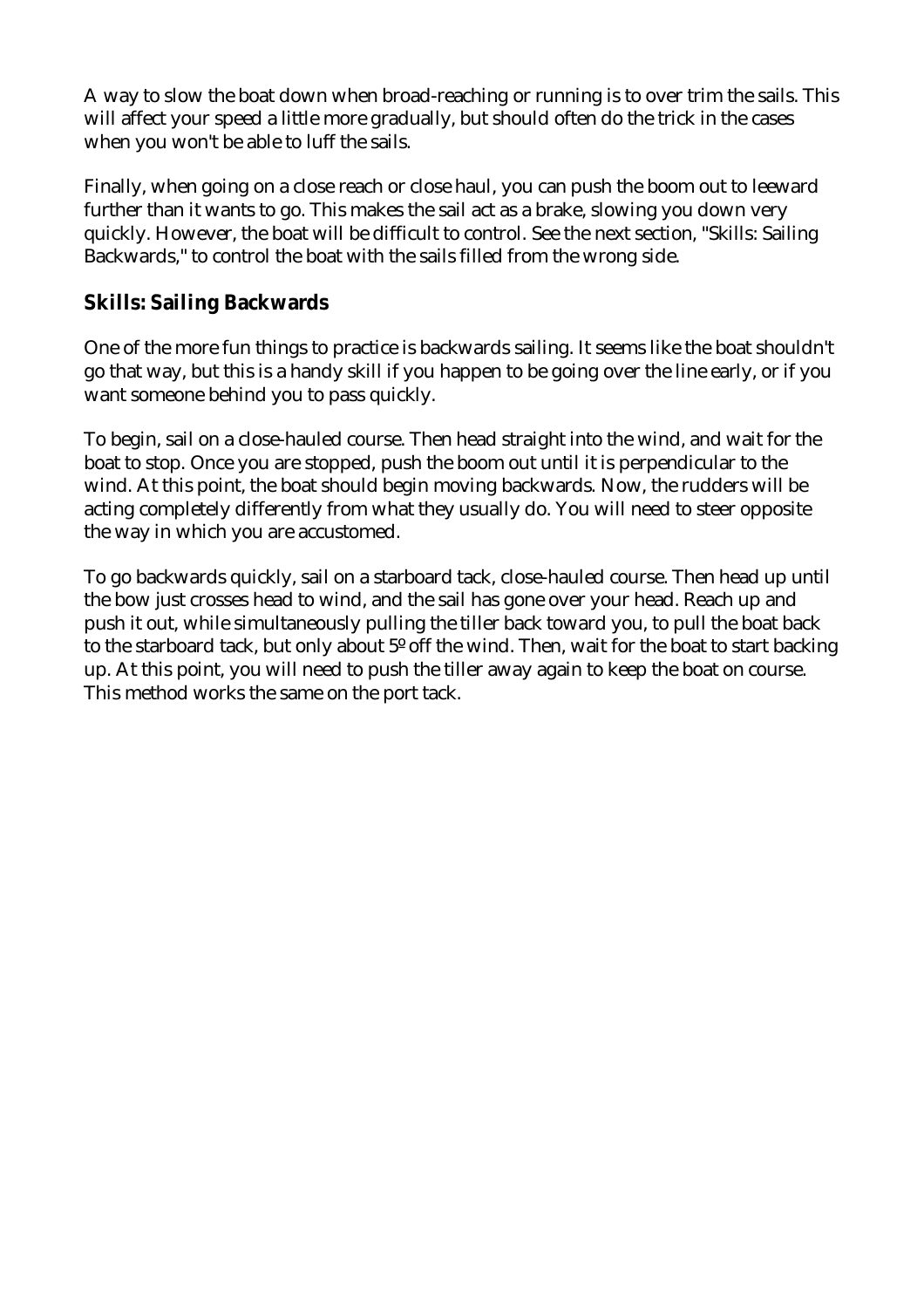# **Chapter 4 - Beating Upwind**

Going upwind is **the** most important skill for the new racer to learn. You can come back from a bad start and you won't lose that many places on the downwind legs, even if you are slow. If you can't go upwind well, though, you can give up the game, because it is on these legs that the most spots are gained and lost.

# **Boat Trim (as opposed to sail trim)**

The first thing you have to think about is that you are sailing in a boat-a boat that floats in the water. Whatever movements you make when you're sailing affect the relationship between the two, and this relationship is vital to understand because it's the water that slows the boat down the most.

### **Fore and Aft Trim**

Drag affecting the hull is sometimes a difficult thing to detect, but there are ways to find and reduce it. For instance, while you're sailing, move back in the boat until you're sitting on the transom. Look down behind the boat and you will notice a lot of little swirlies coming off the stern. You will also hear water rushing back there. That noise is drag-your boat spending some of its energy making pretty pictures in the water-ones that slow you down.

This is an easy problem to fix-just move forward until you see the water smooth out behind the boat. This reduces the drag generated by the stern sitting in the water. Now the water has a nice, smooth exit from the stern, and it won't make as much noise.

**Side to Side Heel** 

#### **Keep the Damn Boat Flat!!!**

The most important rule for going upwind is to keep the boat as flat as possible. Sometimes having the bottom of the windward hull just skimming the top of the water does 2 things; firstly it reduces hull drag in the water, and secondly it allows the leeward hulls asymmetric shape point the boat a little more to windward. Be careful not to allow the boat to heel too much as you will start to spill air out of the top of the sail, when it should be generating power.

#### **A Note About Light Winds**

In very light winds, it is still important to be able to point into the wind, but the main emphasis should be on speed. For this reason, when the wind is so light that it doesn't have enough energy to keep the sails open, you must use gravity.

Heel the boat slightly to leeward, enough to hold the sails open. This way, when the next puff comes along, it will spend its energy pushing the boat forward, instead of just opening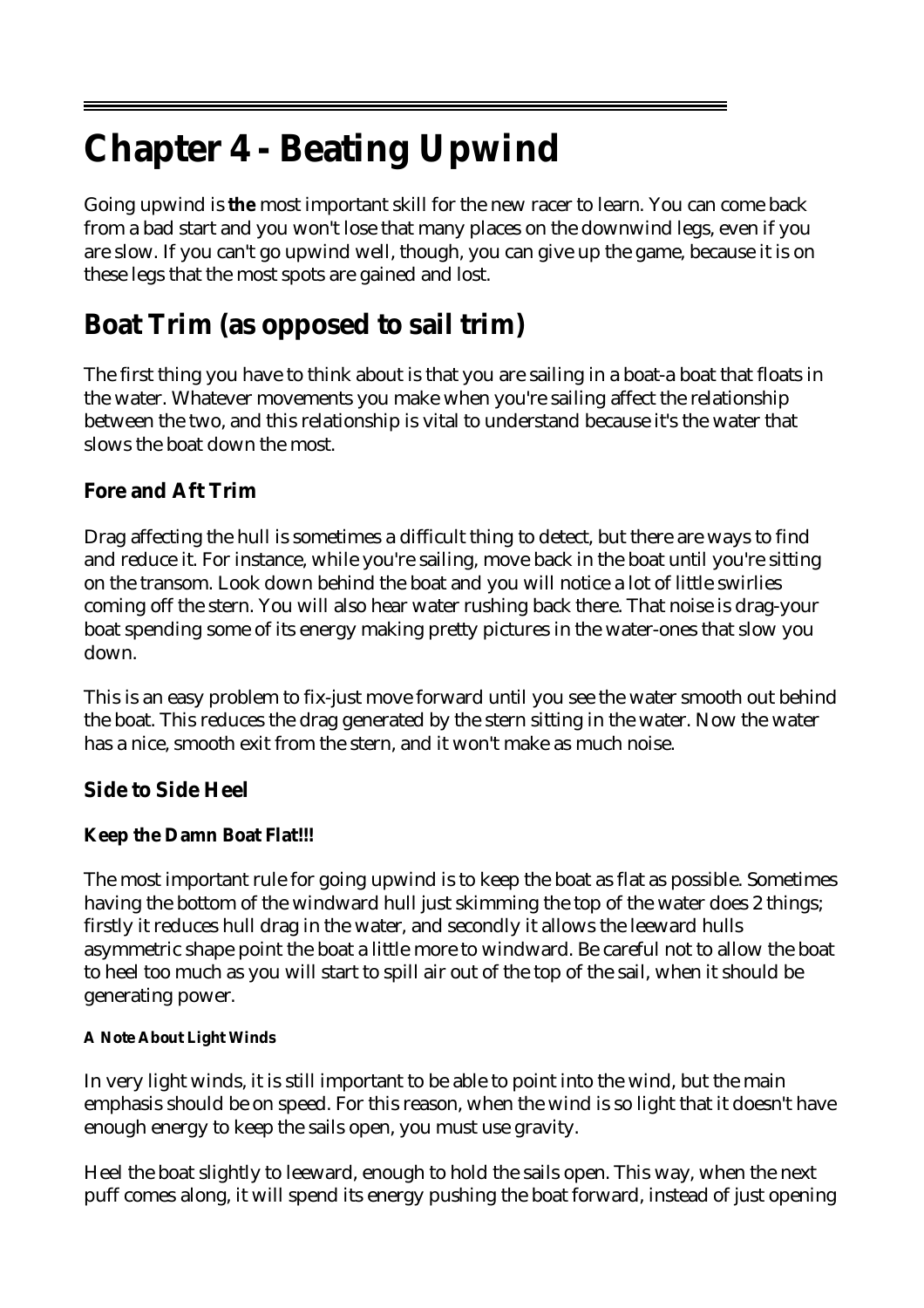the sail. Also, whatever flow you may have will detach itself from the sail if it doesn't have shape.

In this mode, the boat won't point very high, so don't force it. Let the sail out at least to the corner of the transom, and be very, very careful to keep the boat still. All your movements should be slow and easy, so as not to disturb the intimate relationship your sail is hopefully having with the wind. The goal is to keep the boat moving. If you stop, you're dead!

#### **Technique: Ease-Hike-Trim**

"Isn't it okay to let the boat heel up when the puff hits-then I can hike it flat and use all the energy the wind just sent my way?" NO WAY. Even if a puff hits and you feel you can hike it flat, it's much better to ease the sail a bit, and there are two reasons for this.

First, when the puff hits and heels the boat up, you will be blown immediately sidewaysnot the direction you want to go. If there is too much power in the sails, let some go-that's always better for your speed to the next mark.

Second, when the wind hits, the apparent wind moves back because of the new injection of true wind. I.e., every puff that heels your boat is a lift. This means the sail, if it's kept in, is over trimmed. You will lose the connection the wind has with the sail, so let it out.

**EASE-HIKE-TRIM** is a great rule to make the boat go fast when the puffs hit. Here's how it goes:

- 1. When the puff hits the boat, **EASE** the sail, but just enough to keep it flat.
- 2. Immediately afterwards, start to **HIKE** a little, and at the same time,
- 3. **TRIM** the sail back in.

The HIKE and TRIM steps should happen at the same time, counterbalancing each other.

Your concentration should be on keeping the boat completely flat, throughout the entire puff (and don't be afraid to dump a lot if the puff is a big one). The initial ease keeps the boat flat and prepares the sail for the new wind direction. The goal is to use the puff to its fullest, so as soon as you can rein in that power, with the hike and trim, do it. This whole manoeuvre should take about 3 seconds.

Whenever you're going upwind you should hear the ratchet of the mainsheet block almost constantly (in-out-in-out...). This is a sign that you are adjusting the sail enough to keep it trimmed correctly.

Practice this in the puffs until it's very smooth and natural. It will become ingrained the more you use it, and it soon won't take any concentration at all.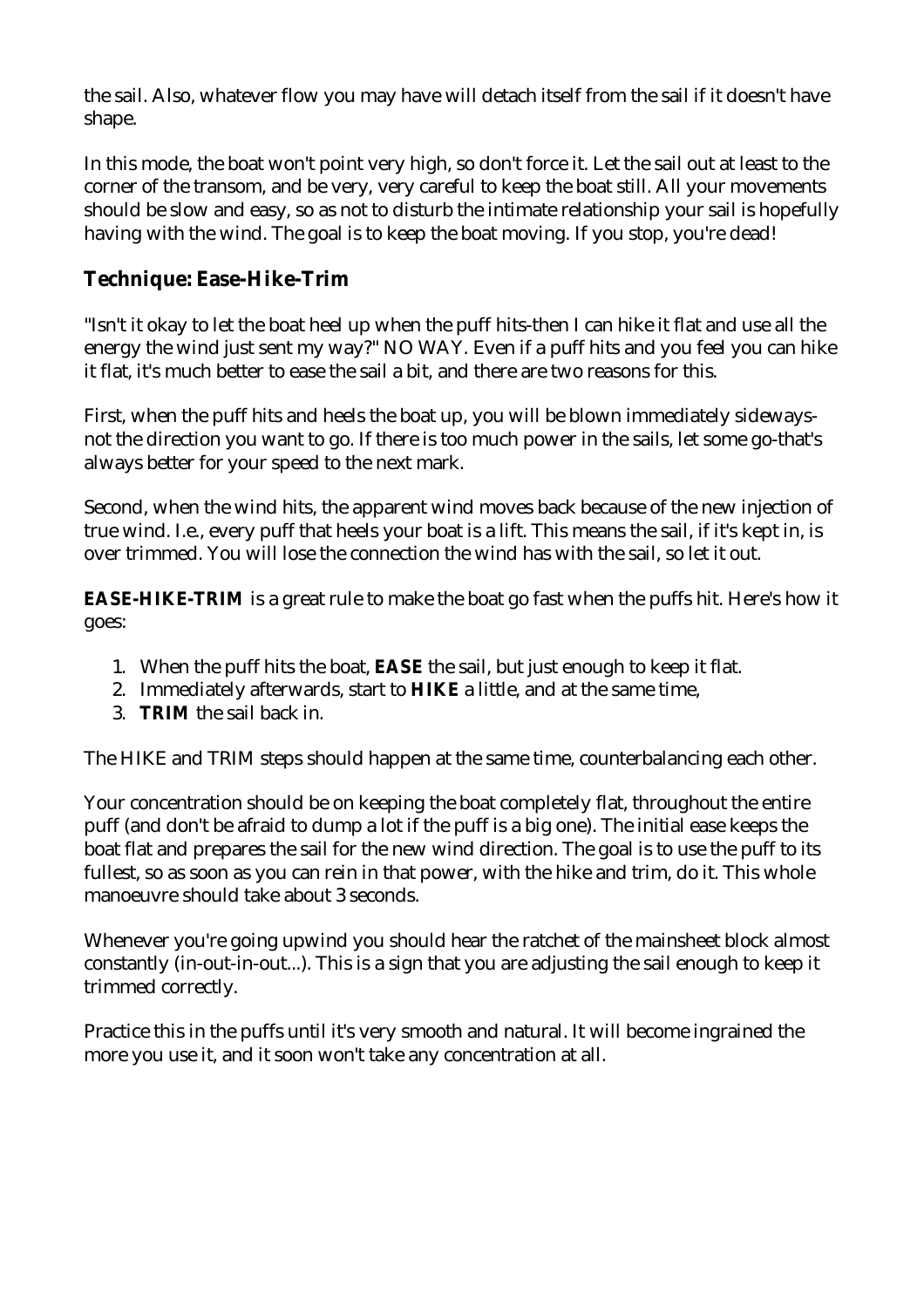### **Technique: Proper Hiking**

A note on hiking technique:

The best way to hike on a catamaran, is with your legs completely straight, and your back bent slightly. What this does is extend your weight out as far as possible, with the least amount of effort. You will agree, it is easier to use your legs to get your weight out, than it is to use your back muscles.

Once your weight is out, you can move it much more easily simply by bending your back. If you move your weight in and out by bending and straightening your legs, you are taking much longer to adjust, because it's the whole body that's moving. If the adjustments are made only with your upper body, the adjustments are quick and smooth.

## **Apparent Wind**

This is a short discussion on a phenomenon that is important to keep in mind, no matter what leg of the course you're on. The breeze you feel in the boat is a mixing of two separate breezes-one, which is from the real direction (true wind), and the other, from straight ahead caused by the motion of your boat (generated wind). The product is the apparent wind.

Imagine riding a bike, with the true wind coming straight from the left at 5 kph. When you're standing still, you feel the force on your left arm. Now ride the bike forward at 5 kph. The wind will feel like it's coming at you at a 45 angle, between straight in front of you and straight from the left. This is the apparent wind.

As the bike picks up speed, the wind will feel as though it has moved more to the front of the bike. If you start riding down a hill at 45 kph, you won't be able to feel it from side any more-it's mostly from the front. That generated wind has taken over.

Conversely, if the bike is going 5 kph and the speed of the breeze from the left picks up to 30 kph, you probably won't feel the generated wind any longer. You will feel all the true wind, because it is much stronger.

Now, imagine the same situation in the boat. The boat is travelling forward at 5 kph, and the wind is straight across the beam at 5 kph. It will feel as though you are on a close reach, with the apparent wind coming at the boat from a 45 angle. When a puff hits, the wind will move back toward the beam, causing a lift-and when you hit a lull and slow down, the breeze moves to the bow, causing a header. Experiment with this by sailing into lulls and puffs and watching the side stay tell-tales.

## **"Feeling the Edge"**

No matter the body of water on which you sail, there will be wind shifts-both headers and lifts. Often, these come with little or no warning, and those racers that notice and adapt the most quickly will pull ahead.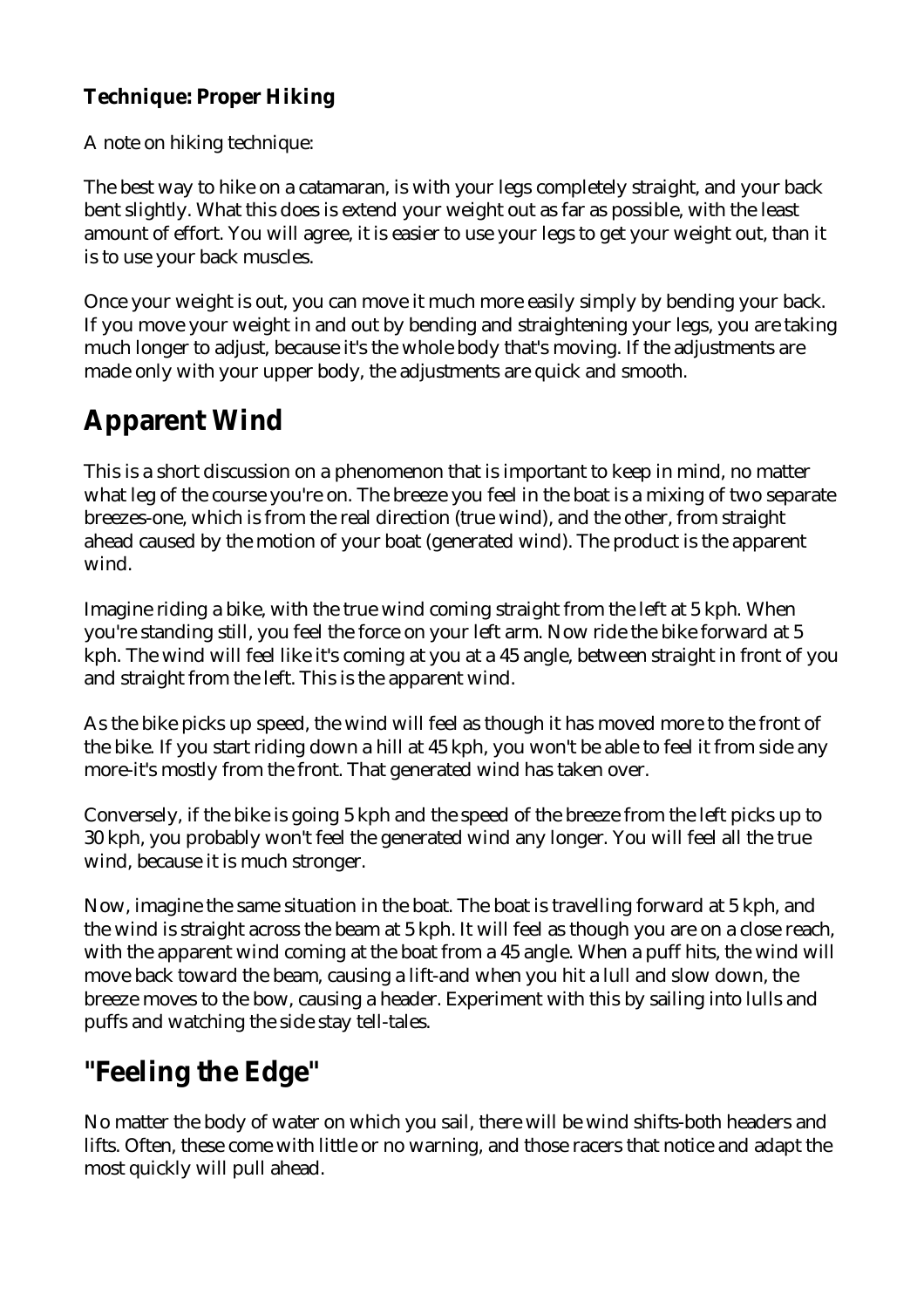After sailing for a while, it will be simple to detect and react to the shifts-it will be second nature to do it while you are thinking of something else. It's a sort of voodoo, especially for the best sailors. They won't be able to tell you how they do it because they've done it for so long.

#### **Technique: Watching the Telltales**

The eventual goal for your upwind development is to be able to sail to windward by merely feeling the boat. However, in the beginning, and also in some conditions, such as very light air, you will need to watch the telltales on the jib (or the main if you're in a catrigged boat. Read the section, JIB TELLTALES, in CHAPTER 2 - RIGGING.

Pull the jib in as far as possible. By "as far as possible," I mean the point where it is as close to the centerline of the boat, without "squashing" all the power out). Don't flatten it completely. To determine where this point is, sail against someone while trying different settings on the jib. If the boat feels sluggish, let the jib out a little to put some power back in. Remember, also, that if the jib is cranked in too tight, this will close the slot between the jib and the main (read the section, JIB LEADS - ..., in CHAPTER 2 - RIGGING, especially discussion on the slot).

Once you have the jib trimmed correctly, you can start steering the boat, using the telltales as guides. If the outside telltale "piddles," this means the sail is over trimmed for the direction of the wind on the boat. You don't want to let the sail out, so you must head up. This, in effect, retrims the sails, except instead of bringing the sails in, you "brought the whole boat in."

If the inside telltale piddles constantly, or if the sail luffs (actual luffing, or just an inversion at the front edge of the sail), the jib is under trimmed. You don't want to crank in more on the sheet, so you must retrim by bearing off.

Your goal is to make the outside tale flow straight back and the inside tale "lift" occasionally, meaning some air is getting to it, but not all the time. If you don't know how often the inside tale should be lifting, err on the side of too often. It's better to have too much air flowing along the inside edge of the sail, than not enough.

When this happens, you should be pointing as high as possible. Remember through all this adjusting that if the boat is not up to speed, you won't be able to point, so make sure you're going as fast as you can. Also, you should be able to feel when the power is gone from the jib and the main. The following sections will give you an idea of how to develop this "feel."

#### **Technique: Feathering**

The most helpful article I've ever read about sailing a small boat was an article in Sailing World called "Ease-Hike-Trim." At first I thought this was a stupid article. "Doesn't everyone do this?" It didn't take long to realize this comes with experience.

Even though I thought the article was kind of silly at the time, I came away with one piece of information that has helped my racing more than any other, and that is the technique of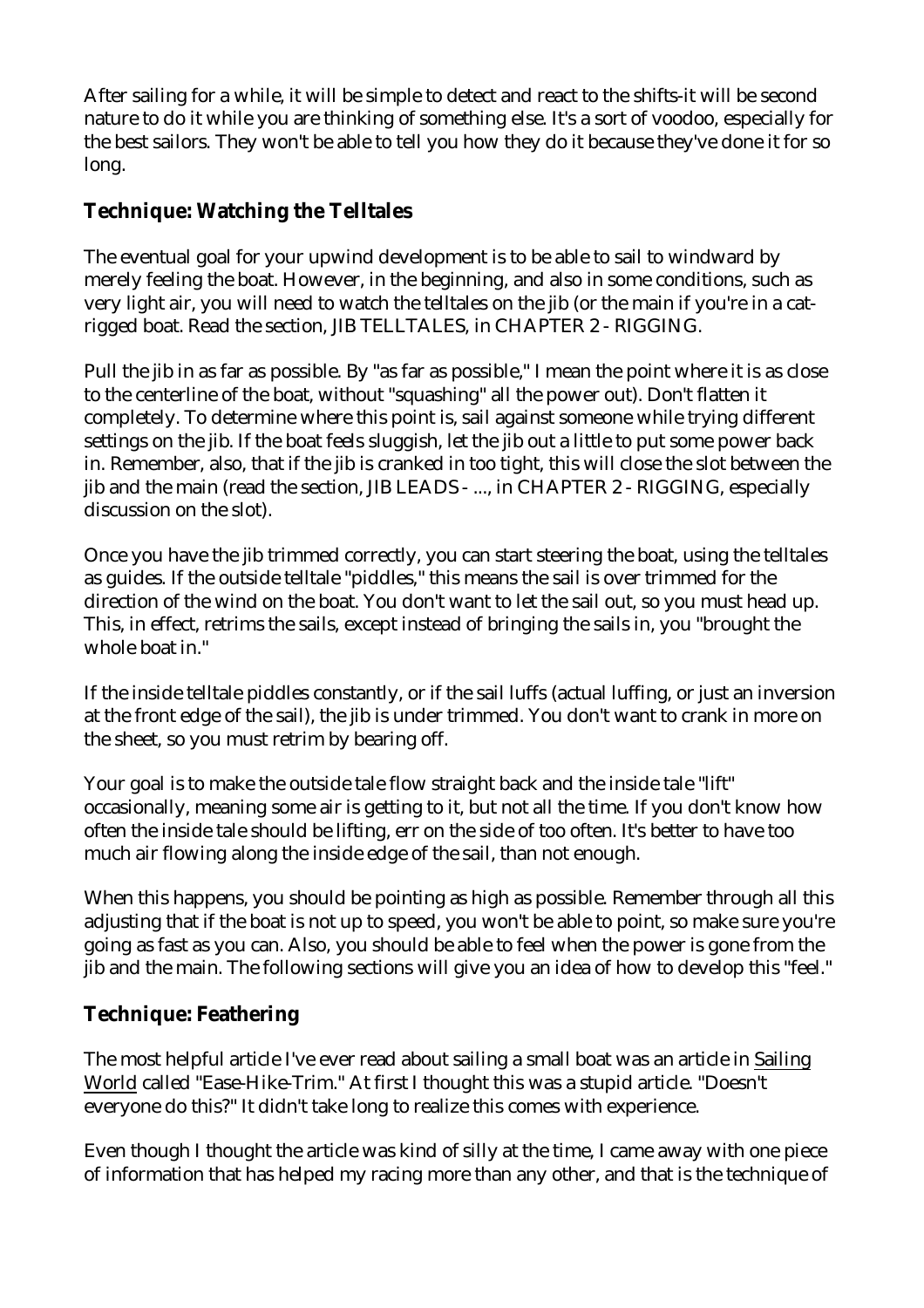Feathering. This technique, when used in conjunction with Ease-Hike-Trim, can push your pointing up at least another 5 -10 degrees.

#### **Basic Idea**

Start by pointing into the wind as high as possible, and have the mainsheet pulled in tight. Now, every time a puff hits, head up into the wind until the boat is flat again. Then, when the puff has died off a little, you will be sailing in what feels like a header, so bear off until the power returns to the sail. You should be constantly making adjustments to your course.

#### **Notes on Feathering**

- 1. Before concentrating on this technique, you should have the basics of Ease-Hike-Trim mastered. Often a puff will hit too quickly to correct in time, and the boat will roll up on its side, killing all your speed, and washing you downwind. The only way to stop this is to Ease-Hike-Trim.
- 2. Ease-Hike-Trim should be used in conjunction with feathering. As mentioned above, the puffs sometimes strike too hard to compensate with only one method. The heading up should be done slowly, to keep control. Also, the boat should not ever heel more than 10 degrees. If it does, you're losing speed and ground.
- 3. The initial heel not only indicates the puff (or lift), but it also helps the boat to turn up into the wind to point higher. Use this heel to steer, minimizing rudder usage. The same is true when the lull (or header) hits. The boat will heel to windward, turning the boat away from the wind-exactly what you want.
- 4. It is important to recognize that, as mentioned above in the section, "Apparent Wind," a gust has almost the same effect on the boat that a lift does. Similarly, a lull feels like a header.
- 5. What you will be doing when you bear off, is building up speed-then, the "feather" up into the wind uses that speed to shoot you closer toward the windward mark.

### **Skills: Blindfolded Sailing**

Now, once the above techniques have been mastered, you can sail upwind using only feel. A great way to practice is to close your eyes. If you are sailing with a crew, you can even go so far as to blindfold yourself, with the crew standing as a lookout for obstacles.

This may seem silly, but there is no better exercise to force yourself to get used to sailing without staring at your telltales. Your eventual goal should be to put your boat on auto pilot, as far as speed and pointing are concerned. This leaves your eyes open for tactical and strategic considerations.

### **Skills: Two-Boat Speed Testing**

You will always find that competition improves your performance, and this is especially true with sailing. You can work on your upwind speed alone, but it is always nice to practice with someone else, both to gauge your progress and to provide incentive to sail harder. However, there are a few things you must know to maximize your practice with another boat.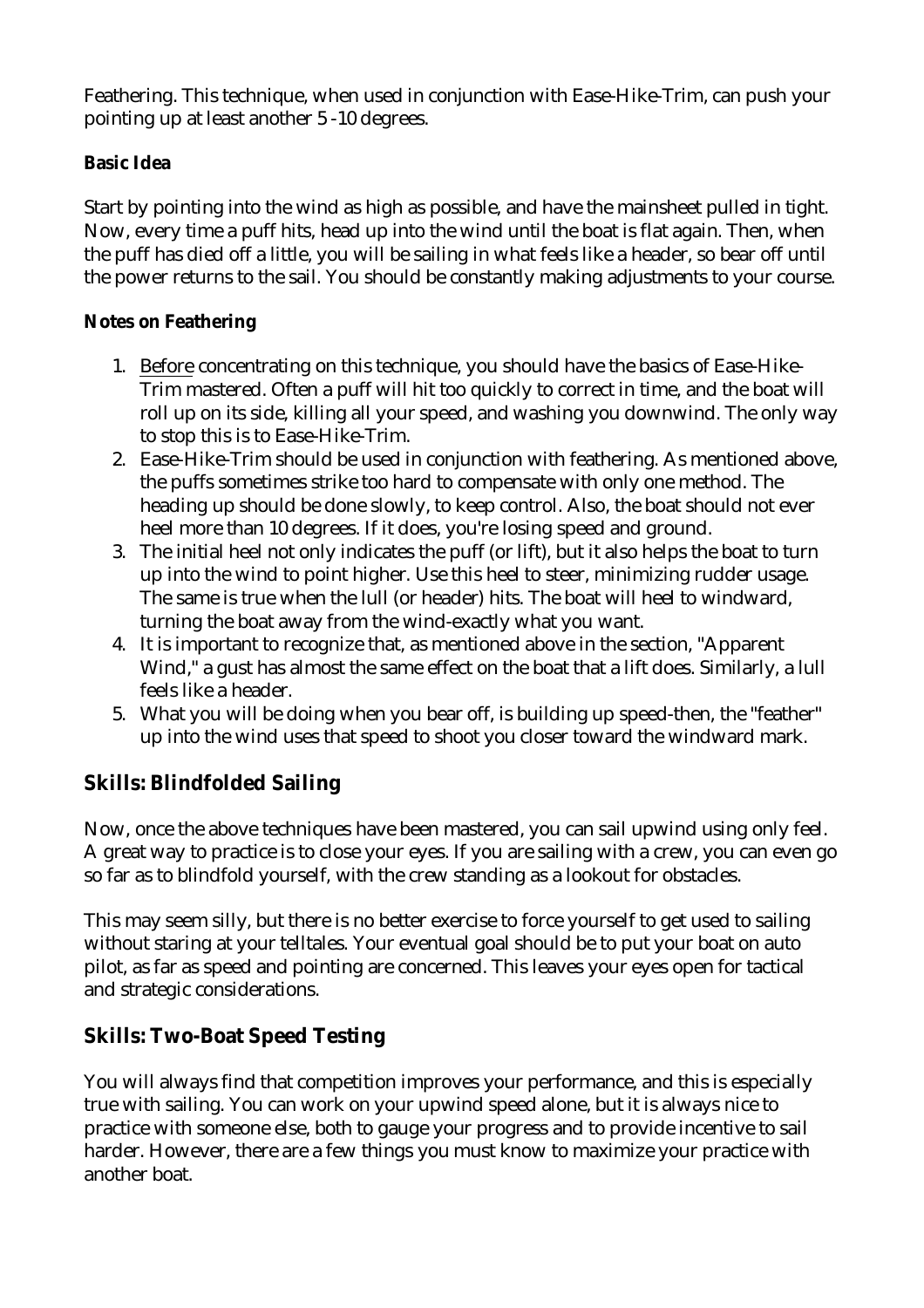First, the goal of speed testing is to gauge and improve your speed and pointing-not to practice tacking or tactics. Choose an open stretch of water where you won't have to tack for a while.

Second, get the boats far enough apart so neither is in the other's bad air (read the BLANKETING and BACKWINDING sections below), but close enough to be in the same wind. You must have the same conditions for each boat to get a true reading. See the figure below. Notice that these boats are on a parallel course, and they are about 3 boat lengths apart.



Figure 18

Third, set the sails on each of the boats to have the same shape. The object is to test and improve your sailing abilities, not to see if more draft is faster.

Start out in this position and sail until one boat is blanketing or backwinding the other. Then tack and start the process over. You will find your speed and pointing improve almost by themselves. Your body will start doing what it must to make the boat go fast and high, using the other boat as a reference. Use all the ideas outlined above and below, including ease-hike-trim and feathering.

#### **Technique: Steering the Boat Using the Boat**

If you've been reading this guide and paying attention, it should be obvious by now that any extra rudder movements not only turn the boat, but they also slow you down. A boat can be steered using only the trim of the sails and the trim of the hull.

Heel the boat to windward and the boat turns downwind. Likewise, it turns upwind when heeled to leeward. In fact, it won't take much heel to accomplish this, so try not to overdo it.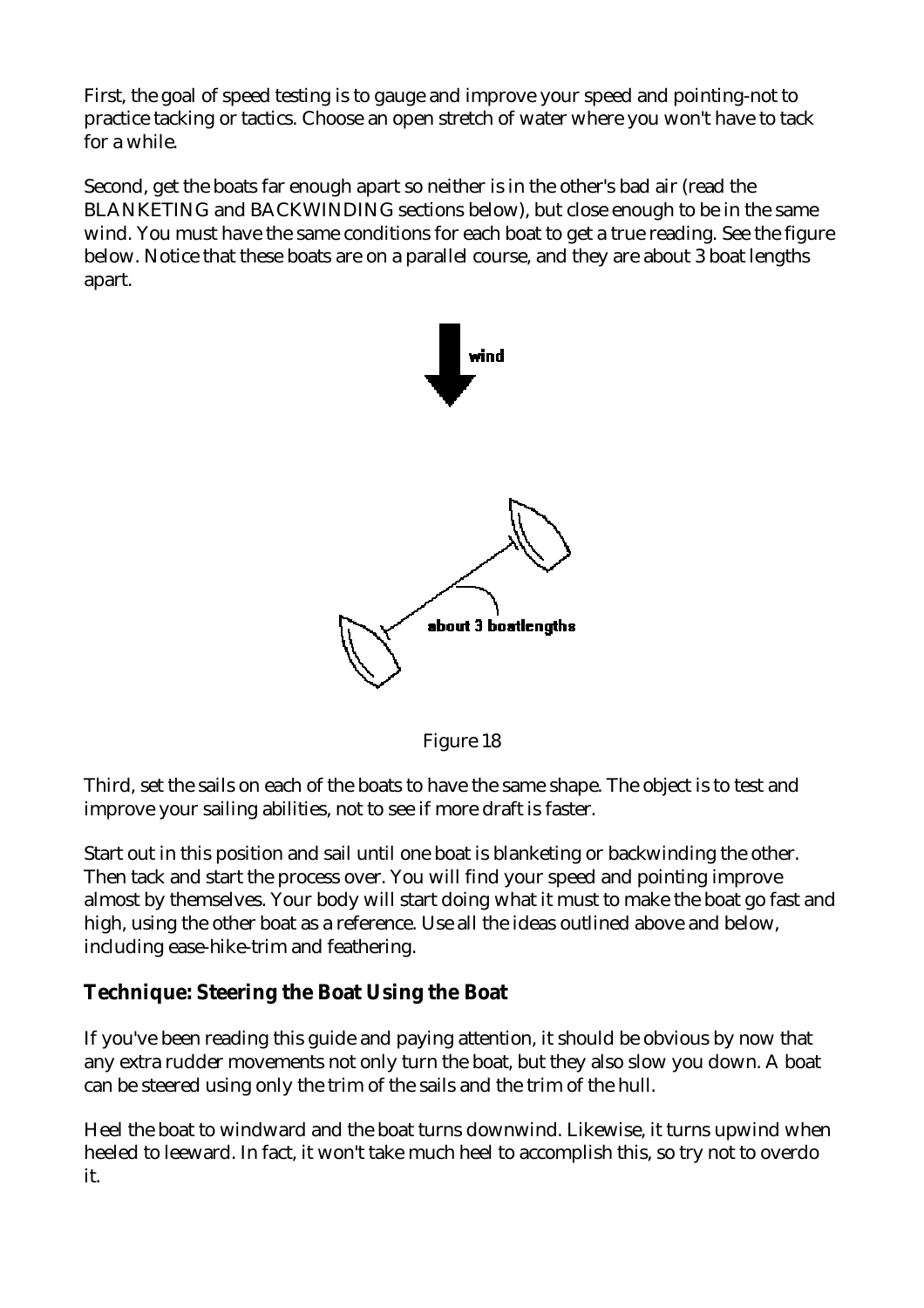Now, imagine the boat as a big weathervane. The center of the boat is the pivot, and the sails are the rooster. By the way, the pivot point is referred to as the center of lateral resistance, located around the middle of the boat, there is a corresponding center of effort located in the middle of the sail plan.



Figure 19

The boat is called "balanced" when it doesn't want to head up (weather helm) or bear off (lee helm) when sailed flat. When a boat is balanced, this means the center of effort is directly above the center of lateral resistance. When the center of effort moves back, as it would if the main is trimmed and jib is not, the wind pushes the butt of the boat around, heading it up into the wind. The opposite happens when the jib, but not the main, is trimmed in.

Just a note about the desired feel for the boat: Your boat should have a very slight amount of weather helm to it. Make sure it's not too much, or the rudder will be used excessively to keep the boat straight. A balanced boat is not quite as fast as one with a tiny bit of weather helm, and lee helm is a big no-no.

### **Skills: Sailing Without a Rudder**

With the information above, you should be able to grasp the idea of rudderless sailing. Get to the middle of your lake with the rudder on, then lift them from the water. Now, using the information above and the table below, sail the boat on a beam reach.

**To Head Up:**

- Trim the main
- Ease the jib
- Heel the boat to leeward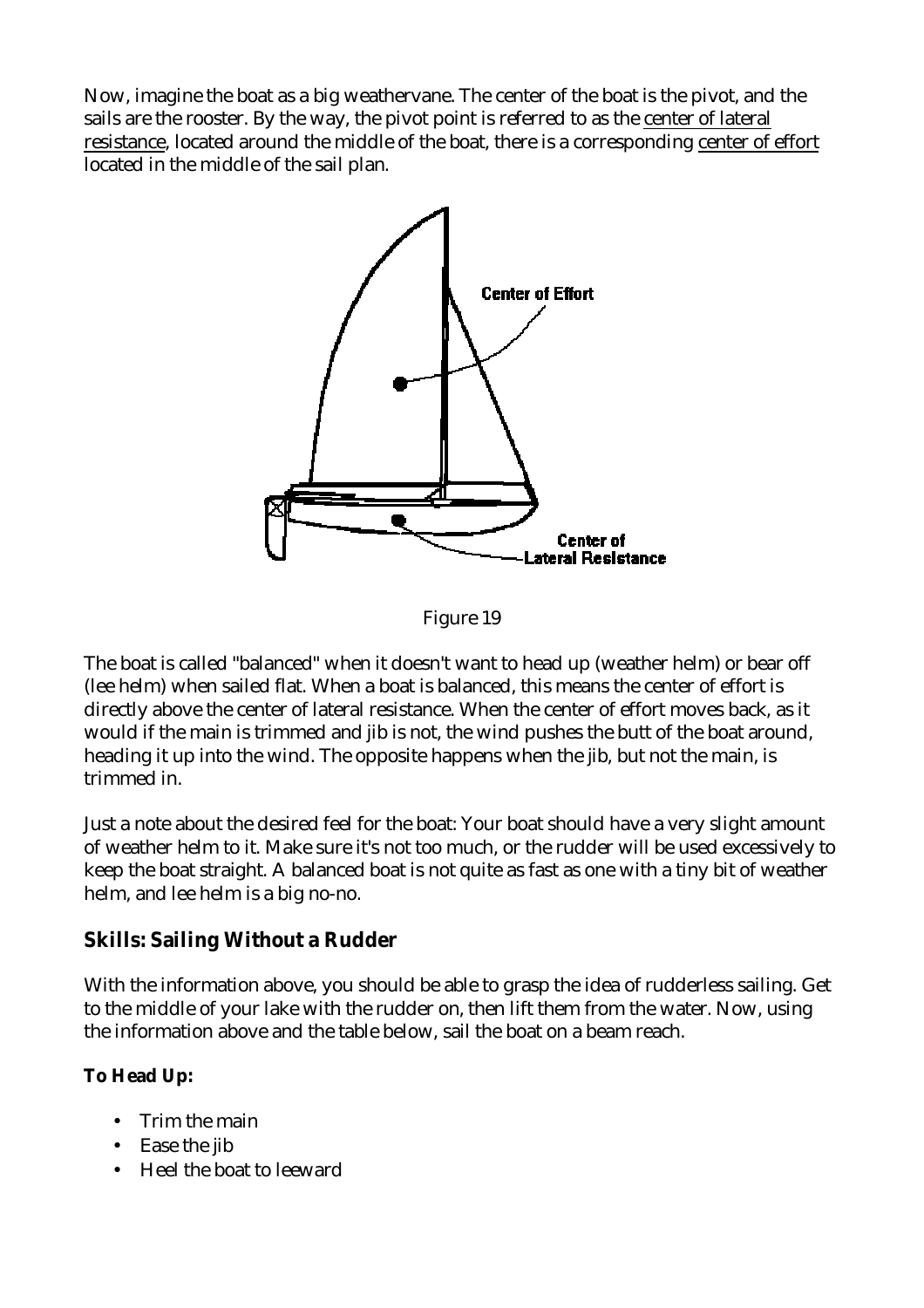**To Bear Off:**

- Trim the jib
- Ease the main
- Heel the boat to windward

You will be doing a lot of circles at first, but eventually a little control will come.

With this control will come new ways to steer, even with the rudder in, allowing the boat to turn itself, without the braking action of the drag formed on the rudder.

# **Tacking**

Tacking is a very important transition. You can lose or gain many boat lengths relative to other boats, depending on the quality of your tacks. You'll notice in the PRIORITIES chapter that transitions are listed second. This is because of the great potential for costly mistakes on each tack. There are 3 keys to a good tack:

- 1. The turn through the tack should be gradual, not fast. A tack that begins too quickly bleeds off a lot of speed. Make sure you initiate the tack slowly, with as little rudder movement as possible, keeping the rudder drag to a minimum. Also, if the tack is gradual, your boat is actually going straight into the wind for a longer time (remember, however, that the boat is slowing down through this whole process, so don't make the tack too slow).
- 2. The boat should not tack through too large an angle. When you begin the tack, you should be on a close-hauled course. When finished, your angle should be 5° past close-hauled on the other side. If this angle is too large, you're wasting speed because you're going in the wrong direction. It's important to rehearse your tacks until you tack the right amount.
- 3. The boat should accelerate well after the tack. Every time you tack the boat, you lose speed. This is obvious, right? Half the tack you spend luffing the sails, with the wind pushing you backwards. This is why it's so important to accelerate immediately afterwards. To do that quickly, make sure you are 5° past close-hauled when you finish the tack. In this position, you can pick up speed quickly.

Then, when you are at full speed, you can begin to point. Head up into the wind slowly, while trimming in the sail. If you begin pointing while going slowly, the hulls will not have the speed they need to start working, and the boat will just slip sideways, and this is never fast.

You can think of the whole process of accelerating as shifting gears. Immediately after the tack, you want to shift down into first gear (footing mode), with the sails out, and the boat footing to pick up speed. Then, slowly shift up into fifth gear (pointing mode). If you try to start out in fifth gear, you'll eventually get up to speed, but just as in a car, it will take a long time.

These are the keys to executing a good tack without losing speed. If you follow them and concentrate on each tack, you won't lose ground to those around you. There is a method called roll tacking which allows you to speed the tacking process, and it helps to accelerate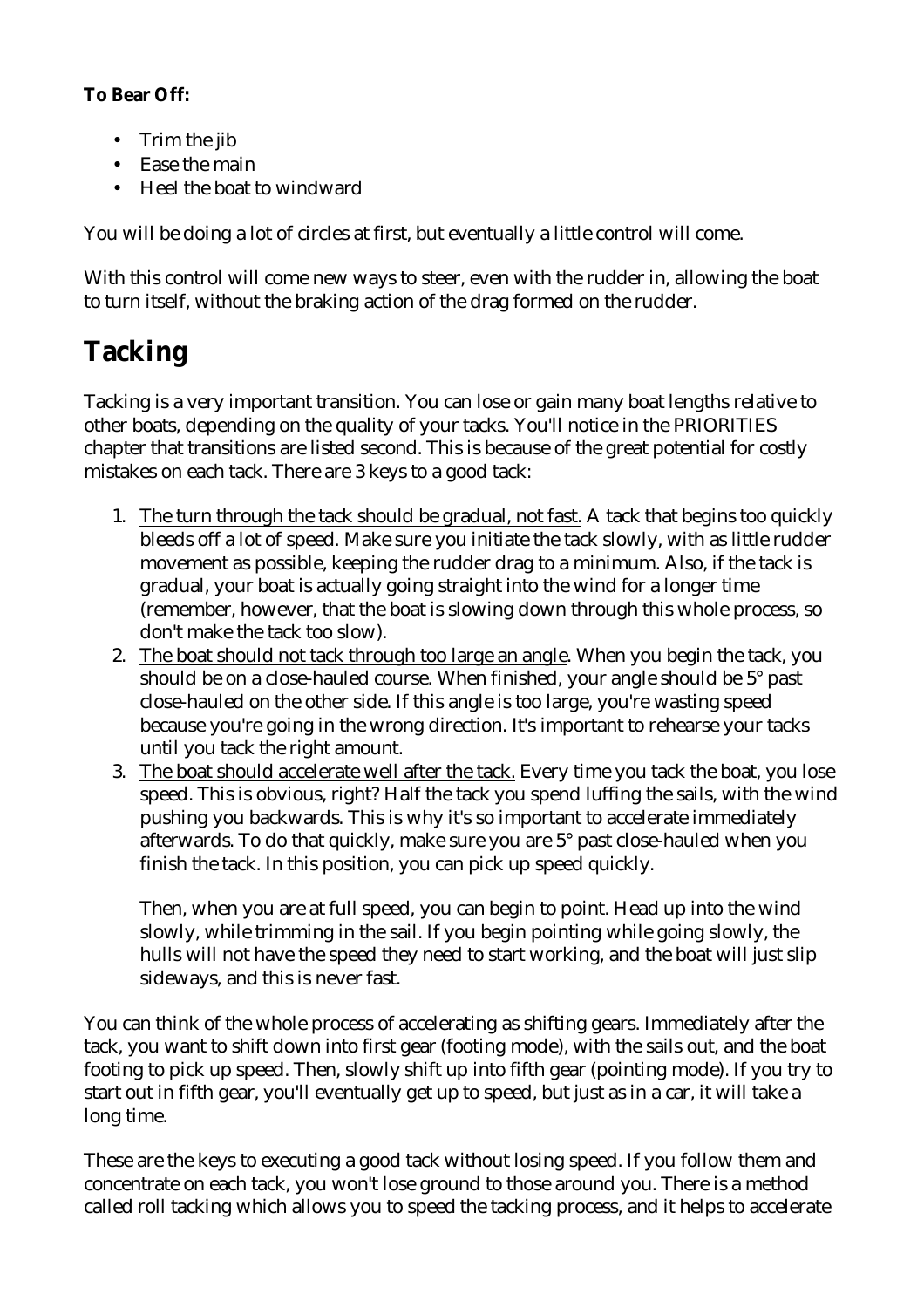the boat more quickly, especially in light winds. One note of caution: Roll tacking takes a lot of concentration, as well as perfect timing. If part of the tack is blown, it can really cut your speed, and you will lose ground. But if used correctly, it can be a powerful tool.

### **Technique: Roll Tacking**

Roll tacking is a method for getting the boat through a tack quickly, without losing much speed or ground. Listed below are three basic advantages to a roll tack, which is used primarily in light air when boat speed out of a tack is important. However, keep in mind this is not the end-all, be-all of catamaran racing. The best roll tacks in the world do not guarantee a win, and sometimes they can blow your concentration if they are used before you have mastered them.

**Roll Tacking Basics** 

- 1. **Heel the boat to leeward about 10 degrees.** This initial heel allows the boat to turn itself, cutting down on the rudder usage necessary to initiate the tack. Don't heel the boat too far. The object is to turn the boat slowly enough so you can control the tack. During this step, you should be able to let the tiller extension slip through your hand, with the hull of the boat doing all the work.
- 2. **As the boat starts to come down on you, rock it hard to windward.** Timing is important in this step. The goal here is to help the boat do what it wants. The biggest mistake you can make is to try to roll the boat too soon, "squashing" the tack, finding yourself head to wind, or on the same tack on which you started. This mistake costs much more than a regular tack would (and it feels horrible). Wait until the jib luffs and the boat feels as though it wants to come down on top of you. Then rock it hard.

Rocking the boat to windward may feel funny, as though you're going to capsize. However, it's important to rock it this way. Sometimes the boat will stop the rock on its own, if you don't help. In fact, it may be good to practice this manoeuvre until you capsize a few times. If you're afraid of capsizing, your tacks will be mediocre. You must get the feel for how far you can go.

The purpose for this step is to get the sail through the tack as quickly as possible. Notice that, usually when you're tacking, there is a long period of time where the sail luffs through the tack. This step will alleviate that luffing, with a telltale "pop" of the sails.

3. **Once the boat is on the new tack, and still heeled up from the rock, flatten it quickly.** This is the heart of the roll tack. The rock should have put the rail of the hull in the water. Now, when you flatten it, you are pulling the sails through the air, effectively increasing the wind speed over them. This gives you a nice push forward, accelerating you out of the tack.

Note the position of the sails. They should be trimmed in during the flattening, but not all the way. When this "wind" is created, it acts as a lift, so the sails should be eased slightly. Then, when the boat is flat and up to speed, trim in the sails to pointing mode again.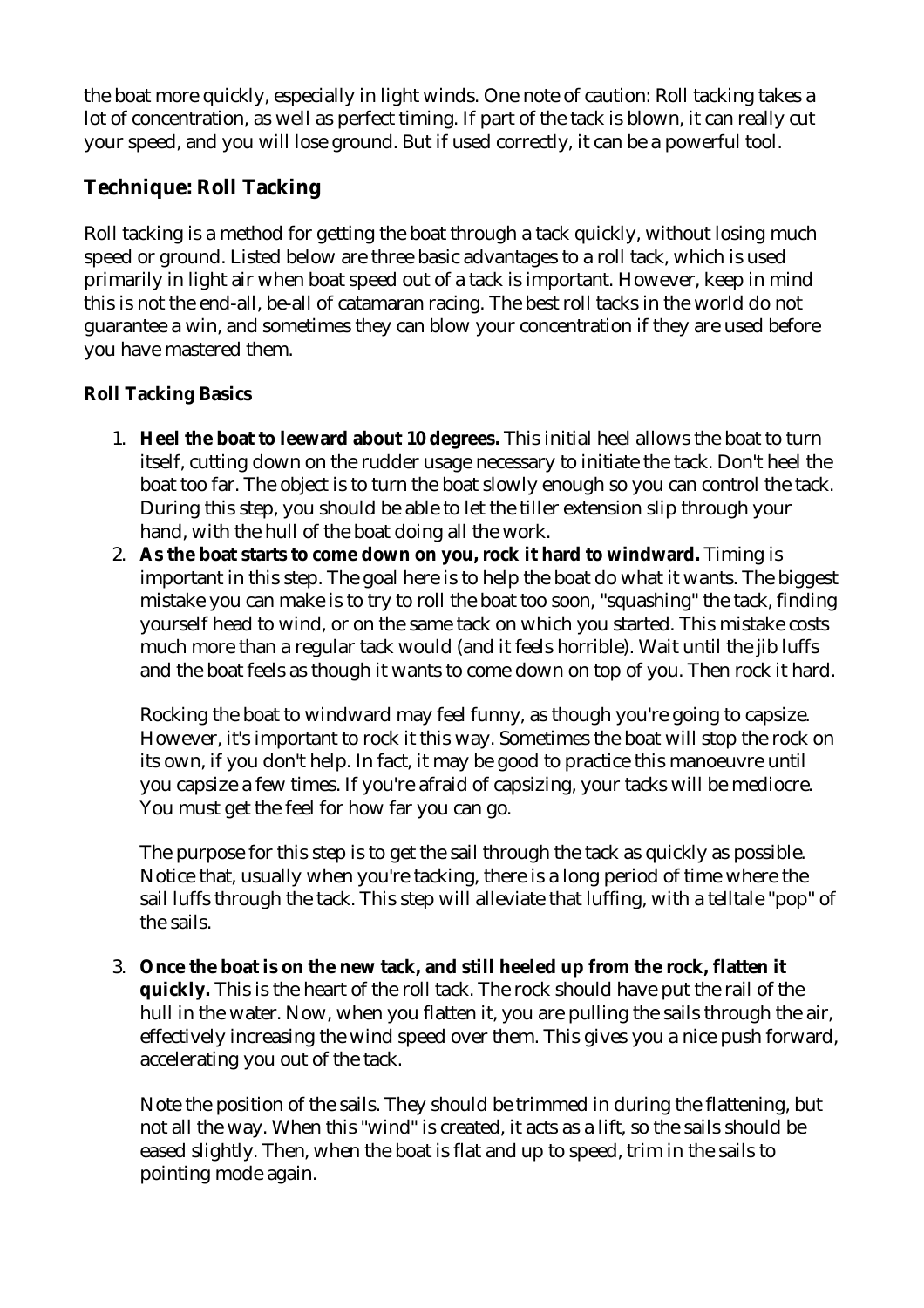This flattening should be done after the sails fill, but as soon after the rock as possible. With the boat up on its ear at 45° , it will slip sideways very quickly. Just watch someone who doesn't flatten immediately. They will lose a lot of distance to leeward, much more quickly than you would think.

## **Basic Tactics**

FYI, you will hear the words, strategy and tactics, often in sailing literature. There is a subtle difference between the two. Strategy is the overall plan you make for your path around the course. This plan accounts for wind speed and direction on the different legs of the course. Tactics is the name for what happens during the race, with respect to the other boats around you. This includes decisions such as tacking when a starboard boat is approaching, feeding someone bad air, or tacking back with the rest of the fleet so you don't lose them.

Covered below are some of the more important facets of tactics, as well as a little strategy. Read this section, keeping in mind there is much more to learn. There are many books that discuss strategy and tactics, but these should be consulted only after you have mastered the basics in this guide.

### **Get Out of the Bad Wind**

If you're sailing in the bad air created by other boats, you will go much more slowly than they will, obviously. Your mission, if you choose to accept, is to get to clear air. The first step in this process is determining the location of the bad air, relative to the boats around you.

### **Blanketing**



Figure 20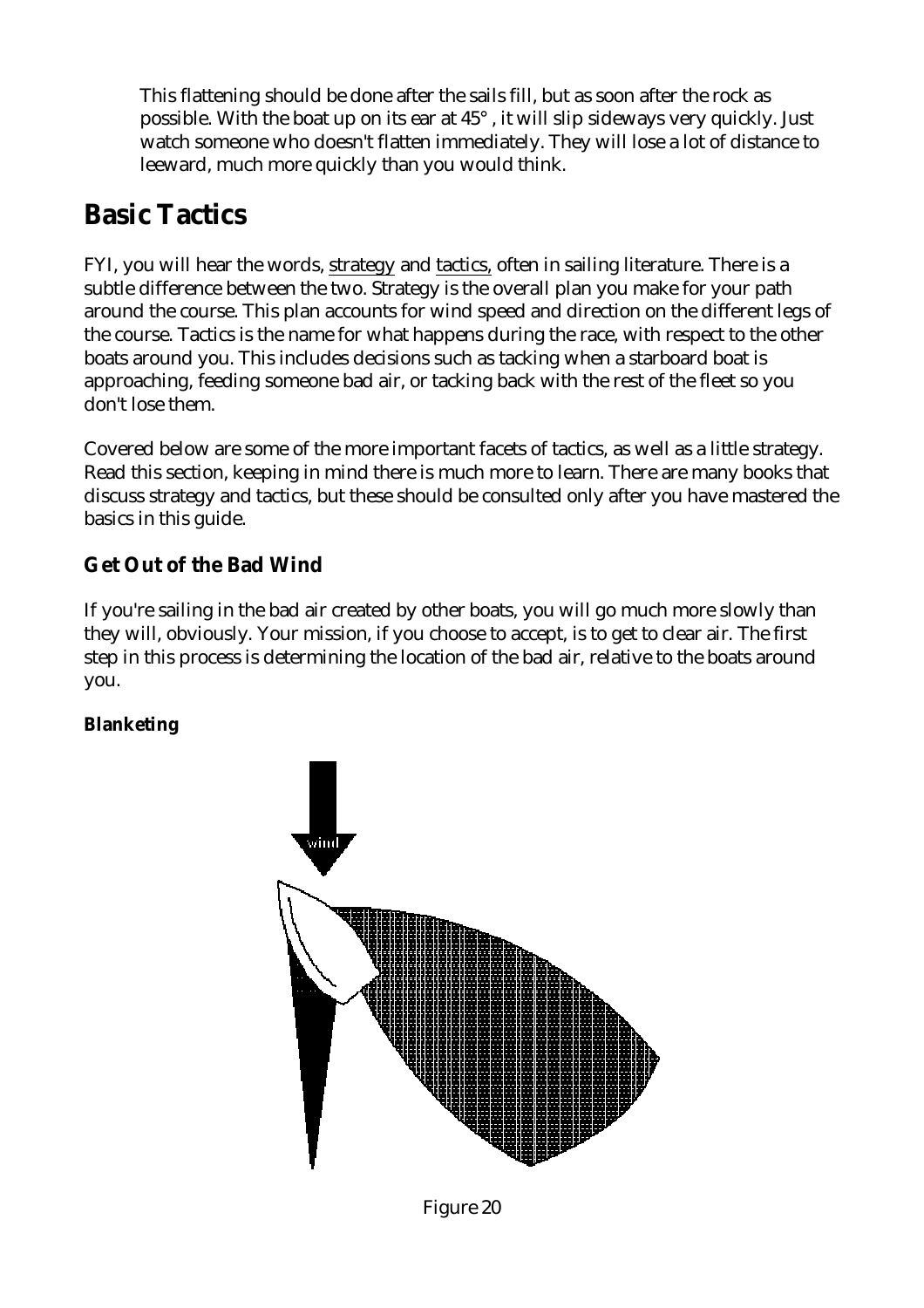Blanketing is just as it sounds. The boat to windward is blanketing or stopping the air from getting to you. This is the dark patch in figure 20. It is fairly small, but it is intense. If you're caught in this area, there are two options. First, if it's possible to tack without hitting the blanketer, do it. The second option is to bear off and try to speed your way through the zone. You will lose distance to windward, but once you have clear air, you should be able to point again. For this method, you must have speed, or you will wallow for a while in little or no wind.

#### **Backwinding**

The backwind zone is the lighter area to windward of the boat in figure 20. You'll notice this area extends much further than the blanket zone. That is what makes it so dangerous. Its effect is slightly smaller, but the area through which you must sail is much larger.

The wind will be reduced here, and more importantly you will be sailing in a header, from the air deflected off the leeward boat's sails. Try sailing with someone on your lee bow. That is, you are just behind and to windward of them.



Figure 21

The wind coming of their sail is shot to windward as well as slowed down, causing the header.

One of the main tactics in racing is to lee-bow an approaching starboard tacker. If you can do it, this is a great way to force them to tack to the bad side of the course. Simply sail on the port tack until just before you cross, then tack onto their lee bow.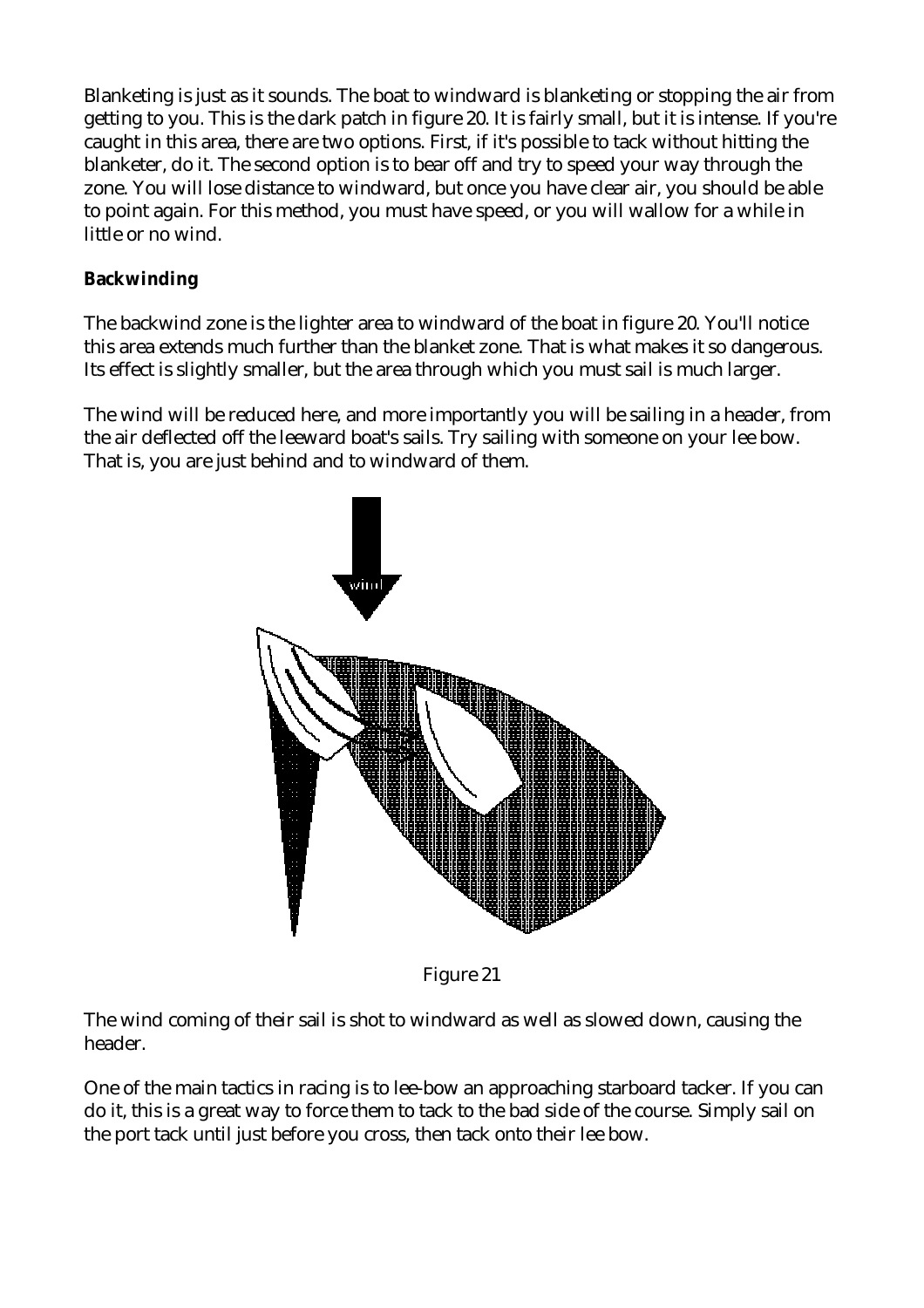

Figure 22

If you have enough speed, you can feed the windward boat bad air. However, be careful, because if you're moving too slowly, the starboard tacker will drive right over you.

#### **Sail in the Good Wind and Cover**

Now for some basic wind shift philosophy and fleet tactics:

#### **Lifts and Headers**

If you haven't yet figured out the terms lift and header, now's the time. Both are wind shifts, and they get their names from their effect on your course. Sailing on a close-hauled course, a header is a shift, which forces you to bear off to keep the sails full. When this happens, you will not be heading as close to the windward mark as you were. If the header is severe enough, you should consider tacking, since those on the other tack are experiencing the same shift, but to them it's a lift. A lift is a shift, which allows your boat to head up toward the windward mark more. It "lifts" your course higher.

#### **Overlapped Boats**

One important aspect of lifts and headers is what it does to two boats, which are side-byside. A lift will immediately give an inside boat an advantage.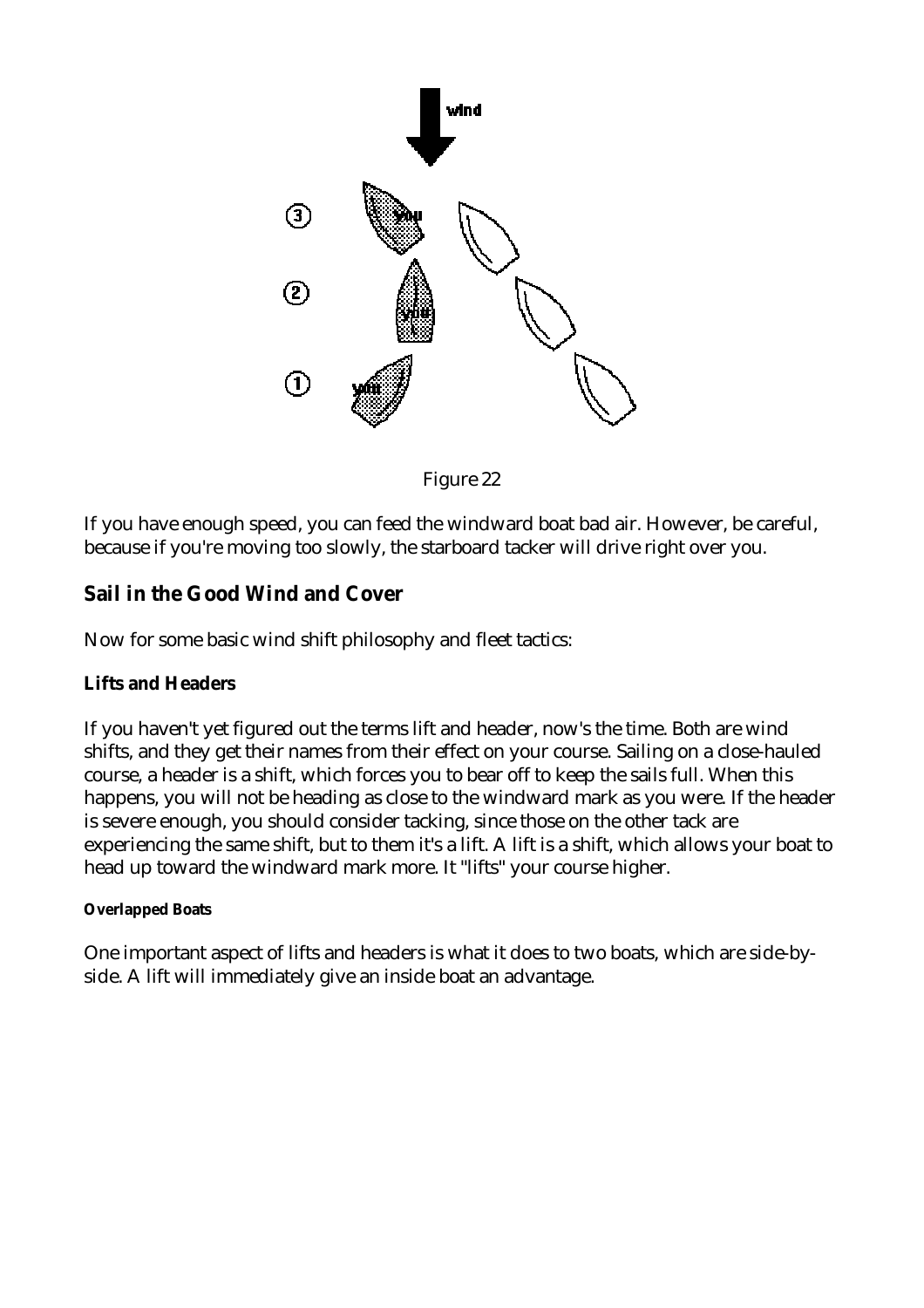

Figure 23

Similarly, a header will give the outside boat the advantage.



Figure 24

Keep this effect in mind, but don't really worry about using it for the moment. To use this fact, you must know what the wind will do next, and this is difficult to do.

**Tacking Lines** 

A talented sailor once gave me a piece of advice that seems stupidly simple, but it's often overlooked. "Take the tack that gets you where you're going the fastest." A simple piece of advice, but how do you know which tack is best?

Start by noticing that your boat tacks through about 90° . Then, notice that one of the tacks, either the one you're on or the opposite tack, usually points more closely at the mark.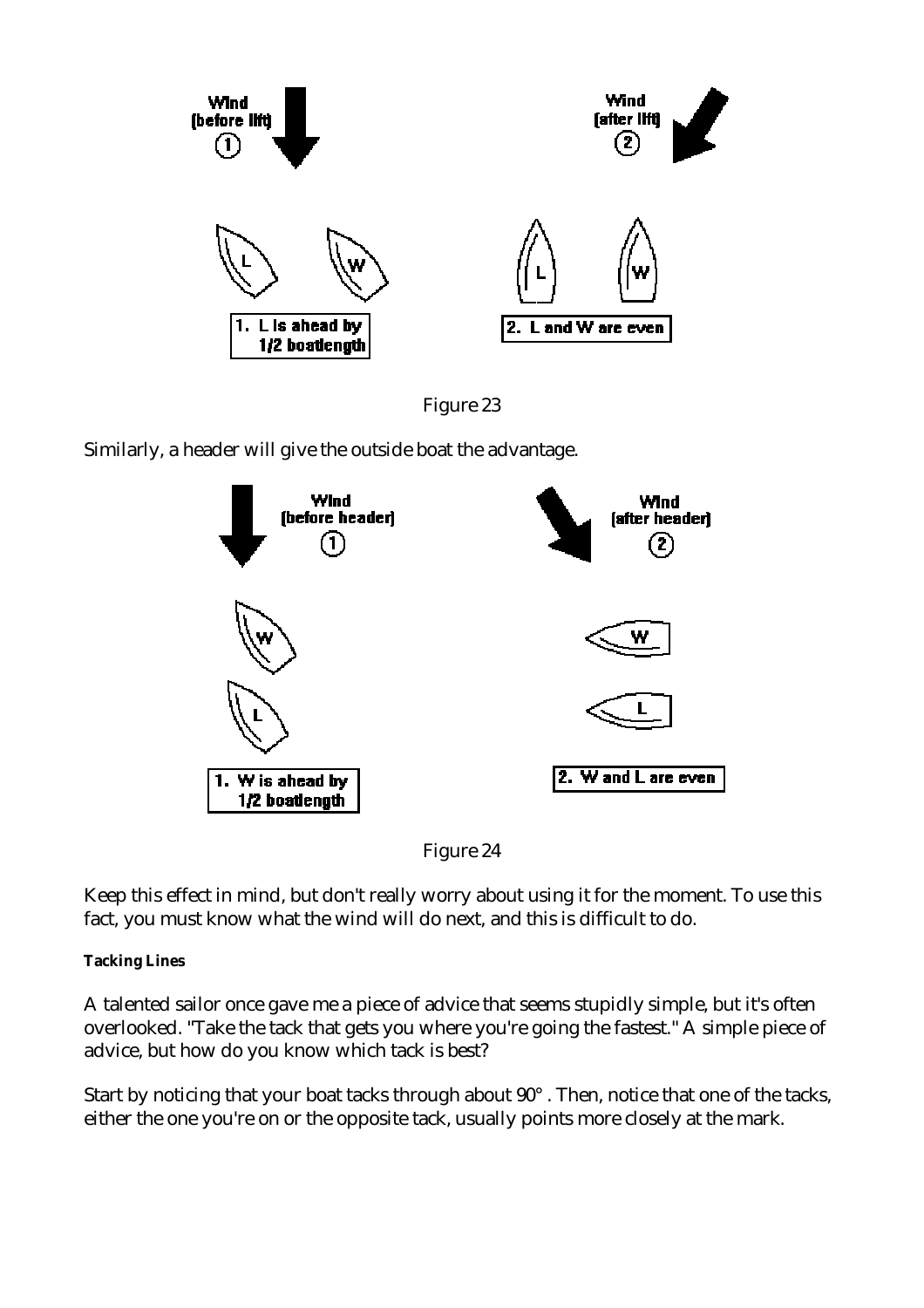

Figure 25

It is important to determine which tack gets you closer to the mark, so you can take it. Now, consider when a lift or a header hits you. That tack may change, so as soon as you realize the wind shift, re-evaluate your course, and make changes accordingly.

#### **Covering**

One very simple rule to follow is to stay between your opponent and the next mark. If you are in the lead, or in front of someone you wish to beat, stay on their side of the course. You may sail in worse wind than if you were on the other side, but you will remain ahead of your opponent(s). If you're on opposite sides, they could get lucky with a favourable shift or more wind, while you don't.

Sometimes you will find yourself on the opposite side of the course from the rest of the fleet. This should scare you. If you happen to get lucky and get a good shift or an extra breeze, that's nice. However, if the other side gets lucky, the entire fleet can pass you by and pull away from you. If you're ahead, always cover.

If you watch the America's Cup, you'll see "tacking duels." This is because the boat behind is trying to get to the other side of the course. She can't lose-she could get unlucky and get a bad shift, but she's already behind. The boat in front can't afford to lose ground, so she tacks to "cover," or stay between her opponent and the next mark. It is always the rear boat initiating the "duel," trying to get away. The leading yacht must tack back to stay ahead.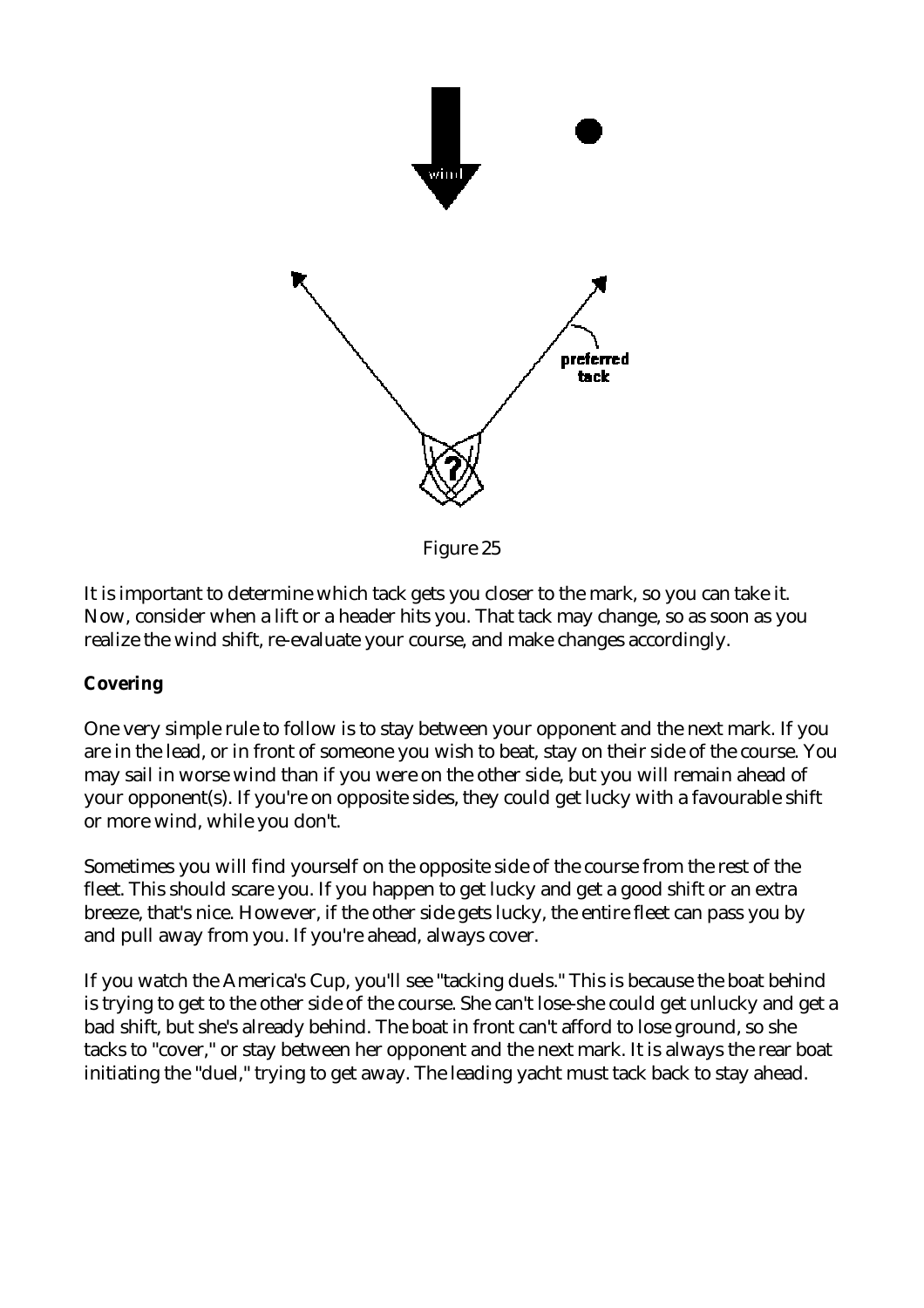# **Chapter 5 - Rounding Marks**

Rounding the marks on the course can actually be fun to practice. This is a good thing, because many gains and losses are made at mark roundings. Often a pack of boats will approach the mark, basically tied with each other. Because of the nature of the rounding, someone will come out on top, and depending on the number of boats and the skill of the skippers, the last boat could end up 20 boat lengths behind.

# **Windward Mark**

The windward mark, with small fleets, often provides an uneventful rounding, but it can get exciting. The goal for this rounding is to come into the mark on starboard with a full head of steam, and accelerate evenly as you bear off for the next leg.

To have a full head of steam at the mark, you should plan to come in about 1/2 to 1 boat length above the layline, to be able to bear off as you approach. Then, as you bear off for the next leg, begin to let the sails out evenly. Let them out enough to keep the telltales flowing, but don't let them luff.

Occasionally, you will be below the layline by 1/2 boat length. In this case, the safe thing to do is tack once to get above it, and then tack again to round. However, it is possible, if you have enough speed, to get around the mark without the 2 extra tacks. The technique is to head straight at the mark until about 3/4 boat lengths, and then "shoot" straight up into the wind. With enough speed, the boat will coast past the mark, pissing off all those who thought you had to tack to get around. Then, just bear off, and continue the smooth acceleration.

### **Laylines**

Laylines, if you don't know by now, are the lines upon which you can sail close-hauled and just make it around the mark.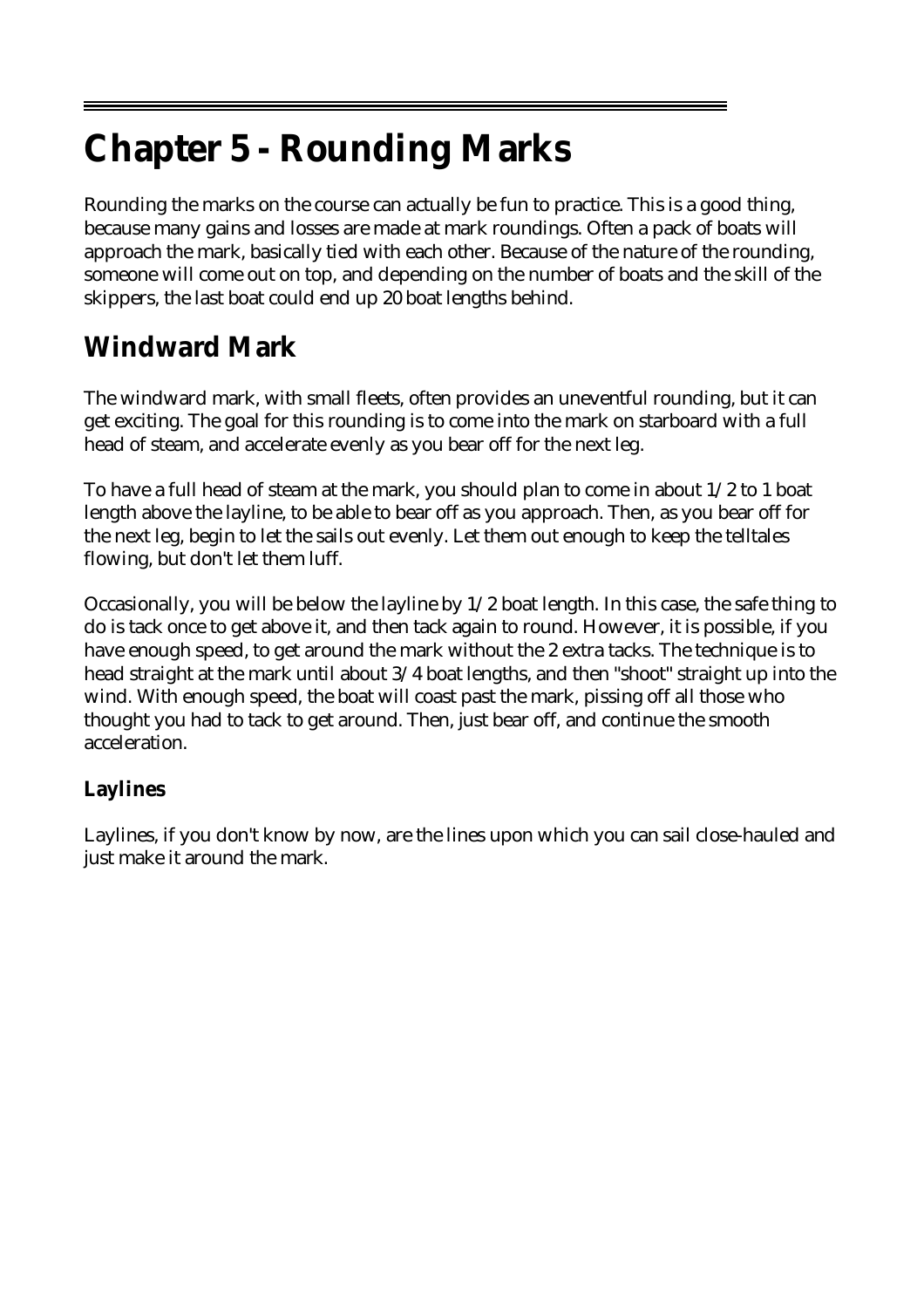

Figure 26

It is best to avoid the laylines until the end of the windward leg. Don't get to them until there are about 10 boat lengths to go. There are many reasons for this:

1. While on the layline early, the boats who tack onto the layline in front of you, feed you bad air all the way to the mark.



Figure 27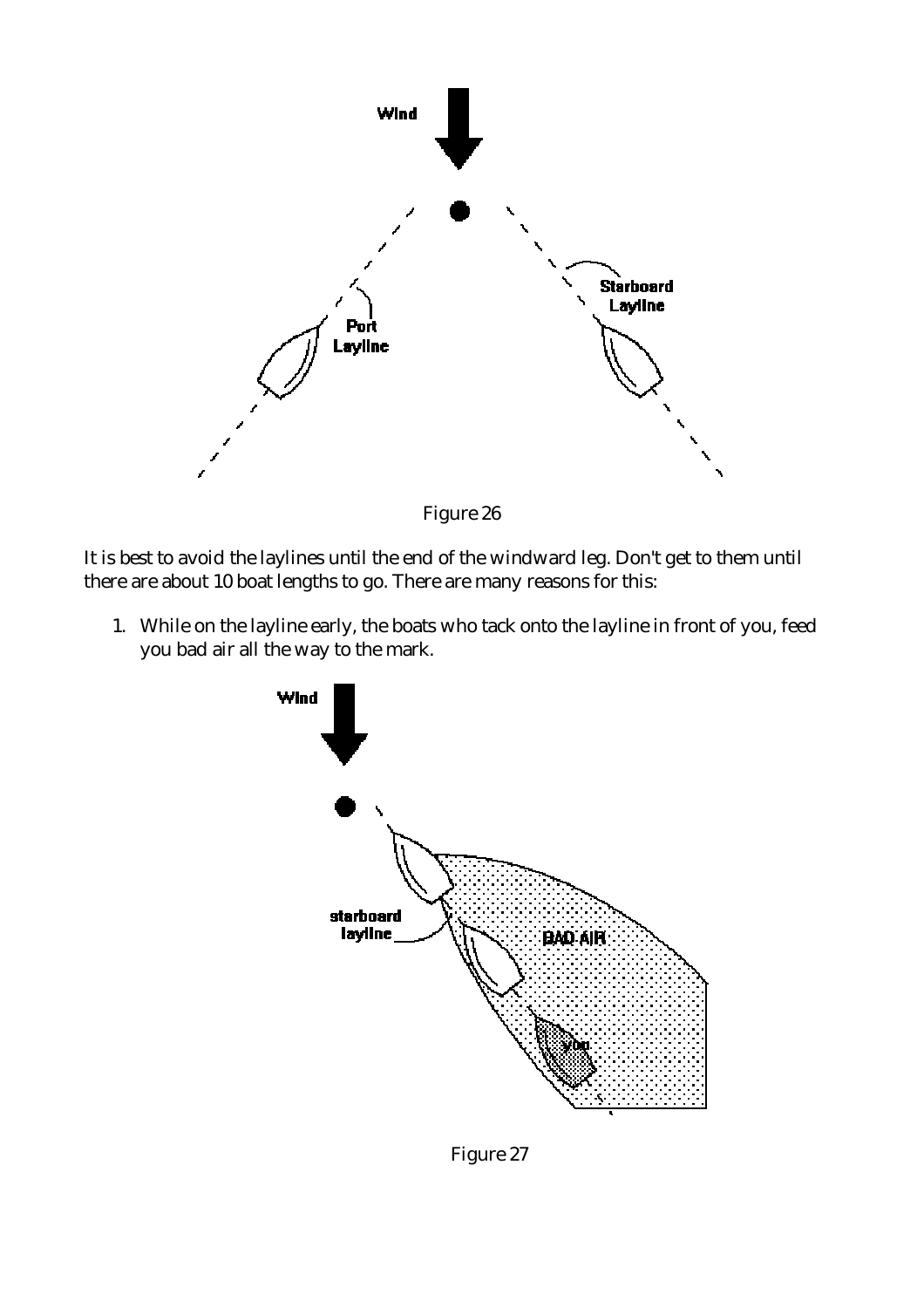You certainly won't want to tack away and sail a lot of extra distance, so you're stuck.

2. If you are on the layline with boats to leeward and you get a lift, the boats below you can now "fetch" the mark, while you overstood. This means you sailed further than you needed to get to the layline.



Figure 28

They simply waited for the layline to "come to them." This means if you sailed 4 boat lengths to get where you are, the boats around you that didn't go as far, gained 4 boat lengths from a shift of the wind.

3. If you get to the layline way early, and the fleet gets a header, those to leeward pull ahead. You can see this by looking back to figure 24.

Anything that happens with you on the layline early spells trouble. Just say WHOA!

## **Reach Mark**

The reach mark, just like the windward mark, is often uneventful. The object here is to jibe nicely and smoothly, without tangling up with anyone. Also, it is often (not always) a good idea to head up for a short time after rounding the mark. This gives you clear air from those coming down after the reach mark, and it also puts you inside so you're in a good position for the leeward mark.

## **Leeward Mark**

Now, this is the exciting and challenging part of the course. This is the area where knowledge about the rules of racing, as well as skill in boat handling are at a premium. Just as at the windward mark, a lot of separation can occur afterwards, but everyone here is just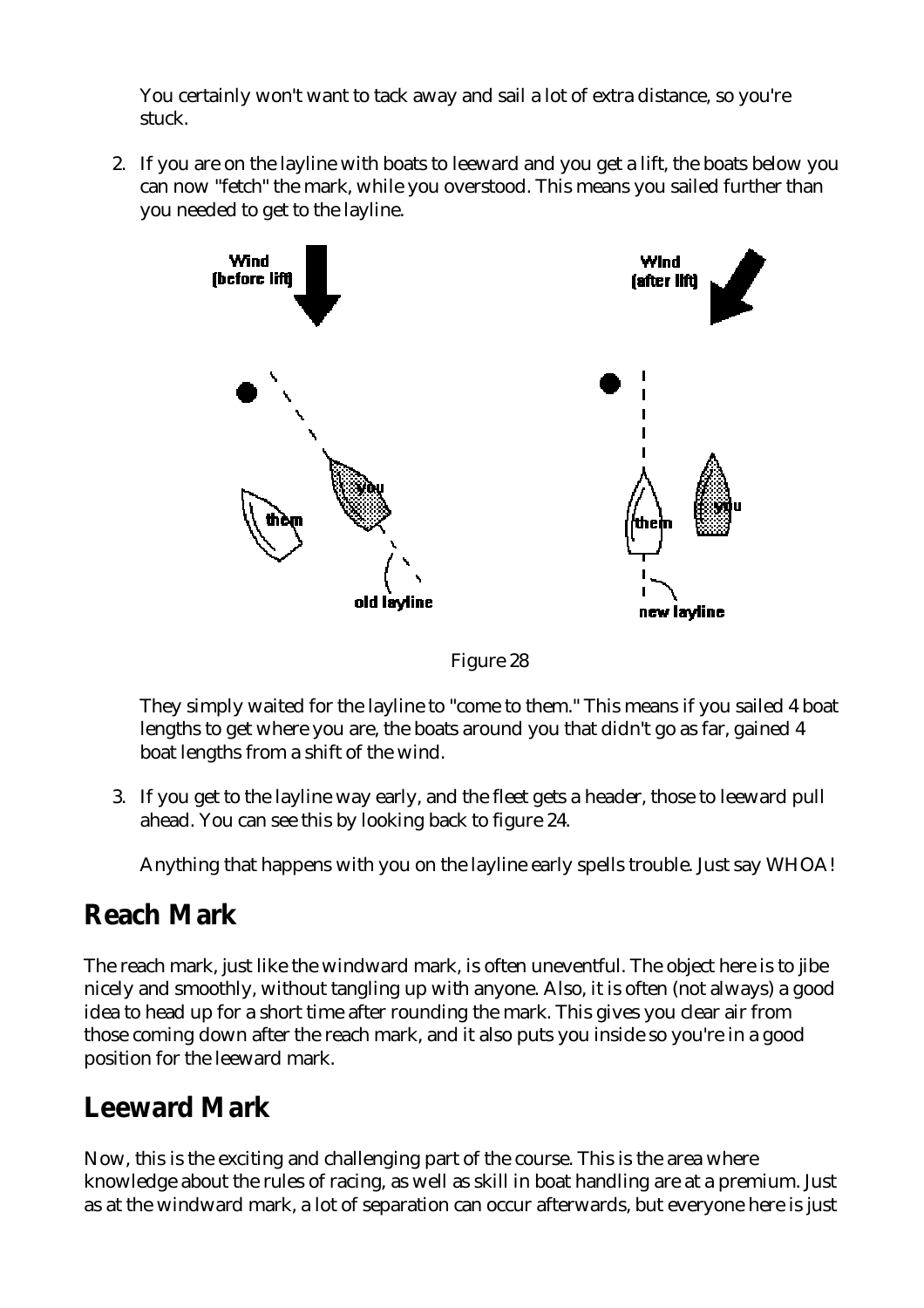a little more aggressive and bunched up than before. The beat tends to spread boats out, while the reach tends to bunch them together, so there will be much more traffic.

The racing rules allow those with an inside overlap at the 2 boat length circle to round the mark more easily than those on the outside (please refer to the rule book for the exact rule). This means everyone will want to be there, and those on the outside must give room, invariably losing many boat lengths.

Below are some skills to practice for the leeward mark rounding. Follow them carefully and you will pick up many places, or at the very least, not lose a lot.

All the following skills can be practiced with one buoy in the water. They are good to practice in groups, but there are still gains you can make alone.

### **Skills: Rounding Wide, then Tight**

When there are a few boats directly behind you (not overlapped) at the rounding, they will have an opportunity to pass you if your rounding is sloppy. The tendency here is to stay close to the mark, so they can't squeeze in at the last second and pass you. This tendency leads to the worst possible outcome.

Every boat has a certain optimal turning radius, and none have a turning radius tight enough to stay close to the mark.



Figure 29

If you approach the mark at some distance, then you can round up tight next to it. If those boats behind try to squeeze in too early, they may hit you, fouling you. Most racers will not try this if you look like you know what you're doing, i.e. if you're swinging wide early.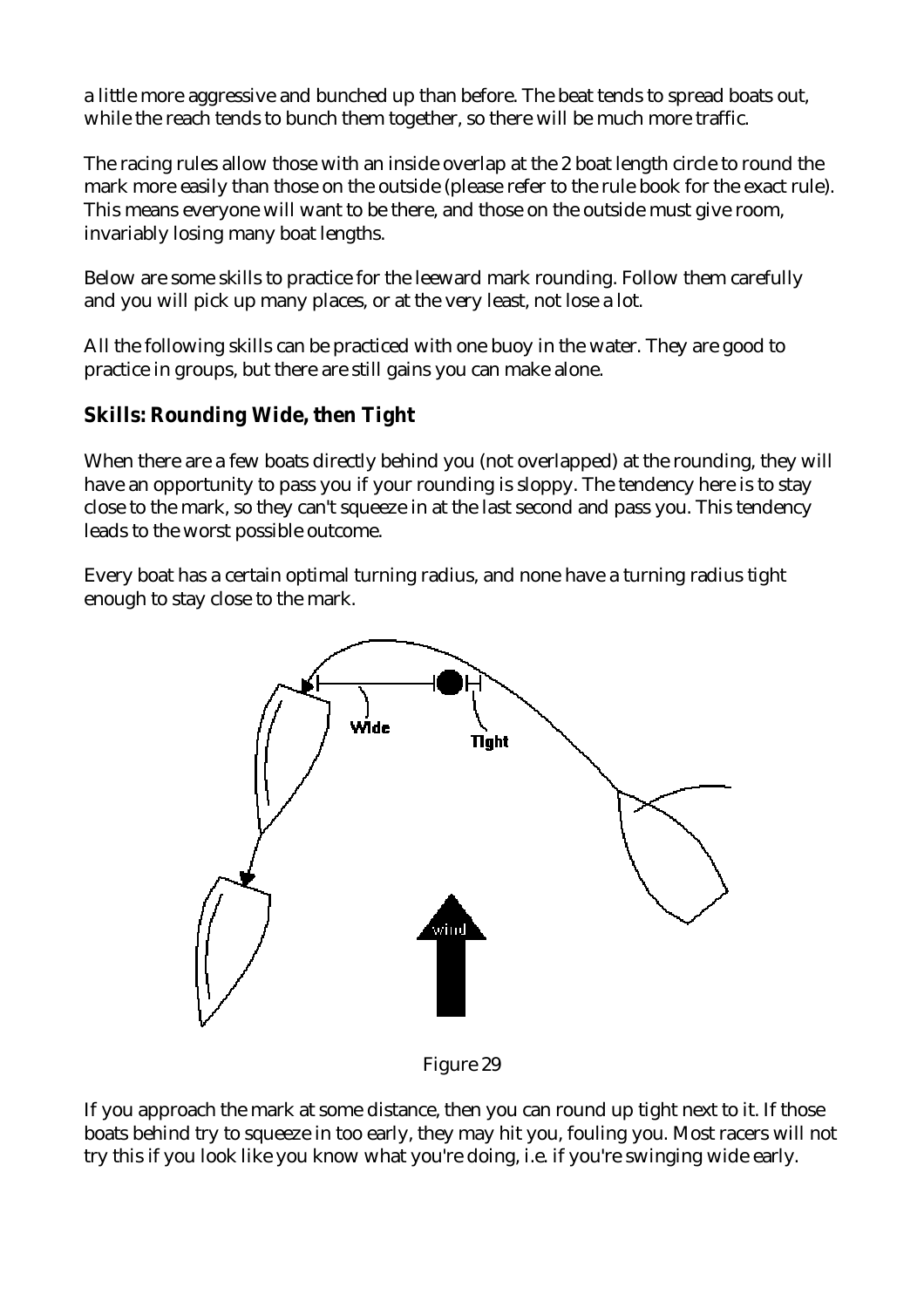

Figure 30

To practice this, set a mark in the water and approach it on a port broad reach. Aim to be 1 boat width away when the nose of your boat overlaps the mark. Then, start to head up, heeling the boat slightly, until you reach a close-hauled course. If you are more than 6 inches away from the mark at this point, you were too far. Try this exercise, moving in or out at the beginning, to get closer to the mark when you have assumed the close-hauled course.

### **Skills: Slowing Down**

Often, coming into the mark, everyone ahead will begin to slow because of the wind shadow created by the boats behind. At this point, you will find yourself gaining an overlap on the outside, or worse yet, a late inside overlap, with no rights. This is disastrous, as you may have to do a circle just to keep from hitting everyone. One important thing to remember is, it's better to be right behind than it is to be outside or late inside.

The skill you'll need to learn is slowing down when sailing a broad reach or a run. This can be accomplished in many ways:

- 1. Over trim the mainsail. This will "stall" the sail and slow you down, but slowly.
- 2. Steer a curvy course, instead of straight ahead. This means really big rudder movements. Make the tiller movements quickly enough (once a second), and your course changes won't even be that big, but you'll steer extra distance and slow down. Watch out for other boats around you.
- 3. Move your weight back to the transom. This creates drag from the stern sitting in the water. This, also, is a fairly quick way to slow down.

One great exercise to do is to get a group of boats and play follow the leader. The lead boat just steers normally, tacking and jibing and sailing straight, while the others stay close behind. Try to keep your bow about 1-2 ft. from the stern of the boat ahead. You will have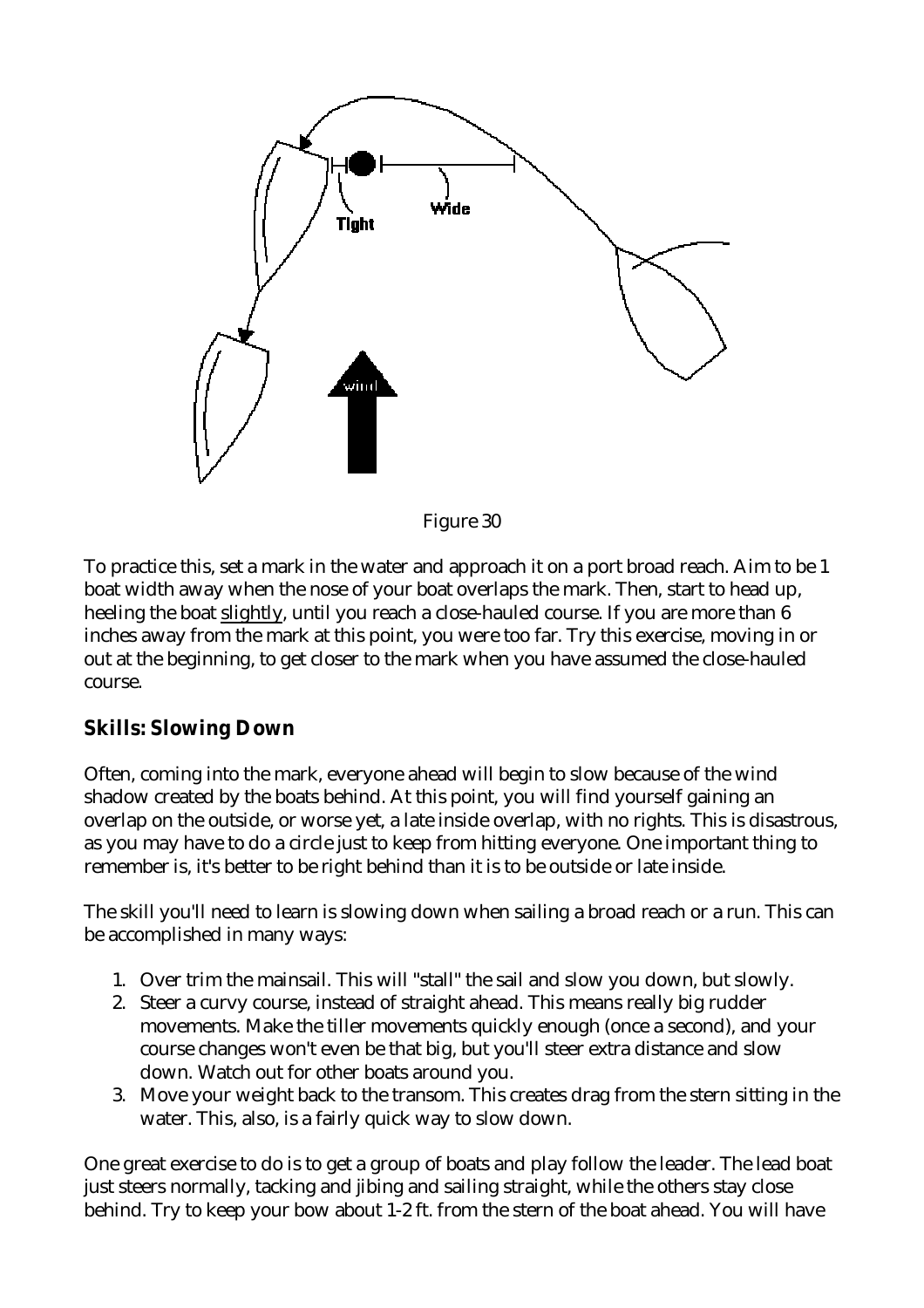to learn how to slow down, or you'll hit them. This is also great for building confidence in close sailing conditions.

### **Skills: Sheeting with Both Hands**

In order to round the leeward mark, and keep all your speed, you must not only steer a good course, but also the sail must come in quickly. This cannot be done with one hand.

Try sailing in a straight line on a broad reach, with the sail all the way out. Without turning, use both hands and sheet the sail quickly. Obviously, one hand will have the tiller extension, so you need to learn to steer at the same time. Going in a straight line is not too difficult-just move the tiller extension without affecting the tiller.

Once you've mastered the straight line while sheeting, get a buoy and attempt rounding and trimming. Concentrate on trimming and not necessarily on getting a good rounding. Be sure to pull in the sail as far as it will go when you're through.

The whole goal of the exercise is to make sheeting second nature. Eventually, your concentration at the mark will need to be on the rounding and not on sail trim.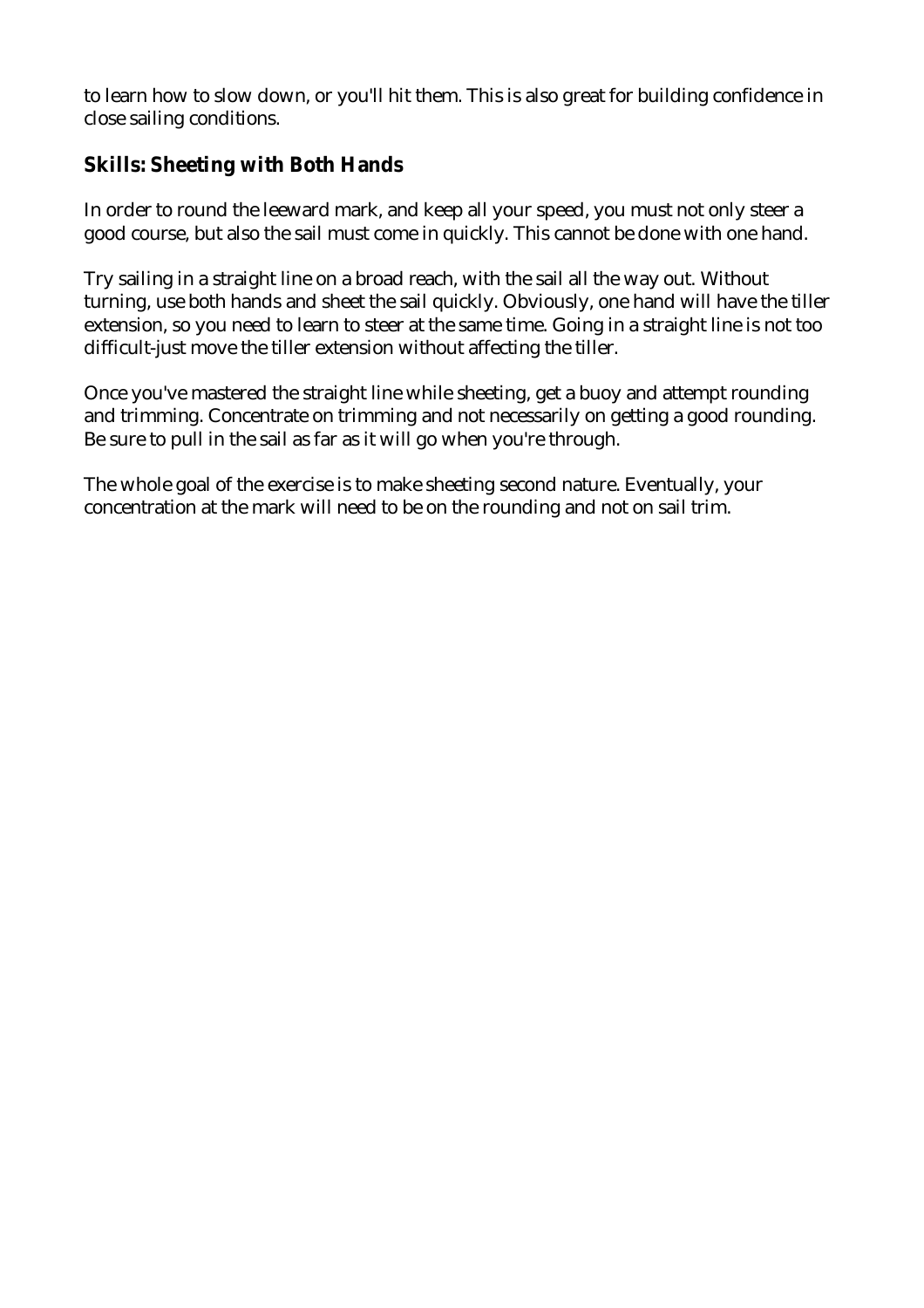# **Chapter 6 - Reaching and Running**

These legs are often the fastest legs because of the increased speed of the boat. This means that there aren't as many lead changes as in the beat legs. Your goal on these legs should be to set up for the leeward mark rounding, without getting passed. The boats behind will catch up, but you'll be pretty hard to pass on the downwind legs if you are doing things right. Even if you do get passed by 1 or 2 boats, don't let it bother you too much-there is always time to catch up at the mark rounding or on the next windward leg.

### **Basics**

Below are a few basic techniques for keeping the boat moving. Keep in mind, also, that clear air is important. If someone is driving over you on top of your wind, try your best to get away without making too much of a course change (large course changes are mostly bad since you sail a lot of extra distance).

### **Technique: Sheeting Off the Boom**

If the class rules allow, you should sheet the mainsail directly off the boom. This gives you a great feel for the sail, and it also allows much faster reaction time when you need to sheet in or out.

Your attention on the downwind leg should be split 70% speed watching and 30% watching what's happening around you. The 70% speed watching is imperative. You can gain or lose a lot on the downwind leg due to correct or incorrect sail trim. It can be the difference between grabbing the puff and passing 3 or 4 boats, and getting "rolled" by 3 or 4 others who did it right. Sheeting off the boom allows you to react more quickly, and it also allows you to feel the power in the sail, while you're watching your surroundings the other 30% of the time.

# **Jibing**

Jibing is one of the two major transitions mentioned in the PRIORITIES chapter. It is a very important manoeuvre because there is a huge potential for things to go wrong. When going downwind, the boat is much less stable. When the force of the wind changes drastically during a jibe, the boat can carve up into the wind, running you way off course, into another boat, or at the very worst, capsizing. The key to keeping control of the jibe is to keep the boat steady.

First, don't make a large movement with the tiller to turn the boat. Keep a straight course as you bring the boom across the centre line. Also, keep your weight in the centre of the boat, and keep it mobile in case you need to throw it to either side to prevent a capsize.

Finally, and most importantly, if the winds are moderate or heavy, make sure the boat is up to speed. Think about that-make the boat go as fast as possible before jibing. The reason for this is: If the wind is from straight behind at 30kph and the boat is going 15kph, you feel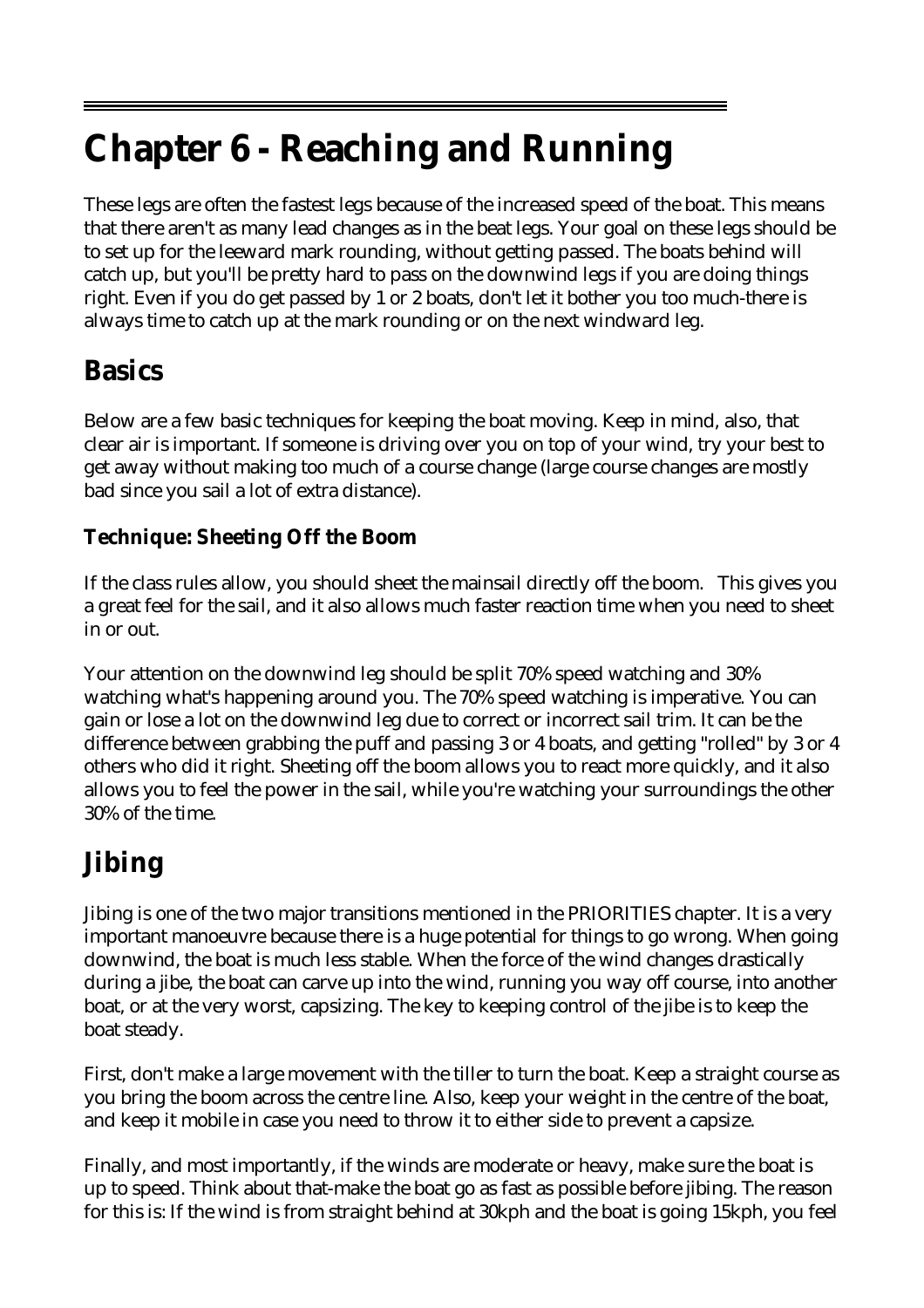15kph of wind. That's a lot of force! If, however, you are going 25kph, you only feel 5kph of wind. This reduces the force on the sails considerably, keeping the jibe under control. Wait until you are up to speed, then, when a lull in the wind comes, throw the boom across the boat.

# **Watching the Wind**

Keeping an eye out behind you on the reach or run is always a good idea, especially when you're looking for wind. The main idea is to pick a side of the course and stick with it, but within that side, you can move a little to use the wind.

When a puff is approaching from behind, you want to head up slightly, so it gets to you sooner. Then, when you're in it, bear off and ride it until it runs out. The idea here is to get to the puff quickly, and then stay in it as long as possible. You can increase your speed if you head up while in the puff, but this is not a good idea most of the time. If you're going quickly across it, you will come out the other side sooner than you want-so stay in it.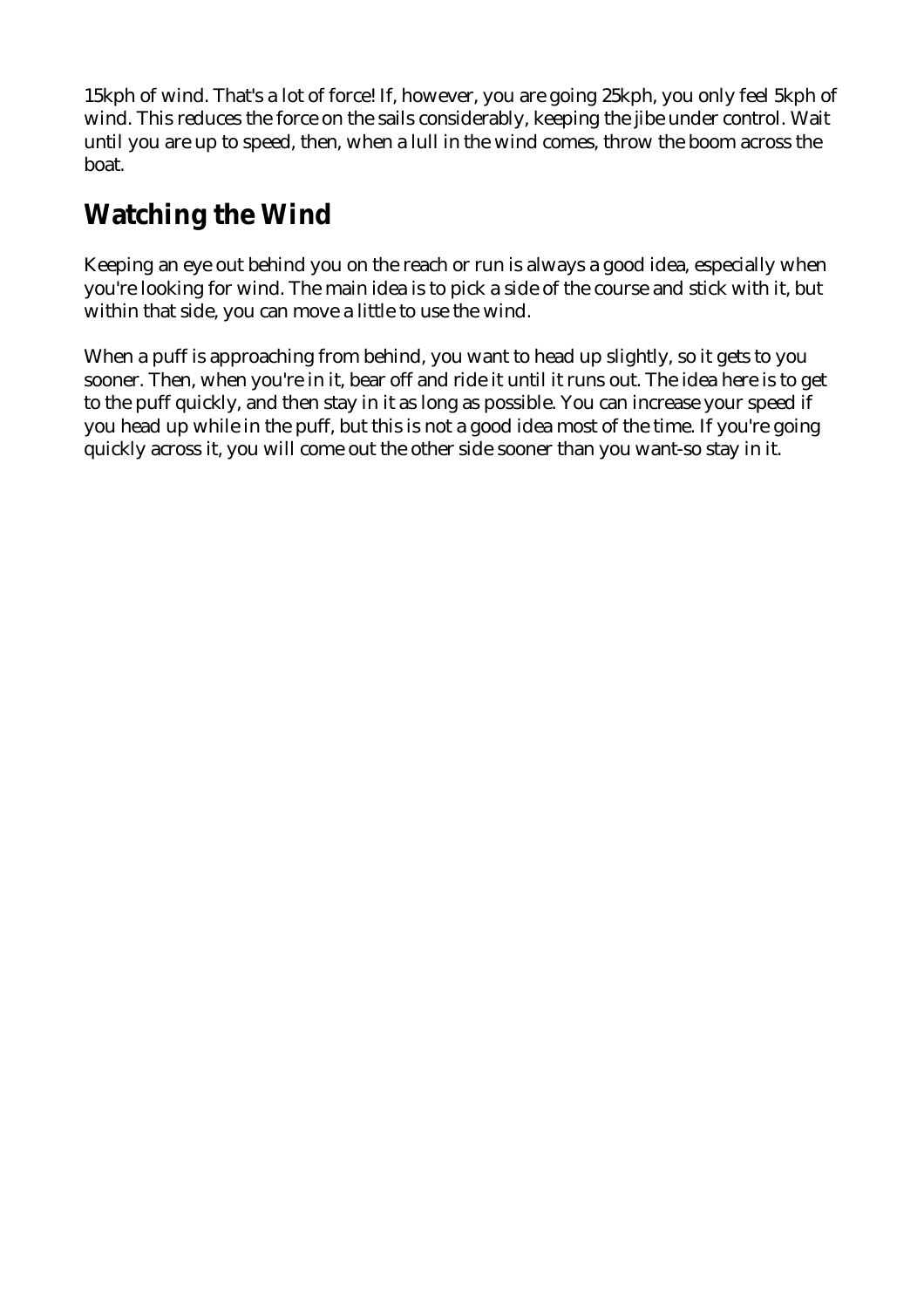# **Chapter 7 - Finishing**

For this last part of the race, I have 4 comments:

- 1. As you come around the leeward mark, look to the finish line to see which side is closest to you. That is the side to which you should go. This idea is similar to that of choosing a favoured side of the line when starting. However, if the wind has stayed constant, and if the line is where it started, the favoured finishing end is the opposite end from the favoured starting end.
- 2. Once you set this plan, stick with it. Too many times racers tack at the last second, only to lose the place because they got worried. Set up your run so you're coming at the line at full speed, and don't tack too much. It throws off your concentration for going fast, and this is where you need the speed the most-the race is almost over.
- 3. Just like a runner throws his or her body forward into the tape when finishing, you "throw" the boat over the line. If you're confident you have the speed, once you're about 1 boat length from the finish, "shoot" the boat straight into the wind. This cuts down the distance you have to travel to finish.

You must make sure you have enough speed for this manoeuvre. It would be a shame to be in front, only to come to a dead stop just inches from the line.

4. Since you have read all the way through this guide, you should be so far ahead of the rest of the fleet that it won't matter what you do at the finish.